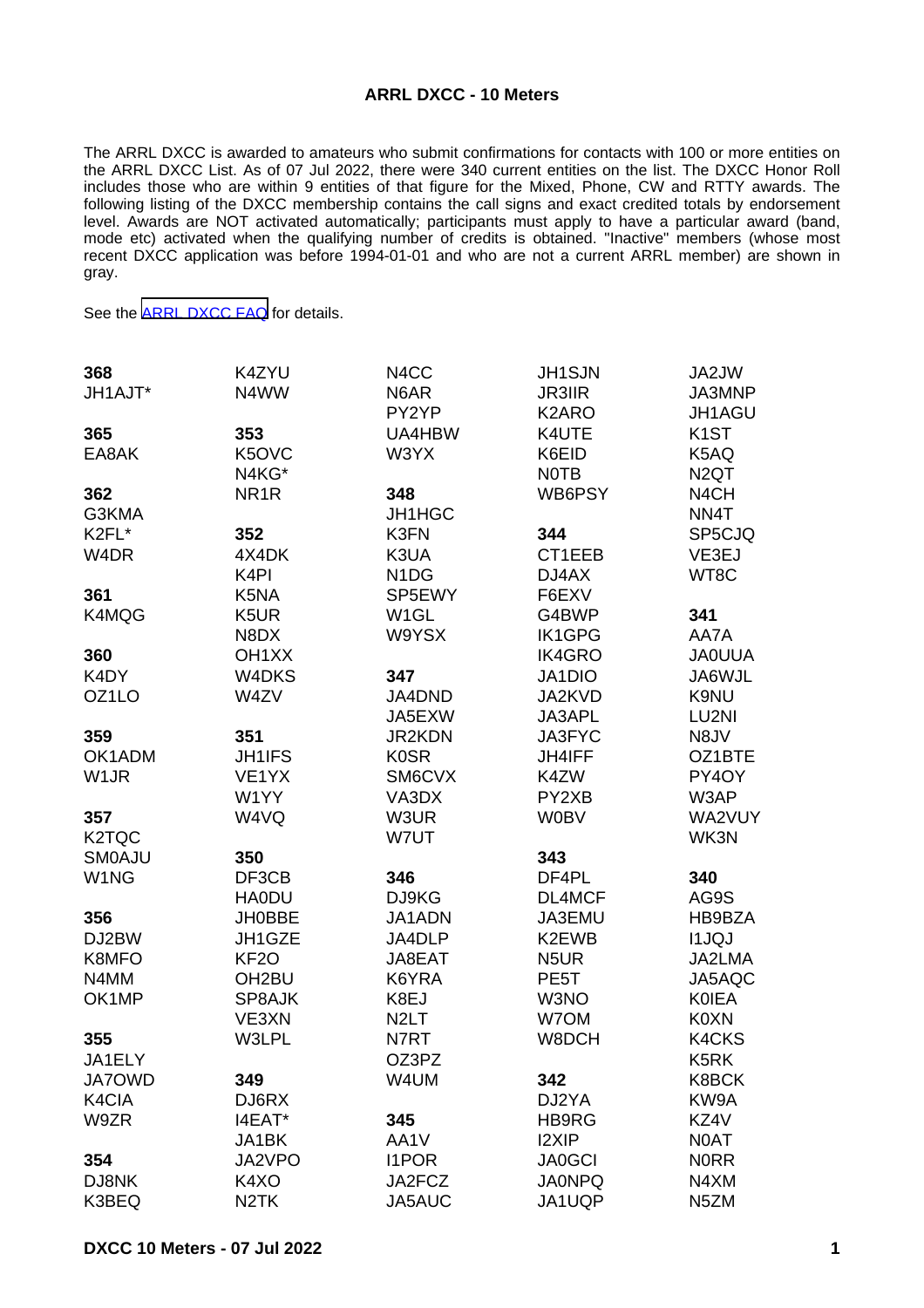| SP3E               | N <sub>4</sub> D <sub>W</sub> | JA5MHD            | <b>JE2URF</b>      | SP9DWT              |
|--------------------|-------------------------------|-------------------|--------------------|---------------------|
| SP3EPK             | OE6IMD                        | <b>JG2TKH</b>     | JR1BLX             | <b>WODJC</b>        |
| SP9FKQ*            | <b>SL0ZG</b>                  | K4XP              | K <sub>1</sub> EFI | W5CIA               |
| W3TC               | SM3EVR                        | KE9ET             | K4XI               | WO <sub>2N</sub>    |
| <b>WD4NGB</b>      |                               | N4AH              | K9NW               | WX4G                |
|                    | 336                           | N6KK              | KG7H               |                     |
|                    |                               |                   |                    |                     |
| 339                | CT1EKY                        | ON4IZ             | KS1J               | 328                 |
| CT <sub>1</sub> BH | HA8IE                         | R4GM              | N8PR               | AA1ON               |
| DL7VEE             | <b>I4MKN</b>                  | SP7GAQ            | SM3NRY             | DF2RG               |
| EA8AKN             | <b>IK4GME</b>                 | W7VY              | VE6WQ              | G4GIR               |
| JL1ARF             | <b>IV3JVJ</b>                 | W9MU              | W6SR               | HB9BGV              |
| K1HTV              | <b>JA0GJJ</b>                 | WA6APQ            |                    | I2EOW               |
| K <sub>1</sub> MO  | <b>JA1SJV</b>                 | WD5COV            | 330                | <b>I4EWH</b>        |
| K6TA               | JA2WYN                        |                   | DJ9HX              | JA1AAT              |
| K9RR               | <b>JH1TWT</b>                 | 333               | HB9AMO             | JA4LKB              |
| N0XA               | JR4ABB                        | AD <sub>1</sub> C | <b>I4AVG</b>       | JF1PUW              |
| N3XX               | <b>K0CA</b>                   | DL5DSM            | IK5HHA             | JF7XKY              |
| N <sub>5FG</sub>   | K4IQJ                         | G3TXF             | <b>IK8HJC</b>      | JH4UYB              |
| PA3FQA             | KX4R                          | JA2AH             | <b>IT9DAA</b>      | K6FG                |
| SM5DJZ*            | N9US                          | JG3QZN            | <b>JA1WSX</b>      | K6KLY               |
| SP8NR              | R9FM                          | K <sub>2</sub> TK | JA4MRL             | K8PT                |
| W <sub>1</sub> DIG | SM5AQD                        | K <sub>2</sub> VV | <b>JA8CVH</b>      | K9IR                |
|                    |                               |                   |                    |                     |
| W4FC               | VE3LDT                        | K5KLA             | JF1KKV             | KM <sub>1</sub> D   |
| WB6RSE             | W <sub>2</sub> YC             | N3SL              | K6AM               | RZ3AM               |
|                    | W8UVZ                         | N5ORT             | K9FD               | UA3AGW              |
| 338                | W9IXX                         | N <sub>5</sub> TY | NI <sub>O</sub> G  | UA6A                |
| AA6YQ              | WB4TDH                        | SM4EMO            | NO8D               | W2KKZ               |
| DJ4XA              |                               | UT5UGR            | PY5EG              | W <sub>2</sub> LO   |
| DK9KX              | 335                           | W4DC              | UA3AKO             | W <sub>2</sub> RQ   |
| <b>I4LCK</b>       | F6BKI                         | W5BPT             | W5FKX              | W4PK                |
| <b>I5KKW</b>       | <b>IK4DRY</b>                 | W6RLL             | W9RPM              | W5XC                |
| JA2JPA             | <b>JA2JNA</b>                 | W9OL              | <b>WA2UUK</b>      | W6VX                |
| JA3CSZ             | JA3DY*                        |                   | <b>WA9CVK</b>      | W7AO                |
| <b>JJ3PRT</b>      | JA5IU                         | 332               | WB2GOK             | WI8A                |
| <b>K0EU</b>        | JA9APS                        | AB4IQ             | WD5K               | YO3APJ              |
| K2PLF*             | <b>JH1LBR</b>                 | DJ9ZB             | WJ4T*              |                     |
| KD <sub>5</sub> M  | JJ2LPV                        | DL1RWN            | ZS6EZ              | 327                 |
| N5AW               | K3KO*                         | EY8MM             |                    | F5OZF               |
| N6JV               | K6DT                          | F6AOJ             | 329                | G3NDC               |
| NK1K               | <b>K7NN</b>                   | JA1EOD            | CT1APE             | <b>JA2IVK</b>       |
| PY2BW              | K8SIX                         | <b>JA7MSQ</b>     | F3AT               | JA8RJE              |
|                    | K9EU                          |                   |                    | JF1SEK              |
| PY5CC              |                               | K <sub>1</sub> LD | F5NBX              |                     |
| W3GG               | N3MN                          | K <sub>2</sub> TE | <b>GODQS</b>       | JI8DGO              |
| W4RFZ              | N4JJ*                         | N4PQX             | <b>IOWDX</b>       | JJ2PIK              |
|                    | N4NX                          | NQ1K              | <b>IK6DLK</b>      | JQ3DUE              |
| 337                | <b>S58T</b>                   | NY <sub>0</sub> V | <b>JA1HGY</b>      | K9MM                |
| AA4V               | SP2FAX                        | OZ4O              | JA3CMD             | KU0A                |
| DF2NS              | <b>WOMHK</b>                  | PY2SP             | JH1IED             | N6ED                |
| <b>DL7MAE</b>      | W1KSZ                         | PY5HOT            | <b>JH3VNC</b>      | SM5CEU              |
| G3XTT              | W6XA                          | R7LV              | <b>K0DEQ</b>       | VA5DX               |
| HA5WA              | W9OP                          | W3GH*             | K <sub>2</sub> UO  | VE3FF               |
| JA1WPX             |                               | WB9Z              | K4QL               | <b>WOSR</b>         |
| JA2FBY             | 334                           | YU1FW             | K5KC               | W4WM                |
| JA2FJP             | AA4HP                         |                   | K8AJK              | W <sub>5</sub> GO   |
| <b>JA3PIS</b>      | DK6NP                         | 331               | N <sub>1</sub> NK  | W5ZN                |
| JF2MBF             | EA5BM                         | F5HNQ             | N5MT               | W8CZN               |
| K8AV               | IK4BHO                        | IK4WMA            | OK3GU              | YO <sub>5</sub> BRZ |
|                    |                               |                   |                    |                     |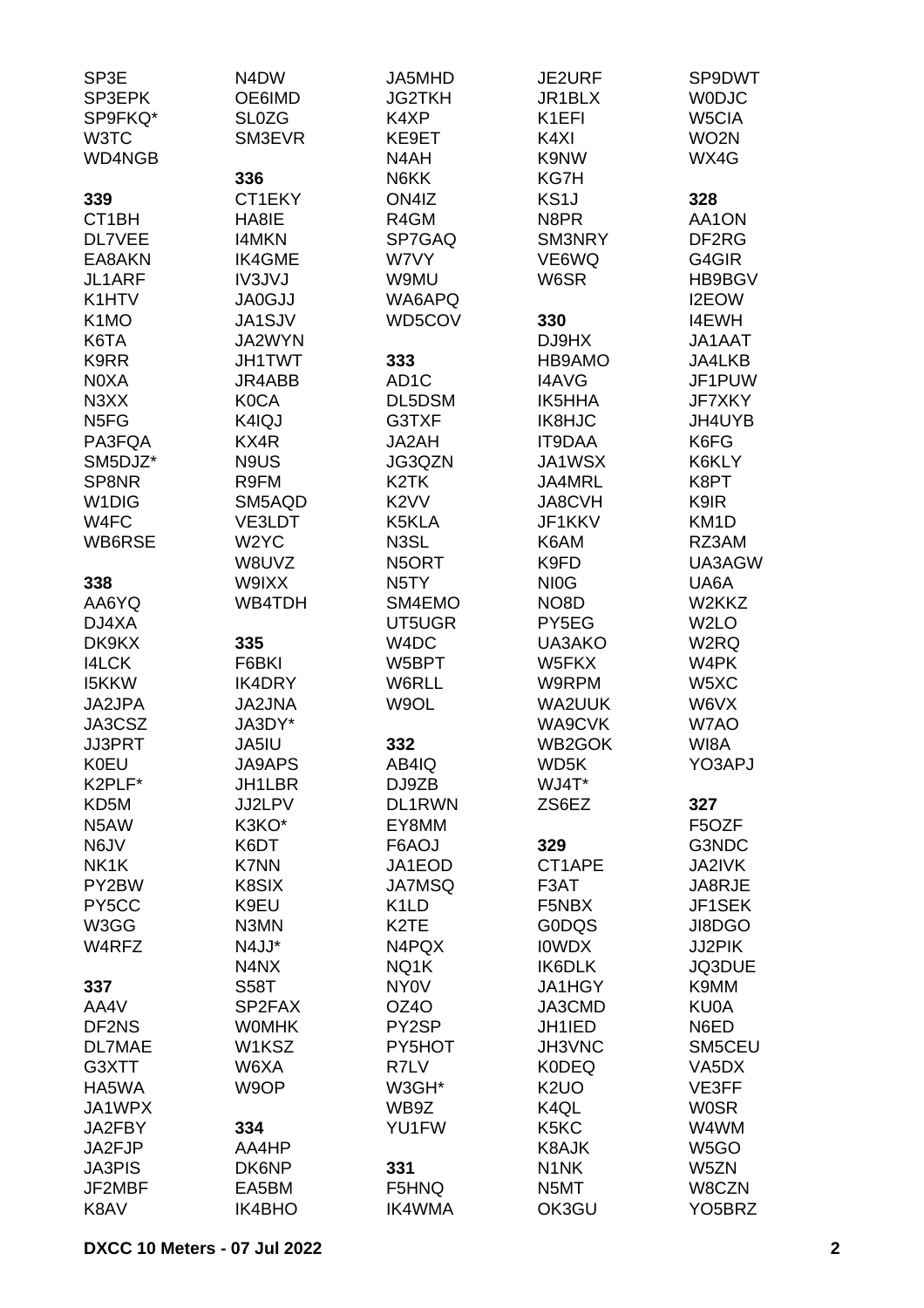| 326<br>DF3GY                  | W9JA               | LA7AFA<br>N4JQQ                | VE <sub>1</sub> DX<br>W1YW     | YO7LCB              |
|-------------------------------|--------------------|--------------------------------|--------------------------------|---------------------|
| DJ <sub>5FI</sub>             | 323                | N <sub>5</sub> X <sub>Z</sub>  | W4BP                           | 316                 |
| DJ9RR                         | AA1QD              | OE1AZS                         | WA1YTW                         | F <sub>2</sub> JD   |
| EA5BY                         | EU7A               | OH <sub>2</sub> BLD            |                                | JA2JRG              |
| G3TJW                         | GM3YTS             | <b>ON4AOI</b>                  | 318                            | JA3EGE              |
| I2MQP*                        | IZ4BEZ             | <b>SMOCCM</b>                  | CX2AAL                         | JA7BEW              |
| <b>IK4HLU</b>                 | JR4VMS             | SM6CCO                         | DL <sub>2</sub> OE             | <b>JA7JWF</b>       |
| IK6GPZ                        | K <sub>1</sub> AR  | SM6CMU                         | <b>IKOPEA</b>                  | JE1CTA              |
|                               | K5ZK               |                                |                                | JF3KON              |
| JA3AZD<br>JE2LUN              |                    | UT9FJ<br>WA4BIM                | <b>JA1KQX</b>                  |                     |
|                               | K6EMN              |                                | JA6BZI                         | JG1NBD              |
| JE8BKW                        | K6YUI              |                                | JE1SYN                         | K <sub>1</sub> BD   |
| JH2UVL                        | N8BM               | 320                            | <b>JS2LHI</b>                  | K5EK                |
| JK1UVP                        | OE2LCM             | CT4NH                          | K9YY                           | K <sub>5</sub> UO   |
| JO1CRA                        | OE5KE              | DK5WL                          | KE9L                           | K7SP                |
| K <sub>2</sub> RW             | RU3FM              | DL6KR                          | KG4W                           | K8OM                |
| K4HGX                         | SM6DHU             | EA5RM                          | LU1JDL                         | K9ZO                |
| K4UEE                         | UA3AB              | EA7TV                          | N <sub>2</sub> JJ              | KA1ERL              |
| N7US                          | <b>WOHBH</b>       | <b>I5NPH</b>                   | N <sub>2</sub> TN              | KC9ARR              |
| N8RR                          | <b>WOVTT</b>       | JA2DPC                         | NI6T                           | N <sub>5</sub> OK   |
| R <sub>5</sub> AJ             | WA6F               | K <sub>1</sub> OA              | OE1ZL                          | N8KOL               |
| SM5CZQ                        | WA9IVU             | K4MWB                          | OZ3SK                          | <b>OE5NNN</b>       |
| SM5KNV                        |                    | K4SE                           | PY5EW                          | OH <sub>2</sub> BCK |
| SP <sub>5</sub> DIR           | 322                | LA7JO                          | SM6CUK                         | R9TO                |
| WA1JMP                        | AB <sub>5</sub> C  | N8DJX                          | SP <sub>1</sub> S              | UA3DPM              |
| YV <sub>1</sub> DIG           | DJ5JH              | NJ6P                           | SP7VC                          | <b>WOAWL</b>        |
|                               | <b>JM1SMY</b>      | OE8RT                          | W5WT                           | <b>WOVX</b>         |
| 325                           | N4DB               | ON <sub>4</sub> C <sub>D</sub> | WA8WV                          | W1ECT               |
| DF2IS                         | OE3EVA             | ON4IQ                          | <b>YS1RR</b>                   | W3SB                |
| <b>GOJHC</b>                  | OE8HIK             | SM6LIF                         |                                | W8GC                |
| JA2HQZ                        | <b>ON7TK</b>       | SP6M                           | 317                            |                     |
| JH1BXH                        | R <sub>3</sub> OK  | SV <sub>1</sub> RK             | CT1IUA                         | 315                 |
| JR3GWZ                        | SM4CTT             | W7MO                           | EA5AT                          | F3TH                |
| K <sub>5</sub> X <sub>X</sub> | SM4DHF             | W8OI                           | EW <sub>2</sub> A              | JA2FGL              |
| K8WK                          | SM6CTQ             |                                | G6GA                           | JA3LDH              |
| <b>KF0QR</b>                  | SP1JRF             | 319                            | <b>JA0CVW</b>                  | JA7LMZ              |
| KG6B                          | <b>SP7ITB</b>      | AD5A                           | <b>JA0EOK</b>                  | JE1GWO              |
| SM4CTI                        | UA3AP              | AD5Q                           | <b>JH0INP</b>                  | JG1WSC              |
| W1YIF                         | VE3EXY             | EA3GP                          | <b>K0TT</b>                    | <b>JJ1SKG</b>       |
| YO9HP                         | W <sub>5</sub> OZI | G3SNN                          | K <sub>2</sub> SH <sub>Z</sub> | K4CN                |
|                               | W6TC               | G4CCZ                          | K5GKC                          | KA9CFD              |
| 324                           | W8AV               | IZ5EKV                         | K5MC                           | N4HID               |
| AA5AU                         | W9RN               | JA3AFR                         | K8TL                           | N6ET                |
| DJ4ZB                         | YU3AA              | <b>JA7IC</b>                   | K8ZTT                          | OE6DK               |
| <b>HB9BIN</b>                 |                    | <b>JA7KY</b>                   | KC2BW                          | SP <sub>6</sub> A   |
| JA1GRM                        | 321                | JE3EDJ                         | N <sub>4</sub> ONI             | WD9DZV              |
| K1MM                          | DK1FW              | <b>JH1OAI</b>                  | N <sub>5</sub> L <sub>Z</sub>  |                     |
| K2XB*                         | DL7FP              | K <sub>1</sub> ZZ              | OE3GCU                         | 314                 |
| K5DU                          | JA1WTI             | K8BL                           | OZ1CTK                         | F6DAY               |
| K8YSE                         | <b>JA2KSI</b>      | K <sub>9</sub> CT              | RA3CQ                          | <b>GM0GAV</b>       |
| K9ALP                         | JA8DNV             | KP <sub>2</sub> A              | W2IRT                          | HB9DDZ              |
| KC7V                          | JH4FEB             | RA7A                           | W <sub>4</sub> OX              | JA3GN               |
| KD6WW                         | JI1PGO             | SP6CIK                         | W4ZX                           | JL1UXH              |
| N <sub>2</sub> BJ             | JI4POR             | SV <sub>1</sub> JG             | W8WFN                          | <b>K0KX</b>         |
| NU8Z                          | <b>JS3CTQ</b>      | UA9FAR                         | WA4VA                          | K <sub>1</sub> YR   |
| W1RM                          | K <sub>2</sub> FF  | UX1UA                          | WB9CIF                         | KC6AWX*             |
| W3OA                          | KQ8M               | UY5ZZ                          | WB9EEE                         | NS6C                |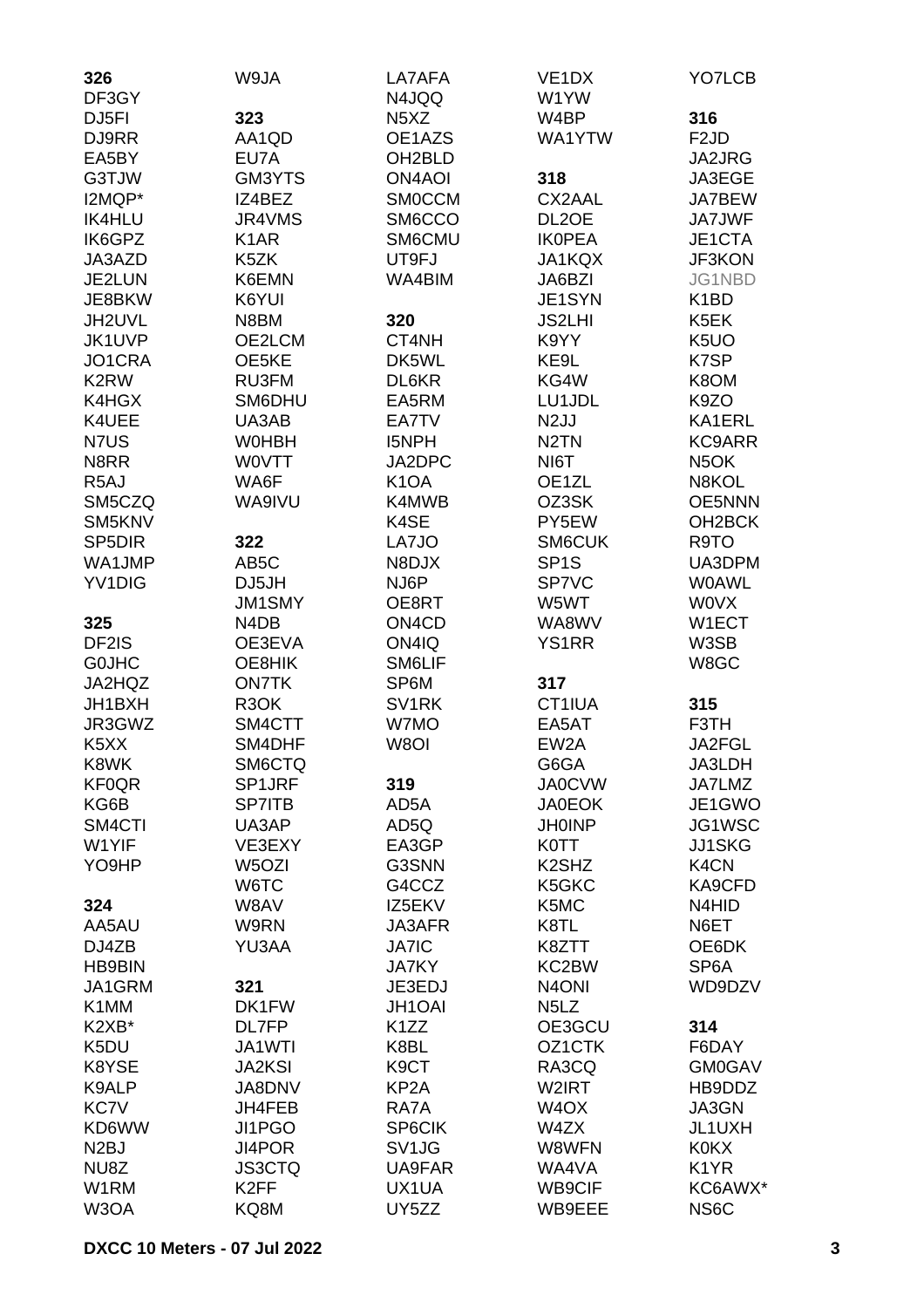| OE1WEU                    | LA2QM                         | JA1XCZ                        | HP2AT                      | <b>JN7FAH</b>         |
|---------------------------|-------------------------------|-------------------------------|----------------------------|-----------------------|
| R3VA                      | N <sub>5</sub> FJ             | JA3RQ                         | <b>IK4PLW</b>              | K6SIK                 |
|                           | OZ1AXG                        | <b>JI3BFC</b>                 | <b>IWOHEX</b>              | K7GEX                 |
| 313                       | W1AX*                         | K <sub>1</sub> UO             | <b>JA1KXY</b>              | N <sub>1</sub> AC     |
| A45XR                     | WA4QMQ                        | K <sub>4</sub> SO             | <b>JA7FWR</b>              | N <sub>1</sub> PM     |
| DJ9ON                     |                               | KS3F                          | JE8LWZ                     | N <sub>2</sub> JSB    |
| FK8CP                     | 310                           | N <sub>4</sub> GN             | JR6FC                      | PP <sub>1</sub> CZ    |
| G4PWA                     | DL9TJ<br>EA2IA                | ON <sub>4</sub> ON            | K6RO                       | RA9CMO                |
| <b>JA7JI</b>              |                               | SM5SWA                        | K7WP                       | <b>RMOF</b><br>SP3CGK |
| K <sub>2</sub> UU<br>K3KY | G3LZQ<br>HA9PP                | SV8CS<br>VE2TZT               | K7ZD<br>K8YTO              | WB7B                  |
| K3PA                      | <b>IK2QPR</b>                 | W <sub>1</sub> SKU            | KA2CYN                     | ZS6WB                 |
| K3WW                      | IK4DRR                        | W6BJH                         | LA2PA                      |                       |
| KS9R                      | JA1ANR                        | W8AXI                         | N8TR                       | 302                   |
| OH <sub>2</sub> BOZ       | JA5WIZ                        | WA2VYA                        | OZ7OP                      | AD6W                  |
| SM4DDE                    | JE1VPC                        |                               | PY2XU                      | DK5AD                 |
| <b>UR0MC</b>              | JF1WPB                        | 307                           | R7AA                       | EA3GHQ                |
| VK3QI                     | K1AMF                         | I2JQ                          | <b>VE7AHA</b>              | G3SVD                 |
| <b>WOYG</b>               | N <sub>1</sub> RR             | <b>I4FTU</b>                  | <b>WA2NPD</b>              | G3UAS                 |
| W2GW                      | OZ1ACB                        | IK5PWQ                        |                            | <b>IK2YCW</b>         |
| W <sub>2XI</sub>          | PA5TT                         | JA1GTF                        | 304                        | <b>IZOAEG</b>         |
| WA2HZO                    | RV3LO                         | JH4GJR                        | AI6Z                       | JH2FXK                |
| WA4FFW                    | UA6MF                         | K <sub>1</sub> HT             | HB9DDO                     | JR3OEH                |
|                           | VE7IG*                        | K3VAT                         | I2YWR                      | KM3J                  |
| 312                       | W4RNZ                         | KV7K                          | <b>IK4AUY</b>              | N <sub>1</sub> API    |
| AA6AA                     | W6YI                          | N7RO                          | IK6BOB                     | N3NT                  |
| AB6QM                     | WA4MME                        | SM5CAK                        | <b>IK8YTA</b>              | N9AU                  |
| G4OBK                     | WB8ZRL                        | W2LK                          | <b>IW0SAF</b>              | PA3CSR                |
| <b>GM3POI</b>             |                               | WB9NOV                        | <b>JH3KEA</b>              | S57AT                 |
| HK3W                      | 309                           |                               | K <sub>1</sub> NU          | SM2GCQ                |
| <b>JA0DIN</b>             | <b>HL3IUA</b>                 | 306                           | K7PI                       | VE3VHB                |
| JA2BDR                    | JA1LSP                        | DK2JX                         | K7ZA                       | W2AY                  |
| JA2XYO<br>JE7JDL          | JA2AHH                        | <b>DL2CHN</b>                 | K9HQM                      | W3BW<br>W8HW          |
| K <sub>1</sub> RO         | <b>JA7MA</b><br><b>JA9CWJ</b> | <b>IOMWI</b><br><b>I5HOR</b>  | KN <sub>50</sub><br>LA9FFA | WC4B                  |
| KQ3F                      | JH8RZJ                        | <b>IV3YYK</b>                 | LU3CQ                      |                       |
| N9RS                      | <b>JR2UBS</b>                 | <b>JA7QVI</b>                 | <b>NOKV</b>                | 301                   |
| NN4SS                     | K1AM*                         | <b>JE8TGI</b>                 | N <sub>1</sub> GC          | 5B4AHJ                |
| NW6S                      | K4HB                          | <b>UQUBHL</b>                 | N4AA*                      | DK2PR                 |
| SV3AQR                    | K4MF                          | JM2RUV                        | N4QS                       | DL4CF                 |
| W <sub>1</sub> OW         | K5BG                          | <b>JR9LKE</b>                 | N6DX                       | DS5RNM                |
| W5TCX                     | KF8UN                         | K <sub>2</sub> L <sub>S</sub> | NW7E                       | JA1BPA                |
| <b>WA0I</b>               | <b>KK0M</b>                   | K <sub>2</sub> SY             | SM5ARL                     | JA1MZL                |
| WB8ZRV                    | R7DX                          | LA5IIA                        | SM5JE*                     | <b>JA4FKX</b>         |
|                           | SK7AX                         | LA8PT                         | SM6BZV                     | JL2JVX                |
| 311                       | SP6HEQ                        | PY2NQ                         | UA4LY                      | K0GY                  |
| AE5E                      | UT7UJ                         | R7FK*                         | W3LL                       | K4ZIN                 |
| DL5WW                     | W2SM                          | R7NW                          | W6NWS                      | KE5PO                 |
| EA8BYR                    | W4YCH                         | SV1FJA                        | W7FP                       | N1IBM                 |
| JA4XH                     | WP4U                          | W1YM                          | WD8MGQ                     | N7KA                  |
| JH4JNG                    |                               | W3KX                          |                            | NU <sub>4</sub> D     |
| <b>K0JUH</b>              | 308                           | WA5VGI                        | 303                        | OE8SPW                |
| K6KO                      | 9H1SP                         | ZS4TX                         | CX4HS                      | OH9MDV                |
| K8QM                      | DL5CW                         |                               | <b>IK0HFO</b>              | RW3RN                 |
| KO4MR                     | <b>DL9RCF</b>                 | 305                           | <b>JA0DWY</b>              | RW4NN                 |
| KT <sub>1</sub> J         | EA9IE                         | 9A2NA                         | JA8EJO                     | RW7M                  |
| KW4V                      | EI7BA                         | DL6CNG                        | JH1ARC                     | SM5FUG                |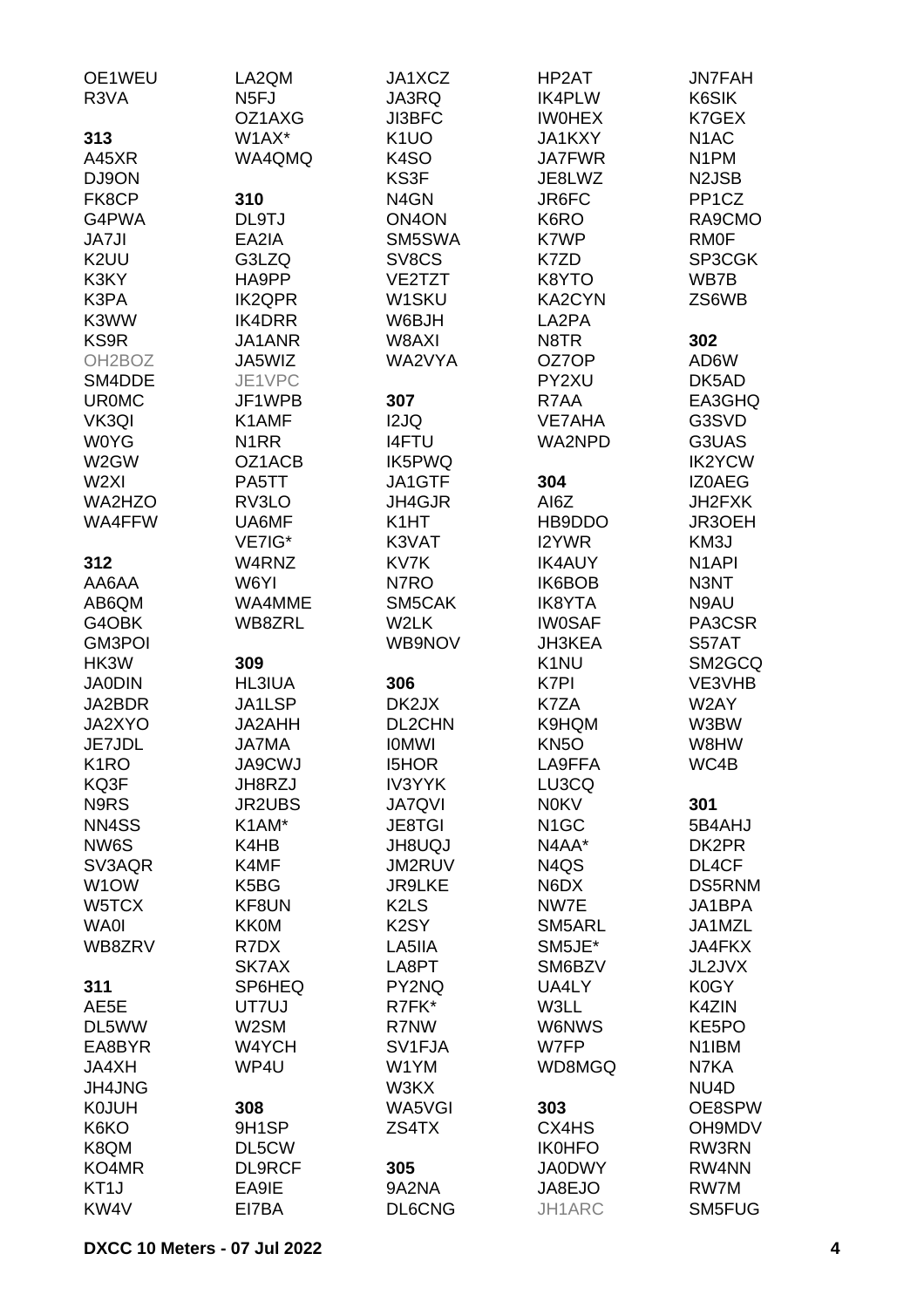| <b>SP7HOV</b>                 | RN3QN                         | JE1LFX            | ON5TW               | 291                |
|-------------------------------|-------------------------------|-------------------|---------------------|--------------------|
| W1LW                          | UA3TT                         | JF8QNF            | RU3QR               | AB9V               |
| W2BZR                         | W2FV                          | <b>JO7WXN</b>     | RU6L                | AC4G               |
| W <sub>2</sub> QO             | <b>WD0DAN</b>                 | <b>K0PA</b>       | <b>SMONJO</b>       | DL1KUR             |
| W4SK                          |                               | K <sub>1</sub> LI | SM6BGG              | DL4SZB             |
| W9ILY                         | 298                           | K6ND              | SM7HCW              | F5PAC              |
| W9XT                          | AB5EB                         | K7KQ              | SP5IWA              | <b>HB9BOI</b>      |
| <b>WA1FCN</b>                 | DF2LH                         | NU4Y              | <b>W0GG</b>         | JA8EOT             |
| WS9V                          | DM5EE                         | SM5CZK            | W2HAZ               | <b>JG4AKL</b>      |
|                               | EA3GHZ                        | UN6T              | W9IL                | K4MS               |
| 300                           | F <sub>3</sub> SG             | W4FQT             | WK7E                | K8YYY              |
| 4Z4DX                         | <b>HA7TM</b>                  | W5EC              | YO2RR               | K9US               |
| AA4R                          | IK2DJV                        | W5GAI             |                     | KA2ANF             |
| AF <sub>2</sub> C             | <b>IK4MSV</b>                 | W6YOO             | 293                 | KJ6NZ              |
| AG4W                          | <b>JA1XJA</b>                 | WB3LHD            | CT1BOL              | LU <sub>2</sub> CC |
| DL2FAG                        | K <sub>1</sub> D <sub>G</sub> |                   | DK2GZ               | N <sub>5</sub> JB  |
|                               |                               |                   |                     |                    |
| JA1VLK                        | K <sub>5</sub> PC             | 295               | EA <sub>1</sub> N   | N <sub>5</sub> TW  |
| JA1XEC                        | K8BN                          | 9A4W              | IZ5BAM              | N8BJQ              |
| <b>JA9TWN</b>                 | SP1MGM                        | 9A4WY             | JA1MDK              | PA3EWP             |
| JN3SAC                        | WL7E                          | AB5A              | JA6VQA              | W6XK               |
| JR2UJT                        |                               | HA1RB             | JP1NWZ              | WB5JID             |
| <b>K0LUZ</b>                  | 297                           | <b>I3BUI</b>      | <b>K0HQW</b>        | ZS6KR              |
| K7BG                          | AA5AT                         | JA1KPH            | K3SEW               |                    |
| K8ME                          | CT1DKS                        | JA2MTM            | K6UM                | 290                |
| <b>KB0EO</b>                  | CT1FMX                        | JA8NFV            | KD3CQ               | DK7YY              |
| N4AL                          | HL3DE                         | JR1MLU            | OZ2RH               | <b>GM0AXY</b>      |
| N4BAA                         | JA1BNW                        | JR4LNG            | RX4HZ               | IZ8FFA             |
| N <sub>4</sub> II             | JK1OPL                        | K <sub>5</sub> PS | SMODRB*             | <b>JA2TBS</b>      |
| NX01                          | <b>JR3MTO</b>                 | K5WAF             | W <sub>2</sub> FCR  | <b>JA9IFF</b>      |
| NX7K                          | <b>K1NTR</b>                  | K8GI              | WF4G                | JH4ADV             |
| RX3AGD                        | K2AJY                         | N4IG              | ZS <sub>1</sub> J   | JH6WHN             |
| SM3VAC                        | K7LJ                          | N5OUE             |                     | K <sub>5</sub> RT  |
| SV <sub>1</sub> IW            | KA8ZPE                        | N6RV              | 292                 | KE9XN              |
| W3EP                          | KB1JZU                        | VE2WY             | DK6CQ               | KX2A               |
| W5UYD                         | KR4F                          | W2LE              | G3KWK               | NE <sub>1</sub> B  |
| W6ENZ                         | NX1L                          | W5ODD             | <b>IV3TDM</b>       | R9SA               |
| WB3ANE                        | RA3QK                         | W6SZN             | JA2ATE              | <b>WOCP</b>        |
| WT4Q                          | SM3NXS                        | WA8JBG            | JA5JUG              | <b>WOFLS</b>       |
| ZL3JT                         | UT2UB                         | XE1KK             | JE2OVG              | W <sub>2</sub> NO  |
|                               | VE3CFK                        | ZP5JCY            | JF2XGF              | W8IQ               |
| 299                           | W1ENE                         |                   | <b>JH4BTI</b>       |                    |
| AI9L                          | W <sub>5</sub> LT             | 294               | JL1XMN              | 289                |
| AJ3K                          | W7CT                          | DM2DXA            | K <sub>1</sub> KO   | CT1BWW             |
| EA6SX                         | W9MMZ                         | EA6VQ             | K <sub>2</sub> EP   | DF3UB              |
| F <sub>5</sub> CQ             | W9RC                          | HB9BXE            | KE9I                | EA8RR              |
| <b>IKOLNN</b>                 | <b>WB0TVY</b>                 | <b>I1EIS</b>      | N8II                | EC <sub>3</sub> A  |
| <b>JA1TAA</b>                 |                               | <b>JA0CRI</b>     | <b>ND0N</b>         | F8BJI              |
| JN1BMX                        | 296                           | JA1IOA            | NR3Y                | <b>GOEHO</b>       |
| <b>KORS</b>                   | 9M6YBG                        | JA1SYY            | PY2WC               | I4KDJ              |
| K <sub>2</sub> S <sub>X</sub> | EA5OX                         | <b>JA2KSP</b>     | SV <sub>1</sub> DPI | JA1SGU             |
| K4DSE                         | EV <sub>1</sub> R             | JE2HCJ            | W <sub>1</sub> BR   | JA4ITW             |
| K5TT                          | G5LP                          | <b>JR7VHZ</b>     | W2JU                | JA5PUL             |
| K8FL                          | HB9CEX                        | K4TT              | W5PF                | JA6HQT             |
| KM <sub>1</sub> C             | <b>HK4SAN</b>                 | K6FW              | W6AEA               | <b>JA7BWT</b>      |
|                               |                               |                   |                     | JG3SKK             |
| LU8EKC                        | <b>IK5RUN</b>                 | K9RX              | WD4LBR              |                    |
| LZ2JE                         | IZ8DFO                        | LU8ADX            |                     | JH3CUL             |
| NU <sub>10</sub>              | JA2ZL                         | N4QQ              |                     | K0AZ               |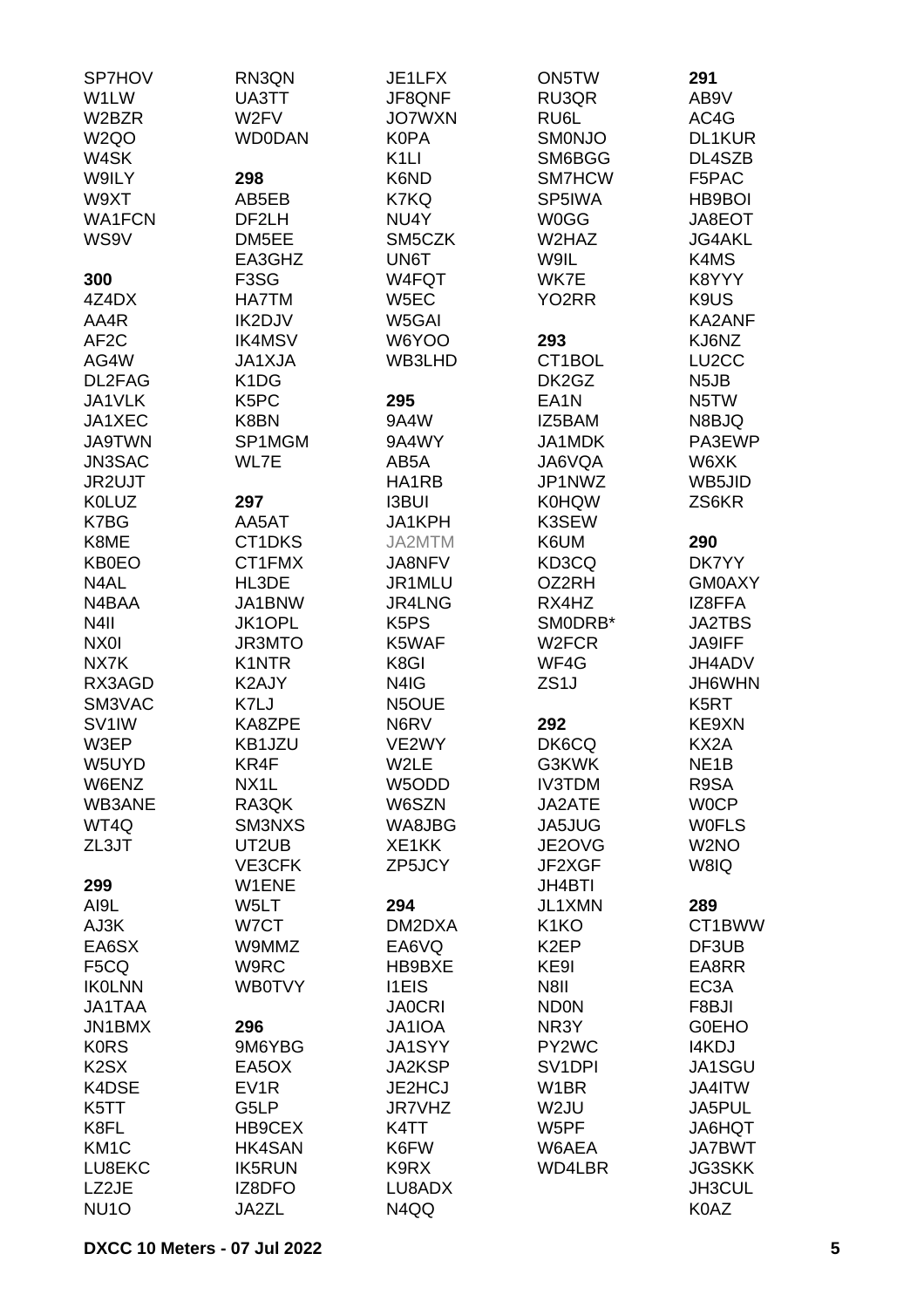| K4CMS                         | DL1DA             | 283                           | VE3YV                         | DO4DXA            |
|-------------------------------|-------------------|-------------------------------|-------------------------------|-------------------|
| K4FJ                          | DL2VPO            | 4X6UO                         | <b>WOSSR</b>                  | G4ZOY             |
| K7ZV                          | F <sub>2</sub> NH | CU3EJ                         | W <sub>2</sub> CG             | JA2BL             |
| N <sub>1</sub> RK             | G8DX              | G4DXW                         | W <sub>5FI</sub>              | JA2CEJ            |
| N <sub>5</sub> D <sub>G</sub> | HB9BHY*           | <b>HA7UW</b>                  | W9ZJ                          | JA2NNF            |
| SM4OLL                        | IZ2AMW            | JA6BEE                        | YB1AR                         | K6CF              |
|                               | IZ5RVG            | JA6LCJ                        |                               | K7EG              |
| 288                           | JA1IZZ            | K2UFM                         | 280                           | KA1MUY            |
| AA8CH                         | JA2LHG            | K4JAF                         | AA8R                          | KD1F              |
| AH7C                          | <b>JH3GCN</b>     | K6PJ                          | CX6VM                         | N <sub>1</sub> IA |
| AK <sub>1</sub> L             | JP1IOF            | KM4H                          | EW4M                          | N <sub>5</sub> KM |
| DL1DUO                        | JR2TQG            | R8TX                          | <b>HB9LCW</b>                 | <b>NK0S</b>       |
| <b>HB0CC</b>                  | K <sub>1</sub> SM | <b>UN7TW</b>                  | IT9BLB                        | OH5WW             |
| JH8BOE                        | K3PT              | W0EWM*                        | <b>IT9RTA</b>                 | <b>W0YDB</b>      |
| JJ1DWT                        | K4EM              | <b>WOGJ</b>                   | IZ1LBG                        | W4NK              |
| JL3VWI                        | <b>KB8GWL</b>     | W1EQ                          | JA1DM                         | W6CUA             |
| K0QQ                          | LA5HE             | W2YE                          | JA8LRG                        | WA1S              |
| K <sub>2</sub> OGD            | <b>MD0CCE</b>     | W3OOU                         | JF3LOP                        |                   |
| K <sub>2</sub> PK             | N <sub>2</sub> LM | W6SHY                         | JH1IAQ                        | 277               |
| K4CM                          | N9SF              | <b>WA7NB</b>                  | <b>JI1NJC</b>                 | <b>E72A</b>       |
| N4TL                          | NA <sub>5</sub> C |                               | JJ6DGP                        | <b>JA0AXV</b>     |
| NA <sub>2</sub> X             | SV1GYG            | 282                           | K <sub>5</sub> GH             | JA1VSL            |
| OM4EX                         | <b>WA1EHK</b>     | AA5AM                         | K <sub>5</sub> PI             | JE3NWQ            |
| <b>RA0FF</b>                  | ZL1BYZ            | CT3HF                         | K9UQN                         | JH1NYM            |
| SM3DXC                        |                   | DL3EA                         | KB1EFS                        | <b>KOCS</b>       |
| SM5CLE                        | 285               | EA8MT                         | <b>KI0KB</b>                  | K <sub>2</sub> UR |
| W <sub>1</sub> AO             | EI9FBB            | HB9DDM                        | N <sub>1</sub> SV             | N4JT              |
| W1ZT                          | <b>IK1PMR</b>     | <b>IW1ARB</b>                 | N7IR                          | N4UOZ             |
| W4HG                          | IZ4MJP            | JA1BDF                        | N8LJ                          | N5MOA             |
| WE9R                          | JF2UPM            | JE1DXC                        | N8PW                          | NN4R              |
|                               | <b>JL1RUC</b>     | <b>JH7RTQ</b>                 | ND <sub>6</sub> G             | NTOV*             |
| 287                           | <b>K0KVR</b>      | K <sub>2</sub> N <sub>V</sub> | NY2NY                         | RA3SS             |
| AA4NC                         | K8EUR             | LA9AJA                        | RA1QD                         | RU1AB             |
| AA8LL                         | <b>KA4RRU</b>     | <b>NORB</b>                   |                               | SM6AOU            |
| <b>IOKDF</b>                  | KW4MM             | N <sub>2</sub> FF             | 279                           | <b>UA0BA</b>      |
| JA1NWD                        | N9ISN             | N8RF                          | AA8OY                         | UN7LZ             |
| JA9AGN                        | <b>WOYK</b>       | NA <sub>2U</sub>              | IZ8FDH                        | UX5UO             |
| <b>JG1TSF</b>                 | W1ITU             | OE2GEN                        | JA6TMU                        | W3GQ              |
| <b>JJ3HGJ</b>                 | W <sub>2</sub> GG | <b>WORX</b>                   | K <sub>5</sub> Q <sub>X</sub> | W5GZ              |
| K <sub>1</sub> AJ             | YB5QZ             | W5ADD                         | KE1F                          | W7BEM             |
| K3JGJ                         |                   | W6PJ                          | KG5UZ                         | W8RLS             |
| K8LJG                         | 284               | W7DO                          | <b>NOAMI</b>                  |                   |
| KU8X                          | EA3WD             | W8MHW                         | N <sub>2</sub> AJ             | 276               |
| N3BNA                         | JA2FSM            |                               | N3KN                          | DL1SMA            |
| N <sub>5</sub> GH             | JA8BAR            | 281                           | NQ7R                          | DL6ZXG            |
| ON4CAS                        | JH4CBM            | AF9H                          | OE5FIN                        | HL2WA             |
| PA9M                          | <b>K2RSK</b>      | DL1LZ                         | ON4ACG                        | <b>IK2RPE</b>     |
| SP <sub>5E</sub> S            | KC6X              | F6FXU                         | PA7RA                         | JA1BN             |
| SV3DCX                        | N6UK              | <b>G0BLB</b>                  | <b>SMOMPV</b>                 | JL1IHE            |
| UN7JX                         | PY2VA             | JA2CXF                        | <b>WOTT</b>                   | JL1TXC            |
| W1MK                          | SM7DXQ            | K3PP                          | W <sub>1</sub> RY             | K0BJ              |
| W5EU                          | <b>US0KW</b>      | K4HMB                         | W5PKE*                        | <b>K3ANS</b>      |
| W9AJ                          | <b>WOTM</b>       | KE6FV                         | W7AL                          | K3XA              |
| XE <sub>1</sub> J             | W <sub>1</sub> OG | LA5LJA                        | W8TN                          | K9JF              |
|                               | WB8B              | N4SLR                         |                               | KI6CG             |
| 286                           | WF <sub>2</sub> S | N9KAE                         | 278                           | <b>OH6NIO</b>     |
| CT1GFK                        |                   | VE3BW                         | AB3CV                         | <b>PA7TWO</b>     |
|                               |                   |                               |                               |                   |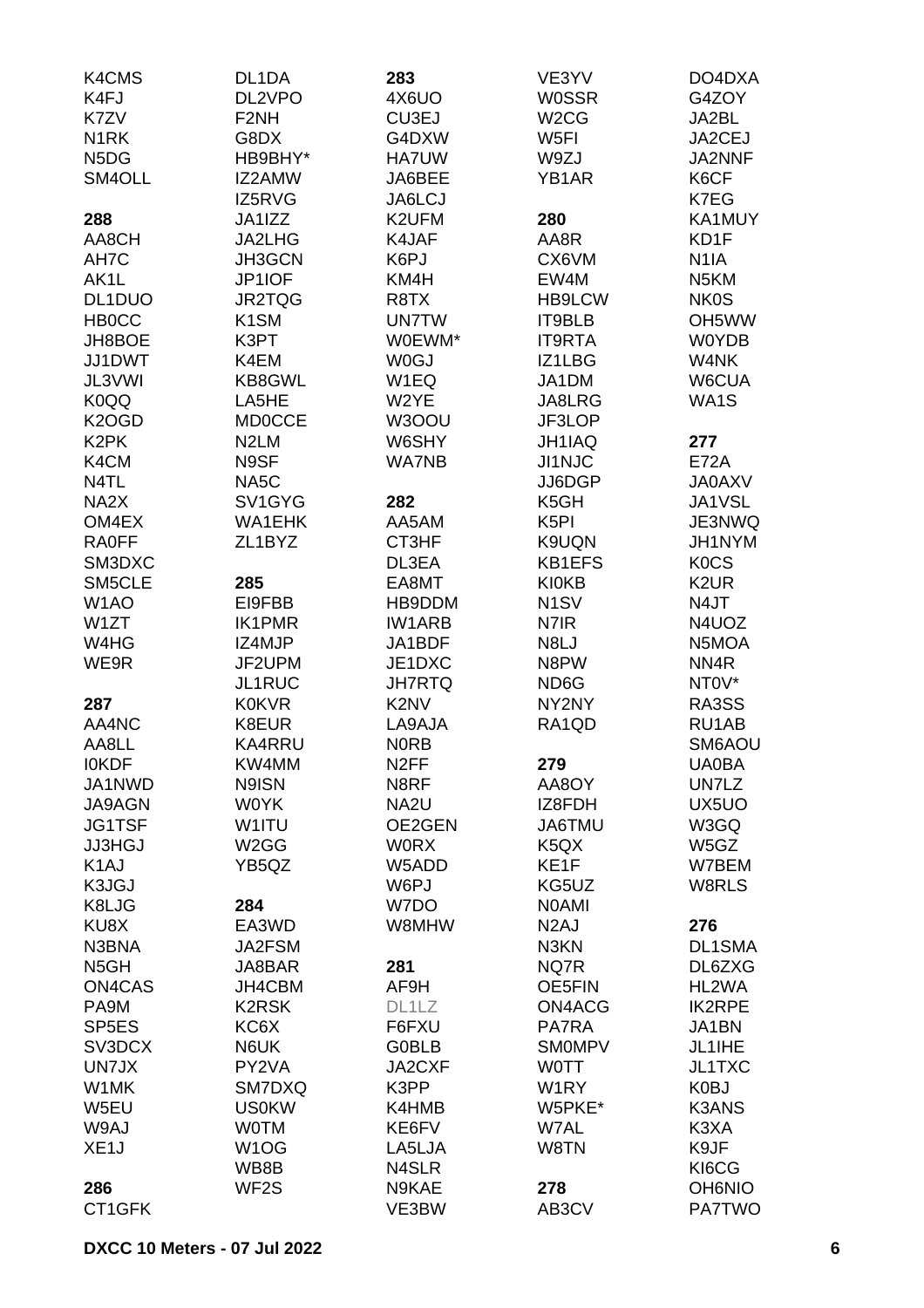| PU1KGG             | F9XL                          | PY2KP             | W4RDX                          | KF6HI                         |
|--------------------|-------------------------------|-------------------|--------------------------------|-------------------------------|
| RK4FD              | JA3MF                         | PY5IP             | W <sub>5</sub> ZO              | N <sub>1</sub> BY             |
| SM3CBR             | JI1DHY                        | RA5BM             | WA3AFS                         | N <sub>2</sub> NL             |
| SV9AHZ             | K5GAY                         | SV1ACK            | WA8CDU                         | N <sub>5</sub> YY             |
| VE6LB              | K8UT                          | <b>W2OO</b>       | ZS2DL                          | N9XX                          |
| W <sub>2ZI</sub>   | N <sub>1</sub> QY             | W6DX              |                                | NF4A                          |
| W4KA               | N4MHQ                         | W7QDM             | 268                            | PY2IQ                         |
| WA4AFE             | N9JV                          | W8QZA             | DL2SWN                         | W <sub>2</sub> W <sub>C</sub> |
| ZS <sub>1</sub> LS | <b>ON4ANN</b>                 | W9GG              | HB9DLE                         | W8TB                          |
|                    |                               |                   |                                |                               |
|                    | OZ4VW                         | WB3AVN            | JA3VPA                         | W9MJ                          |
| 275                | SK3PY                         | WR5Y              | <b>JH0EQN</b>                  | WA5IPS                        |
| AA9GR              | VE3MV                         | XE2CQ             | JI8PDC                         |                               |
| DJ2RB              | W4EW                          |                   | K5ALQ                          | 265                           |
| DL5XL              | W5AJ                          | 270               | K5VIP                          | AE6Y                          |
| EA6NB              | W9RXJ                         | 9A6W*             | KE9U                           | EA7OH                         |
| EB3CW              | WE9V                          | EA1KY             | N3RC                           | F6FYD                         |
| <b>IV3TMV</b>      |                               | <b>HB9TKS</b>     | <b>ND0F</b>                    | HB9BAT                        |
| IZ8XQC             | 272                           | <b>IK0HBN</b>     | OZ5YL                          | IZ8GGF                        |
| JE2RDO             | AA1AC                         | IK2DZN            | R <sub>5</sub> DT              | <b>JG3FEA</b>                 |
| JH7DFZ             | DK8MCT                        | <b>IZ3ETU</b>     | S55DX                          | JM1FHL                        |
| JI2KXK             | DL1SDH                        | <b>JA0LXP</b>     | SP8HKT                         | <b>K0DEW</b>                  |
| K4WA               | EA7DUD                        | JA5FBZ            | W <sub>2</sub> YR              | <b>K0KT</b>                   |
| <b>NEODX</b>       | G3PMR                         | JR1BAS            | W6JTI                          | K1VW*                         |
| NE3F               | G3VAO                         | K5JZ              | WB2RAJ                         | K4JLD                         |
| ON5UE              | JE6TSP                        | K5RJ              | WQ7B                           | N <sub>1</sub> KC             |
| RL3FA              | K4XD                          | K6RNK             | ZS <sub>1</sub> A              | N6MZ                          |
| SM5CSS             | K9MK                          |                   |                                | NA9A                          |
|                    |                               | K6TAR             |                                |                               |
| <b>VU2NKS</b>      | N <sub>2</sub> N <sub>S</sub> | KA6BIM            | 267                            | ON4GG                         |
| W1XYZ              | N4BSN                         | N3VS              | 4X6ZK                          | TI5KD                         |
| <b>WA4NUF</b>      | N6HC                          | SV9COL            | 9K2GS                          | VE3EK                         |
|                    | OE6CLD                        | W1WC              | A65BR                          | W1JA                          |
| 274                | SM5FWW                        | W6OTC             | AA6PI                          | W3WST                         |
| AB0CT              | W4WW                          | W9PZT             | AF5CC                          | WB2WPM                        |
| FG5FR              | W7WM                          | WA8LOW            | <b>IK2ANI</b>                  | XE1RBV                        |
| <b>IK2PZC</b>      | YO3JF                         | WO <sub>2</sub> T | IK2DUW                         |                               |
| JA9GPG             |                               | WO6R              | JA1CZI                         | 264                           |
| JH1QAX             | 271                           | WO9S              | JA1WSK                         | EA6LP                         |
| JK3DGX             | DJ3GW                         |                   | JA4ZA                          | F6EOS                         |
| <b>JM1HJG</b>      | <b>DL1TRK</b>                 | 269               | K <sub>1</sub> LPS             | <b>IK8EPC</b>                 |
| K4MM               | F4BKV                         | A65CA             | K3OSX                          | JR3QHQ                        |
| K <sub>5</sub> DV  | F5BEG                         | A92BE             | KD <sub>0</sub> Q              | K2PF*                         |
| K7XB               | <b>JA0NZR</b>                 | EA1KK             | KD4OS                          | K9FZ*                         |
| KN6KI              | JA1DOF                        | GM3YOR            | N7UN                           | SM3PZG                        |
| OZ7DN              | JA2ORW                        | <b>HB9SLO</b>     | N8SNM                          | VE3CRG                        |
| <b>ROFA</b>        | JA5BGA                        | <b>I1FQH</b>      | PT2BW                          | W3RJW                         |
| SM5BMB             | <b>JH3SIF</b>                 | <b>IWOHOU</b>     | PY1OL                          | W7IAN*                        |
| UA3ECJ             | JL1BYZ                        | IW1QN             | <b>WB2GAI</b>                  | YO <sub>2</sub> CMI           |
| W <sub>1</sub> RR  | JR1DUP                        | IZ4DPV            |                                |                               |
| W6IGK              | <b>KOTLM</b>                  | K3UL              | 266                            | 263                           |
| W8BBQ              | K2YEH                         | K5OT              | AG5W                           | AA9A                          |
|                    |                               |                   |                                |                               |
| YB3OSE             | K3JT                          | K5XI              | EA4UV                          | CX3CE                         |
| YO3CD              | K5KG                          | K7BV              | IK5PWN                         | DJ5IO                         |
|                    | KJ5PQ                         | K9GA              | JI1CQA                         | EA3EQT                        |
| 273                | KK4OK                         | N9FN              | JM1GAW                         | EW1KP                         |
| AJ6T               | LA8HGA                        | SM5ENX            | K <sub>2</sub> KI <sub>B</sub> | F5LIW                         |
| CU <sub>2</sub> AP | N0AH                          | SM7CQY            | K3LR                           | G3WPH                         |
| DL7BA              | N <sub>5</sub> ET             | VE3ZZ             | K7UA                           | HB9EBM                        |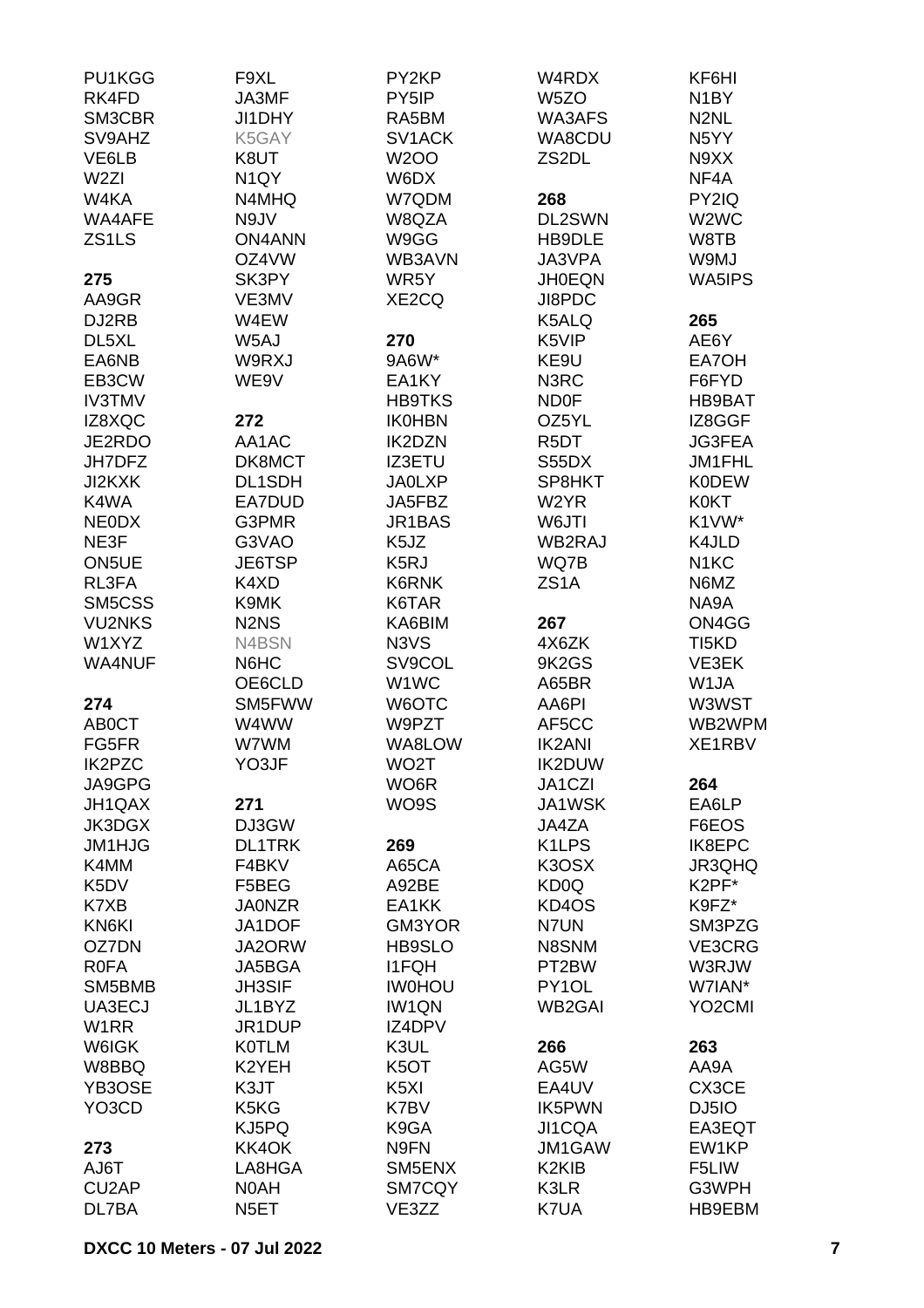| <b>IWOHQE</b>                  | DL9JI                         | SP6JIU                         | N <sub>4</sub> PY  | WA3RHW             |
|--------------------------------|-------------------------------|--------------------------------|--------------------|--------------------|
| <b>IZ0RVI</b>                  | F5PBM                         | UR5EDX                         | N6HY               | XE <sub>2</sub> D  |
| JA1HOU                         | HB9ZS                         | W6RKC                          | OE3EPW             |                    |
| JA1JAT                         | <b>IK2GPQ</b>                 | W8WEJ                          | VE1JBC             | 254                |
| JA2EPW                         | JA2XCR                        | WV1X                           | W1JMM              | AA4ZK              |
| JA4BXL                         | JH1VHU                        | YB0COU                         | W3BJ               | EU1U               |
|                                |                               |                                |                    |                    |
| JH1BSE                         | JH2AYB                        |                                | W7/DL1UF           | <b>IK0XBX</b>      |
| JM1LPN                         | K <sub>1</sub> DT             | 258                            | WB5RQM             | K0BX*              |
| K <sub>0</sub> G <sub>D</sub>  | K <sub>2</sub> AX             | AA4DD                          |                    | K <sub>1</sub> TO  |
| <b>KORRY</b>                   | K <sub>2</sub> A <sub>Z</sub> | EA5BZS                         | 256                | K <sub>4</sub> ST  |
| K <sub>1</sub> DC              | K9ZM                          | <b>GOOIL</b>                   | JA3BG              | KD2UF              |
| K <sub>2</sub> AT              | <b>KB4CRT</b>                 | G3NKC                          | JA4JVX             | KG6I               |
| K4IE                           | KE3D                          | G4NXG                          | JA7GYP             | NE4A               |
| K4WNW                          | N <sub>1</sub> FOJ            | JA1PTJ                         | JR1JGA             | RW4CY              |
| K7ACZ                          | N3ME*                         | JA1SKE                         | JR6EXN             | SV2AEL             |
| K8AJS                          | N4SC                          | JA2VHO                         | K8FH               | UR5FEO             |
| K8NK                           | PZ5RA                         | JH1WJR                         | K9MBQ              | W0AIH*             |
| <b>KA0CDN</b>                  | W3MF                          | JK1BSM                         | KM6HB              | W <sub>1</sub> ER  |
| N4ENE                          | W5PJR                         | <b>JR7FRW</b>                  | <b>KS0M</b>        | W7LR               |
| N6PEQ                          | WA3F                          | K1MAA*                         | KY <sub>5</sub> I  | W8MET              |
| ND5S                           | WO7R                          | K5VWW                          | LX2PA              | W9GXR              |
| UT7UV                          |                               | KW9U                           | LZ2HM              | WA6JA              |
|                                |                               |                                |                    |                    |
| W3NS                           | 260                           | NC4RB                          | N6KZ               | WN6K               |
| W6SL                           | DF <sub>2</sub> CD            | ND <sub>0</sub> C              | N9KW               | YL2AP              |
| W8KA                           | <b>I2DMI</b>                  | SM4AZQ                         | ND8L               |                    |
| WB5ZAM                         | IT9JOF                        | SV <sub>1</sub> V <sub>S</sub> | <b>NIOC</b>        | 253                |
|                                | IZ3ENH                        | SV2DGH                         | SM2OAN             | CT3KN              |
| 262                            | JA1JMF                        | W <sub>2</sub> OIB             | VE <sub>1</sub> OP | DF3EC              |
| AI9U                           | JA1KRW                        | W4RBO                          | W6GRV              | EC <sub>1</sub> A  |
| DL6JZ                          | JA2FBC                        | W6WF                           | W6OUL              | HL4CBX             |
| EI3IO                          | JA6IVR                        | WB2NPY                         | W7SLB              | <b>IKOUTM</b>      |
| GM3PPE                         | K <sub>1</sub> LT             | XE <sub>1</sub> H              | WF5E               | <b>JR7WFC</b>      |
| <b>I5OYY</b>                   | K3PU                          | ZL4TT                          | WZ4RC              | <b>K0BBC</b>       |
| <b>IK4THK</b>                  | K8ESQ                         |                                | XE1VIC             | K <sub>1</sub> CBK |
| IZ5YHD                         | K9XD                          | 257                            | XE2B               | K2FW               |
| IZ8FWN                         | <b>MOTTB</b>                  | AA4DO                          |                    | K4PB               |
| JH8DBJ                         | N6JM                          | DF7EE                          | 255                | KA1CRP             |
| <b>JR6LLN</b>                  | SM5FNU                        | DL9NDC                         | 4O3A               | KA8YYZ             |
| K <sub>1</sub> KI              | W3MR                          | DS5ACV                         | EA3CZM             | KI7HO              |
| K1KOB                          | W5RJA                         | EA1KP                          | EA5B               | KK6T               |
|                                |                               |                                |                    |                    |
| K <sub>1</sub> PL              | W7JWM                         | G4AFJ                          | <b>TIL8I</b>       | N3HBX              |
| KJ6P                           | W7YAQ                         | HB3YFC                         | <b>ISOMVE</b>      | N4QIM              |
| LA3WAA                         | W8HC                          | <b>IK1IYU</b>                  | JA2FDC             | N6DKZ              |
| N <sub>2</sub> MF              | <b>WA0ROI</b>                 | <b>IV3TMM</b>                  | JF3PNQ             | N8NN               |
| OE3SGU                         | ZS2EZ                         | JA2VQF                         | JH1BAM             | NA6MG              |
| UW2ZM                          |                               | JA6CBG                         | JH4RLY             | NA8W               |
| W1VT                           | 259                           | JA8FFM                         | <b>K0BFR</b>       | SM5OJH             |
| W3DM                           | 9A4T                          | JE2SOY                         | KD4W               | UN3GX              |
| W4GIW                          | EA4CQT                        | JK1EXO                         | KF2DT              | VE6AX              |
| W7CA                           | F5UJK                         | JR6PGB                         | KK4HD              | <b>WOANZ</b>       |
| WB8K                           | <b>I5XFD</b>                  | K0MN*                          | N4NW               | W3GJD              |
| YB1UUN                         | <b>JA7QFU</b>                 | K1GG                           | N8SHZ              |                    |
|                                | <b>JL6HKJ</b>                 | K <sub>1</sub> R <sub>V</sub>  | OE5BWN             | 252                |
| 261                            | LB8DC                         | K <sub>1</sub> SF              | PY2FN              | DJ3AS              |
| BA7IO                          | N4RWG                         | K <sub>4</sub> RO              | <b>WOWP</b>        | <b>E72U</b>        |
| CU <sub>2</sub> D <sub>X</sub> | N8PCN                         | K8MBY                          | W4VIC              | G4JCC              |
| DF6YH                          | RA3BL                         | LY1G                           | W7AH               | <b>HL2IFR</b>      |
|                                |                               |                                |                    |                    |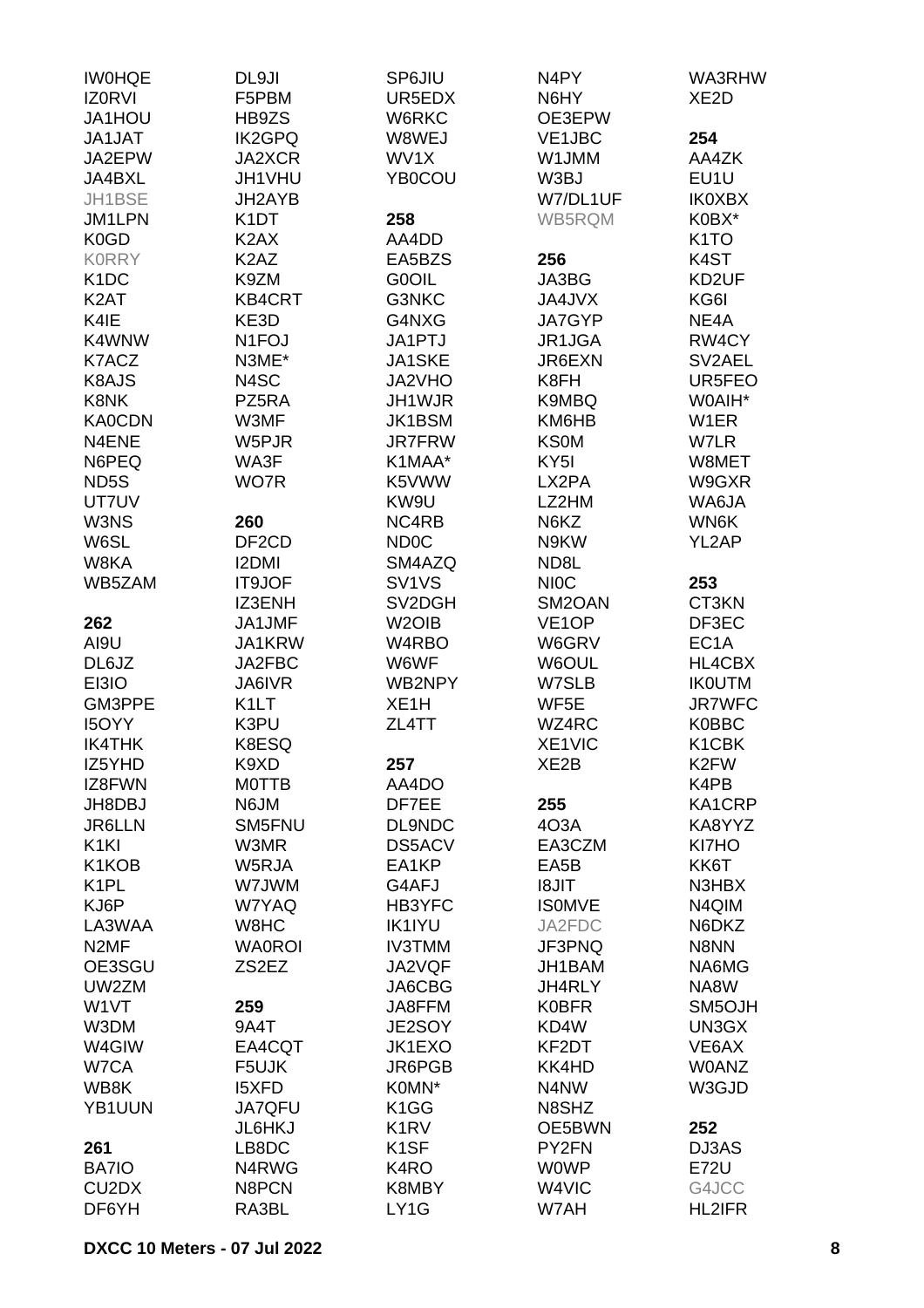| IZ8VYU             | KE4UW                         | W5CWQ                          | RQ3A              | IZ8EJB                        |
|--------------------|-------------------------------|--------------------------------|-------------------|-------------------------------|
| JA2DHG             | KI1U                          | W6KK                           | SM6NJK            | JF2OZH                        |
| <b>JA9FPI</b>      | KX9X                          | WA4JQS                         | W5SL              | <b>JL7BRH</b>                 |
| K5DHY              | N4VWP                         | WN9Q                           | W8UV              | JR2CFD                        |
| K7UR               | N9QQK                         |                                | WA8MCD            | K5MT                          |
| KC5LK              | RD3AW                         | 247                            |                   | K6IRA                         |
| N6GP               | SM3LGO                        | <b>AA0MZ</b>                   | 245               | K9ZG                          |
| N7BT               | SV1ALM                        | JE4FNC                         | 4X4JU             | <b>KK0T</b>                   |
| N7TR               | <b>WOUVC</b>                  | JH1HHC                         | AA4EA             | N2SQW                         |
| NA5DX              | W1PX                          | JR5JAQ                         | DJ6NI             | NA5Z                          |
| NE8P               | W6BYA                         | K1DPB                          | EW1BA             | <b>WA0SXV</b>                 |
| OH <sub>5</sub> VT | W8KEN                         | K <sub>2</sub> C <sub>BI</sub> | <b>IOKRP</b>      | WA5UA                         |
| W5WLA              | WA3DMF                        | K <sub>2</sub> QE              | <b>I6DQE</b>      | WE9A                          |
| W5WP               | WA3GFM                        | K9OT                           | JA1EMQ            |                               |
| W8CD               | WA8CAE                        | KM <sub>2</sub> E              | JF2VAX            | 242                           |
| WA4LOX             | <b>WB2KSK</b>                 |                                | JH1RGG            | 4X1RU                         |
|                    |                               | LU1FM                          |                   |                               |
| WX0B               |                               | N1GRA                          | K4XR              | AC5AA                         |
|                    | 249                           | N <sub>2</sub> BAT             | K7NK              | EI2GLB                        |
| 251                | <b>DJ0UT</b>                  | <b>N3OC</b>                    | <b>K7WK</b>       | G3KMQ                         |
| AA4FL              | EA6ET                         | N4MIK                          | K9JE*             | HK3CW                         |
| <b>DS4AKP</b>      | JA1OVF                        | N7MB                           | K9YC              | <b>I4JEE</b>                  |
| <b>I1LGR</b>       | JA8BNP                        | ND4V                           | <b>KF0LA</b>      | JA1TD                         |
| <b>JA0PE</b>       | <b>JL3JTD</b>                 | NE5S                           | N <sub>1</sub> JP | JE4WOK                        |
| JA6WIF             | K0ZT                          | <b>ON4ATW</b>                  | N5UL              | <b>JF0JYR</b>                 |
| JE2LPC             | K3GT                          | PY1SX                          | OE2BZL            | JF1CZQ                        |
| JH1OGT             | K4YYL                         | SM2EJE                         | OE6VHF            | JH1XUM                        |
| JR1EFG             | K5CWR                         | VE3YF                          | SM5BHW            | <b>JH3HTD</b>                 |
| K6IPM              | N <sub>2</sub> W <sub>B</sub> | W5VY                           | SV1CQN            | JN3RBE                        |
| K8NVR              | N6OJ                          | W8JRK                          | <b>WOMU</b>       | <b>K0TPP</b>                  |
| KE9S               | NA2M                          | W8WRP                          | <b>WD9FLI</b>     | K1ESE                         |
| N4HB               | <b>S54A</b>                   | WA5NOM                         | WS5H              | K4AMC                         |
| NW4M               | SM4BNZ                        | WA5YOM                         |                   | K4QE                          |
| <b>PA0JSE</b>      | SV <sub>2</sub> DCD           | WB8BPU                         | 244               | K <sub>5</sub> LC             |
| W2NRA              | W7MEM                         | WZ8P                           | DF5AU             | K6LRN                         |
| W4LSC*             | YO9FNP                        |                                | F6LQJ             | K6SRZ                         |
| W7ZJ               |                               | 246                            | G3VPW             | K9EFR                         |
| W8LGJ              | 248                           | AF4HX                          | JA1HOM            | KH <sub>2</sub> L             |
| XE2AU              | CE3FZ                         | AK5X                           | JH1AQN            | KS4S                          |
| YO2DFA             | <b>CU3AN</b>                  | DF2WF                          | K1HAP             | N4LUF                         |
| ZL2IFB             | DL3ZH                         | DK6OR                          | K4ZO              | N4QWZ                         |
|                    | EA5DFV                        | HB9BOS                         | K6MKF             | N <sub>5</sub> D <sub>D</sub> |
| 250                | F6DBX                         | IV3GOW                         | LA6UL             | <b>NEOU</b>                   |
| 9K2OD              | HB9DHG                        | <b>JA4JSV</b>                  | N8AYY             | W1ZK                          |
| <b>AA0KA</b>       | <b>JA2ITK</b>                 | <b>JA7TQK</b>                  | NA4MM             | W7NN                          |
| DL2XN              | JH1OVY                        | JF2WGN                         | SM6MSG            | WE2N                          |
| EA1AF              | K <sub>1</sub> ZN             | JH1APK                         | <b>WOIKD</b>      | WY6N                          |
| <b>IOJBL</b>       | K6XN                          | JH8WXF                         | <b>WOMAN</b>      | YO3AIS                        |
| <b>JA0XIR</b>      | KK9T                          | JT1BV                          | <b>W0ZT</b>       |                               |
| JA2MNB             | N1BCL*                        | <b>K0CIY</b>                   | W <sub>1</sub> GQ | 241                           |
| JD1AMA             | N4QOG                         | K0KG                           | W4HZ              | AA7XT                         |
| JH8CFZ             | N4XP                          | K1ACL                          | WA4TII            | <b>DL1HRN</b>                 |
| <b>JR0EQQ</b>      | N7HN                          | K <sub>1</sub> XV              | WA5LFD            | EA1RT                         |
| K1JIU              | NZ3O                          | K4EU                           |                   | G0VXE                         |
| K5FUV              | PA0ZH                         | K6IPV                          | 243               | HA5PT                         |
| K7GM               | SM7NDX                        | KB8VAO                         | CT1AUO            | JA3QOS                        |
| K7RQ               | VK3FM                         | N8OC                           | DK3QM             | <b>JN3TRK</b>                 |
| K9FN               | W4TNX                         | OZ5NJ                          | IZ4DIW            | K0SQ                          |
|                    |                               |                                |                   |                               |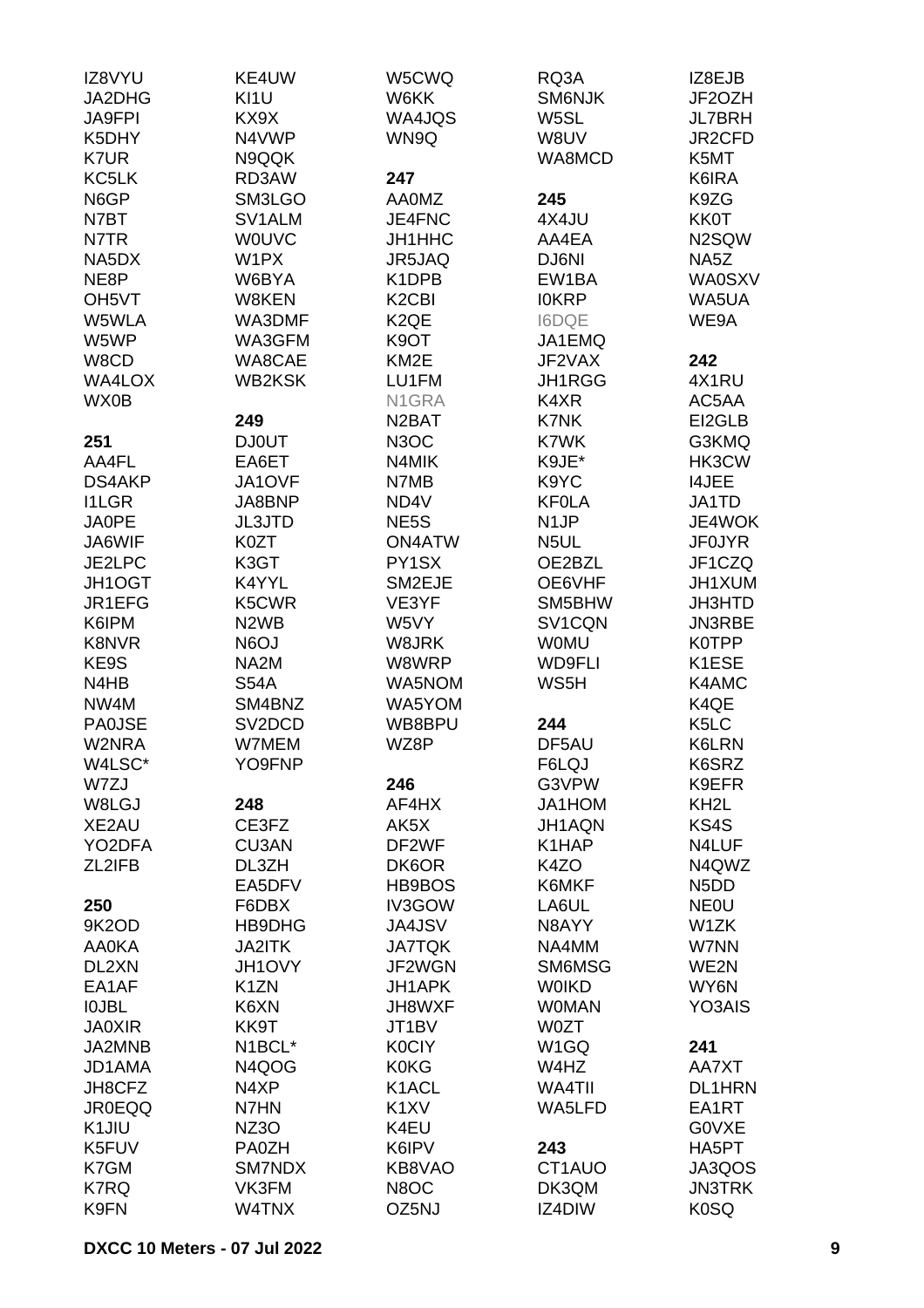| K4JJW                         | 238                | JE1LPZ        | JA1QXC             | <b>JG3NKP</b>                 |
|-------------------------------|--------------------|---------------|--------------------|-------------------------------|
| KD6FW                         | AA9AA              | JF1IRW        | JH1EDD             | <b>JH3JJS</b>                 |
| KN <sub>9</sub> C             | AD4AA              | JF6AKS        | <b>JI1CYX</b>      | JR8AMF                        |
| LA5YJ                         | CT1FUH             | JG3LGD        | K4OCE              | K1TWF                         |
| PY2DS                         | G4VMX              | JH1OBS        | K5MB               | K4JC                          |
| PY3SB                         | HB9JOE             | JO4CFV        | K9OR               | K6ASK                         |
| SM5CBM                        | HK1MW              | K7FEL         | N6IG               | K8ROX                         |
| W2YK                          | <b>I1CMA</b>       | KC9G          | N9UA               | K8ZM                          |
| W6DCK                         | <b>IT9CVO</b>      | KD6UO         | NU <sub>1</sub> B  | KA4SVO                        |
| W6RS                          | <b>IZ7AUH</b>      | <b>MM0EAX</b> | NX7U               | KF4VTT                        |
| WA2IKL                        | JA1UWB             | VR2XMT        | <b>PA0TCA</b>      | KK4OW                         |
| ZS6IR                         | JA3EY              | VU2PTT        | PY3VB              | <b>MU0FAL</b>                 |
|                               | JF3BFS             | <b>WOFF</b>   | W1ECS              | N <sub>2</sub> DPF            |
| 240                           | <b>JH2AQI</b>      | W1YRC         | W <sub>1</sub> JGS | N4LR                          |
| <b>AC0X</b>                   | JR2LJO             | W4STB         | W1UE               | OZ1LCG                        |
| DL8SDC                        | K7LV               | W8WVM         | W3ACO              | RA3QUA                        |
| EI6FR                         | N7XR               | WB2VMV        | W6UPI              | SM2DMU                        |
| F <sub>1</sub> ICS            | NV9L               | WB3JFS        | WA2CKP*            | SM5JPG                        |
| HB9CXZ                        | VE7VF              | <b>YV5OIE</b> | YB6INU             | VA7XX                         |
| <b>IK0OPS</b>                 | W7WZ               |               |                    | W1PR                          |
| JA3EOP                        | <b>WA5POK</b>      | 235           | 233                | W <sub>1</sub> UK             |
| JA5NPV                        |                    | 7K1PTT        | AA6K               | W4UFO                         |
| JM1SZY                        | 237                | AA4UJ         | AC4TO              | W7LZF                         |
| K0OE                          | <b>IK2RZP</b>      | F6HLC         | <b>AE0P</b>        |                               |
| K5YG                          | <b>ISOAFM</b>      | JA1DDZ        | <b>DS3HWS</b>      | 231                           |
| K7UT                          | IZ5EBL             | JA1PUK        | FG4NO              | AA7KE                         |
| KM <sub>5VI</sub>             | IZ8IEV             | <b>JA8CJY</b> | HL2KV              | EA3CJ                         |
| N <sub>2</sub> K <sub>X</sub> | <b>JA0CIU</b>      | JN1BAH        | <b>JA9FAI</b>      | HB9DOT                        |
| N5SUM                         | JA3BLN             | <b>KOMFI</b>  | <b>JI1IXW</b>      | JI1UHZ                        |
| N <sub>5</sub> UW             | JA9AA              | K4AR          | JN1IZR             | JI2CCF                        |
| NA5Q                          | JG8TDZ             | K4WES         | JN1RQV             | JN1NOP                        |
| SV <sub>1CIB</sub>            | JH1FVE             | K5EWJ         | K <sub>2</sub> BA  | KOIL                          |
| <b>W0ZS</b>                   | K <sub>2</sub> WJ  | K8ZT          | K <sub>2</sub> CYE | K <sub>5</sub> U <sub>Z</sub> |
| W3FI                          | K3GGN              | K9ARZ         | K9TF               | <b>KD0PO</b>                  |
| W4YV                          | K6ZZ               | K9NR          | KF2TI              | <b>KF7NN</b>                  |
| ZP5FGS                        | K8ZZU              | <b>KB7BSM</b> | <b>KK0DX</b>       | KM9Y                          |
|                               | KF8HR              | N7UJJ         | N0ABA              | <b>MOCSD</b>                  |
| 239                           | KF8VX              | NN4X          | N <sub>4</sub> TV  | N4PGL*                        |
| 4X1VF                         | N <sub>1</sub> NU  | OZ6EI         | N4XMX              | N <sub>5</sub> BO             |
| AG3V                          | N3TR               | PY2RO         | N7NG               | N7WO                          |
| CT1EAV                        | N4XYZ              | <b>SMODSF</b> | N7RD               | RD9M                          |
| CT1ELF                        | OH <sub>2</sub> FS | W5ZE          | <b>SA0AQT</b>      | <b>RU0SN</b>                  |
| DJ4HR                         | OH <sub>2LU</sub>  | W5ZG          | W2JLK              | SM4HEJ                        |
| JK1GOK                        | OZ0J               | W7IU          | W2WG               | UW7UA                         |
| K <sub>2</sub> QMF            | SP6AXW             | W9DS          | W4DAO              | W2ZR                          |
| K4VIG                         | UA3O               | <b>W9OO</b>   | W5QM               | W4GP                          |
| K <sub>5</sub> ZD             | W1AW               | WC1M          | W6CN               | W5FL                          |
| K9GY                          | W6BCQ              | WI9H          | WA6EZV             | W5GVP                         |
| KB9BJV                        | <b>YC0QR</b>       | WN6W          | WS4H               | W5TZN                         |
| LU2AH                         |                    |               | <b>YBONFL</b>      | W7TSQ                         |
| RN9N                          | 236                | 234           |                    | <b>WA0FQK</b>                 |
| UT3UZ                         | AK6I               | AA8M          | 232                | WA5CMI*                       |
| VK2HV                         | DL2NOM             | HM8LA         | DJ9KV              |                               |
| <b>WOVM</b>                   | <b>DL6NW</b>       | F5TVG         | DL4NBE             | 230                           |
| W4UDH                         | GI4OWA             | F6FHO         | EA5RU              | <b>HB9MFM</b>                 |
| W5DNT                         | HB9IQB             | IZ6CST        | <b>IV3XNF</b>      | <b>IK7FVF</b>                 |
|                               | HL3ERJ             | <b>JA0DET</b> | JE1IBI             | <b>IT9JPS</b>                 |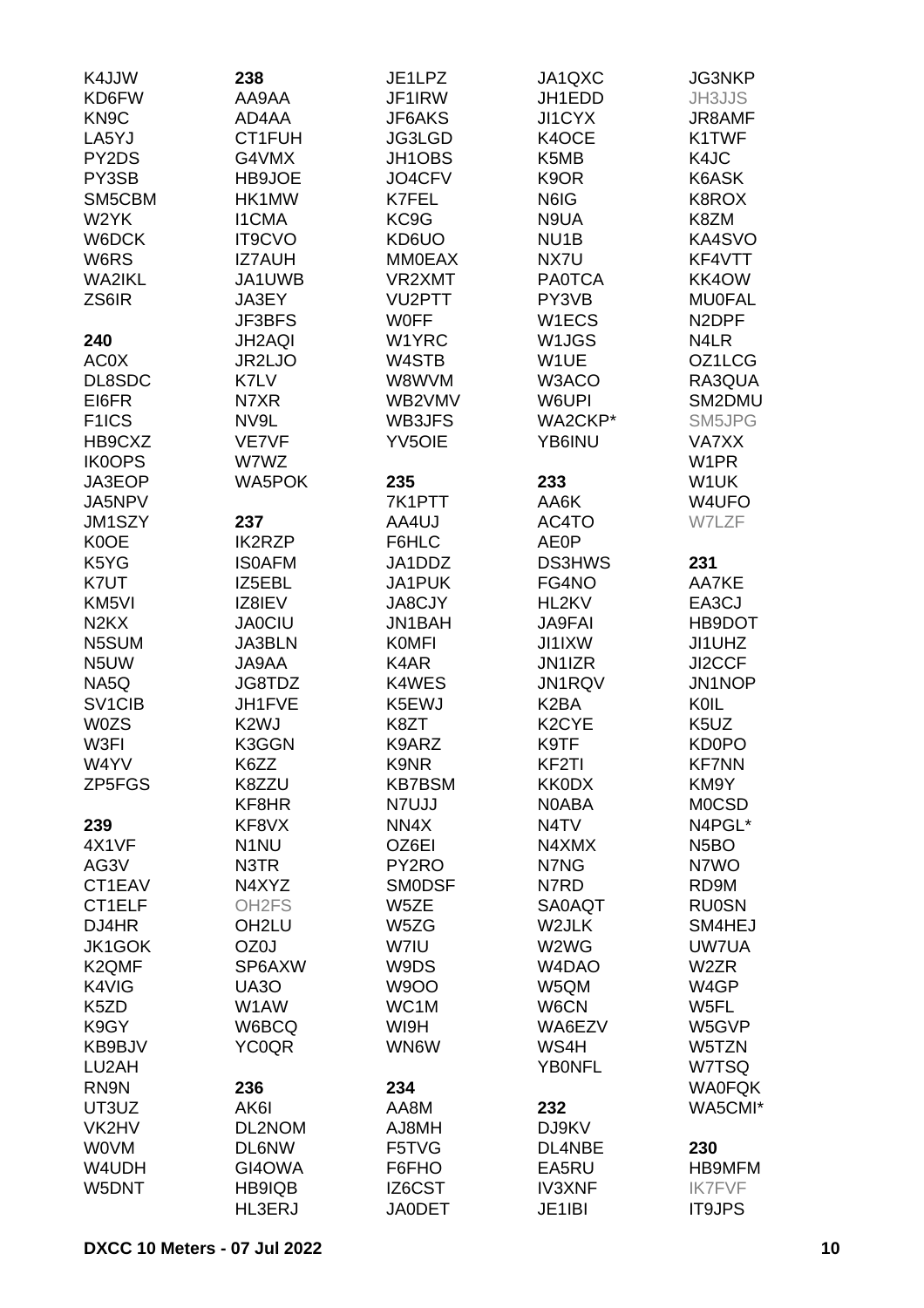| JI1VVB                        | KE8UM             | LX2SM             | KA9OKH             | KG5EG              |
|-------------------------------|-------------------|-------------------|--------------------|--------------------|
| <b>K0SD</b>                   | KI7AO             | N1HEJ             | KR4DA              | N <sub>2</sub> KW  |
| K <sub>2</sub> T <sub>A</sub> | N8GP              | N5DUO             | KU4BP              | N8WD               |
| K3GW                          | VE1VOX            | <b>N6JOJ</b>      | LA9VFA             | ND6S               |
| K8TGC                         | <b>WOQQ</b>       | NM6V              | NA4CW              | SV8RX              |
| KB2BBG                        | W4DEE             | ON4EB             | OZ1IKY             | VE7XT              |
|                               |                   |                   |                    |                    |
| <b>KE0A</b>                   | WH6LU             | <b>SM0JOQ</b>     | SV8DOU             | <b>WODD</b>        |
| KQ4AV                         | WW1V              | SP5XMU            | <b>UA0FO</b>       | <b>WOLS</b>        |
| N3RW                          |                   | <b>WORXL</b>      | VA7ZT              | W4LIA              |
| N <sub>4</sub> FN             | 227               | W1KDA             | W1LE               | W5DAW              |
| N8VV                          | AJ4A              | W5VQ              | WB9IWN             | W6RFF              |
| <b>RT0F</b>                   | DL3KZA            | W8HMK             | WW5L               | W7IUO              |
| W8BCL                         | EA7SG             | WB3BFC            |                    | W8OP               |
| W9IM                          | <b>JA7KE</b>      | <b>WB4DNL</b>     | 223                | W9BP               |
| WA1PMA                        | JA8ZO             | WD1X              | AG6CV              | W9YE               |
| WA3C                          | JE2EHP            |                   | DJ9SO              | WA2USA             |
|                               | JE2VLG            | 225               | DK2BI              | <b>WA4USA</b>      |
| 229                           | JF2LEX            | AD7L              | HC <sub>1</sub> BI | WF4U               |
| AA4TV                         | JH1VRQ            | CT1DOF            | JA4HAW             |                    |
| AK3E                          | JI3CJP            | JA1AKL            | <b>JA7KQC</b>      | 221                |
| CT3DL                         | JK3GWT            | JA4ECC            | JH6JMN             | <b>AC0W</b>        |
| <b>DL7UPN</b>                 | K7LY              | JA7ZP             | <b>JM1OIA</b>      | DL2RTL             |
| <b>JA7LGE</b>                 | <b>NORN</b>       | JF1NZW            | JR1VAY             | DL4FDM             |
| <b>JH1UUT</b>                 | N5VWM             | <b>JH7AJD</b>     | K <sub>2</sub> SN  | <b>E77S</b>        |
| K <sub>1</sub> ZE             | N7MQ              | <b>JH7RXU</b>     | K4EA               | EI9FVB             |
| K4MZ                          | N9AKR             | <b>K0PC</b>       | K8JJC              | JA1CPS             |
| K5TA                          | PY2GG             | K4VNY             | KG6D               | JA1RTX             |
| K9LCR                         | RT <sub>5</sub> A | K6JAT*            | <b>NOTK</b>        | JJ1KZZ             |
| KA9WON                        | <b>VE7TK</b>      | K6NR              | N <sub>1</sub> EN  | K4SX               |
|                               |                   |                   |                    |                    |
| KR <sub>2Q</sub>              | W6DPD             | K7XN              | N <sub>2</sub> YBB | K4TXJ              |
| N4HN                          | WB1EAZ            | K8DV              | N6EM               | K5CR               |
| N4UFO                         | WB2AQC            | K8FZ              | N6RK               | K7YMA              |
| N <sub>5</sub> GO             | WC4H              | K8YAH*            | N6VS               | K8ZLP              |
| N7OJ                          | WE <sub>1</sub> P | <b>KB2ENF</b>     | N9AOL              | KA8RIO             |
| ND4Q                          | XE1MEX            | KB5UNX            | SP1DSZ             | LB2TB              |
| NT <sub>2</sub> A             | XE2MX             | <b>LA0FA</b>      | SP6EIY             | N6GDS              |
| NW8U                          | YO4DW             | N3FXW             | W <sub>1</sub> ZS  | N6ZN               |
| PT2ADM                        |                   | N <sub>5</sub> PA | W2INE              | W2FKF              |
| RN3CT                         | 226               | N5WXN             | W <sub>2</sub> KA  | W2IOT              |
| SP7QHR                        | AB4SF             | N8AGU             | W4MPY              | W4WJ               |
| VE7DX                         | AB4UF             | N8WRL             | W4SD               | W6ZPL              |
| W <sub>2</sub> PS             | AD8P*             | OH <sub>4UI</sub> | W6ZO               | W7HPW              |
| W6TK                          | CT3MD             | UA4PK             | W7HR               | W7SX               |
| W8IW                          | <b>G0FWX</b>      | W9HBH             | YO4AUL             | WA2VKS             |
| WU <sub>2</sub> G             | G3LUW             | WA2EOV            |                    |                    |
| <b>WY0V</b>                   | IT9GSF            | <b>WBOULX</b>     | 222                | 220                |
|                               | JA1QIW            | WS5W              | DK4TP              | AH <sub>0</sub> U  |
| 228                           | JA9PQ             |                   | HA5AWT             | CT1BNW             |
| AA1DN                         | <b>JH2SON</b>     | 224               | <b>IK2QPO</b>      | CT1BOY             |
| DL1SCO                        | JJ6WZS            | CT1FCX            | JA2KTP             | DF <sub>2</sub> UH |
| <b>HS1NGR</b>                 | <b>JR0AMD</b>     | DL8OH             | JA3WLN             | F5JSD              |
| JA2VMU                        | JR1ATQ            | JA1VRU            | <b>K0KKH</b>       | <b>GOMFO</b>       |
| JA7MF                         | <b>K0MD</b>       | JA8EKU            | K3BZ               | <b>GU0SUP</b>      |
| JA9CG                         | K <sub>5</sub> QR | JH1DGQ            | K3SV               | HB9DAC             |
| K5ZQ                          | K9SG              | JL1MWI            | K3XC               | <b>HB9ESS</b>      |
| K7KB                          | <b>KK4CLY</b>     | K1USA             | K5YU               | HL4CJG             |
| K9KVA                         | KT <sub>2</sub> C | K7VC              | K8AO               | KB2XJ              |
|                               |                   |                   |                    |                    |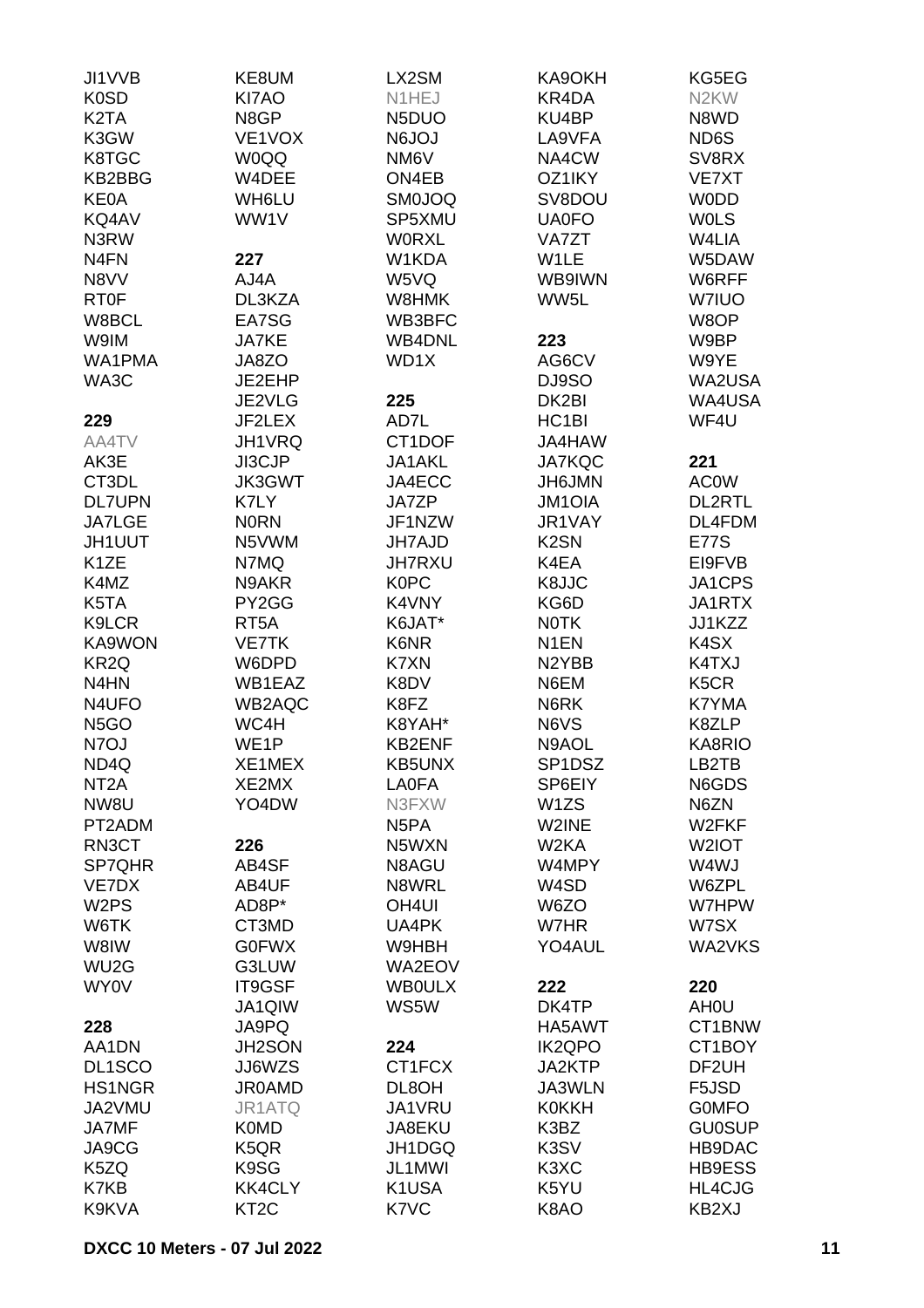| KE5FXE                        | K7EFB                      | <b>KOCF</b>                   | N6VHF                   | VE7SZ                         |
|-------------------------------|----------------------------|-------------------------------|-------------------------|-------------------------------|
| KR6C                          | KI4TZ                      | K4RWP                         | ON6AA                   | <b>WOIEA</b>                  |
| N <sub>3</sub> KR             | KK1W                       | K7FL                          | OZ4ZT                   | W9VHF                         |
| N <sub>5</sub> U <sub>S</sub> | KK9R                       | K8CS                          | RN3QO                   | WC6DX                         |
| N5WNG                         | N <sub>2</sub> KUQ         | K9JJR                         | SM2HWG                  |                               |
| N9RD                          | N6DHZ                      | KA1DJ                         | W1WTG                   | 211                           |
| NA4EA                         | NN6K                       | KB1DMX                        | W8JH                    | EA1JO                         |
| OH <sub>3</sub> OJ            | NX2X                       | KD8RQE                        | WA9GON                  | <b>IK0EFR</b>                 |
| <b>RA0R</b>                   | NY <sub>2</sub> A          | N <sub>2</sub> N <sub>W</sub> | YT7T                    | IK6COX                        |
| UA9AGX                        | OE1EMN                     | N4AOE                         | ZL4AS                   | JA5NON                        |
| W1MR                          | <b>W0KCJ</b>               | N6QI                          |                         | <b>JA7VEI</b>                 |
| W4CZ                          | <b>WA7EPU</b>              | RM3DA                         | 213                     | JH2AJY                        |
| W4LLP                         | WV4V                       | <b>SLOAS</b>                  | AE5B                    | <b>JM1JIV</b>                 |
| WB4YDL                        | WW2DX                      | TF3DC                         | AK9Y                    | K0OB                          |
| WD8LTM                        |                            | UR4IOR                        | DK3EG                   | K <sub>2</sub> C <sub>S</sub> |
|                               | 217                        | W1HEO                         | G4GEE                   | K <sub>2</sub> EK             |
| 219                           | 9A1AD                      | W1NA                          | HL3AMO                  | K2RU                          |
| AA6RR                         | <b>AA7UN</b>               | W7BQ                          | <b>I7LGM</b>            | K5DNL                         |
| <b>DL7UIO</b>                 | EA2AAZ                     | W7MAE                         | JA1JYE                  | KB2MY                         |
| EA4DL                         | EA5AR                      | WA4DOU                        | JA6AVT                  | KF7F                          |
| EA8AXT                        | EI8IU                      | WE2L                          | JF1TEU                  | <b>KM7R</b>                   |
| JA1PS                         | F1NZC                      |                               | K4MIJ                   | LX1KC                         |
| JA1XI                         | GW4BKG                     | 215                           | K5HGL                   | OE5MPL                        |
| <b>JA3ENN</b>                 | <b>JA4DHN</b>              | AD6ZJ                         | KB3CB                   | OZ4LS                         |
| JE1PNX                        | JA5BEN                     | EI8GS                         | KE4VU                   | PS8ACL                        |
| JE3SSL                        | JH1IZR                     | G4XRV                         | KI9A                    | PY2FZ                         |
| JT1CO                         | K0OK                       | HL3GOB                        | <b>KK4QN</b>            | V51B                          |
| K6ESL                         | <b>K0THN</b>               | <b>IK7YZG</b>                 | N0ODK                   | VE1AOE                        |
| KA1J                          | K1RAW                      | <b>JA3KNN</b>                 | ND4X                    | <b>WOFG</b>                   |
| <b>KD0AA</b>                  | K <sub>2</sub> JGL         |                               | W5WS                    |                               |
| <b>KF7PG</b>                  | K3KFD                      | <b>JA7XBG</b><br>JR6LDE       | W7JY                    | W5TFW<br>W7JW                 |
| KK4CB                         | K6KZM                      | K4LOD                         | W7TUS                   | W8UQ                          |
| KR8T                          | <b>K7AWB</b>               | K8DJC                         | WY9V                    | WB2ZAB                        |
| N6IBP                         | KG5VK                      | KU4XO                         | <b>YB0MWM</b>           | WK4Y*                         |
| PA2TMS                        | KH6GA/4                    | N3ART                         | ZL1ANJ                  |                               |
| PA3BWD                        |                            |                               |                         |                               |
| SM7BHH                        | KN4FO<br>N <sub>3</sub> AO | N6MXU<br>PB9FN                | 212                     | 210<br>DK1MM                  |
| W2FGY                         |                            |                               | CT3CD                   | DS4AOW                        |
|                               | N <sub>5</sub> ZC          | W5GCX                         |                         |                               |
| W4WN                          | N9BX                       | W5HY                          | DL2MIH                  | G4FKA                         |
| W5KFT                         | <b>SMOXBI</b>              | ZS6NJ                         | DL6KY                   | IZ8FTW                        |
| WN7J                          | W4MAY                      |                               | G4AYU                   | JA1GVT                        |
| WW4LL                         | W4PGC<br>W4REX             | 214<br>EW3CW                  | <b>HB9DRS</b><br>HB9FBG | JA3ART                        |
|                               | W8QWI                      |                               |                         | JA9NLE                        |
| 218                           |                            | HB9DMQ                        | HB9IIO                  | <b>JH0NOS</b>                 |
| AK1N                          | WA4UEU                     | IZ1JMN                        | IZ0CBB                  | <b>JH1ACA</b>                 |
| DS5XEH                        | WB6JXJ                     | <b>JA1NTK</b>                 | IZ0GYP                  | K3SW                          |
| G4OJH                         |                            | JA3EEM                        | JA8EIA                  | K4CGY                         |
| G4ZWY                         | 216                        | JH2ABL                        | JE3GUG                  | K5FZ                          |
| IZ8MBW                        | 9H1EJ                      | <b>JH7LVK</b>                 | JH1AEP                  | KB0HJ*                        |
| JA1BON                        | <b>AB0RX</b>               | <b>JM1GHT</b>                 | K <sub>1</sub> NJ       | LB6KC                         |
| JA1GLE                        | DL2IAN                     | K2IXQ                         | KE8G                    | N4BAF                         |
| <b>JA7ASD</b>                 | E21EIC                     | K2MHE                         | KK5OQ                   | NF <sub>1</sub> G             |
| JA8BOV                        | F4CPF                      | K2MK                          | <b>KR0I</b>             | OE1JIS                        |
| JH1RFM                        | <b>GW0ANA</b>              | K4DXA                         | N7VPN                   | PY5HSD                        |
| <b>JI1HNJ</b>                 | HB9AZO                     | LU2ATR                        | NR4M                    | SP5LKJ                        |
| K <sub>1</sub> GE             | <b>IK4TVP</b>              | N3RR                          | NU4B                    | VE6SV                         |
| K4RG                          | <b>JA2ACI</b>              | N6ER                          | R3LC                    | W1GY                          |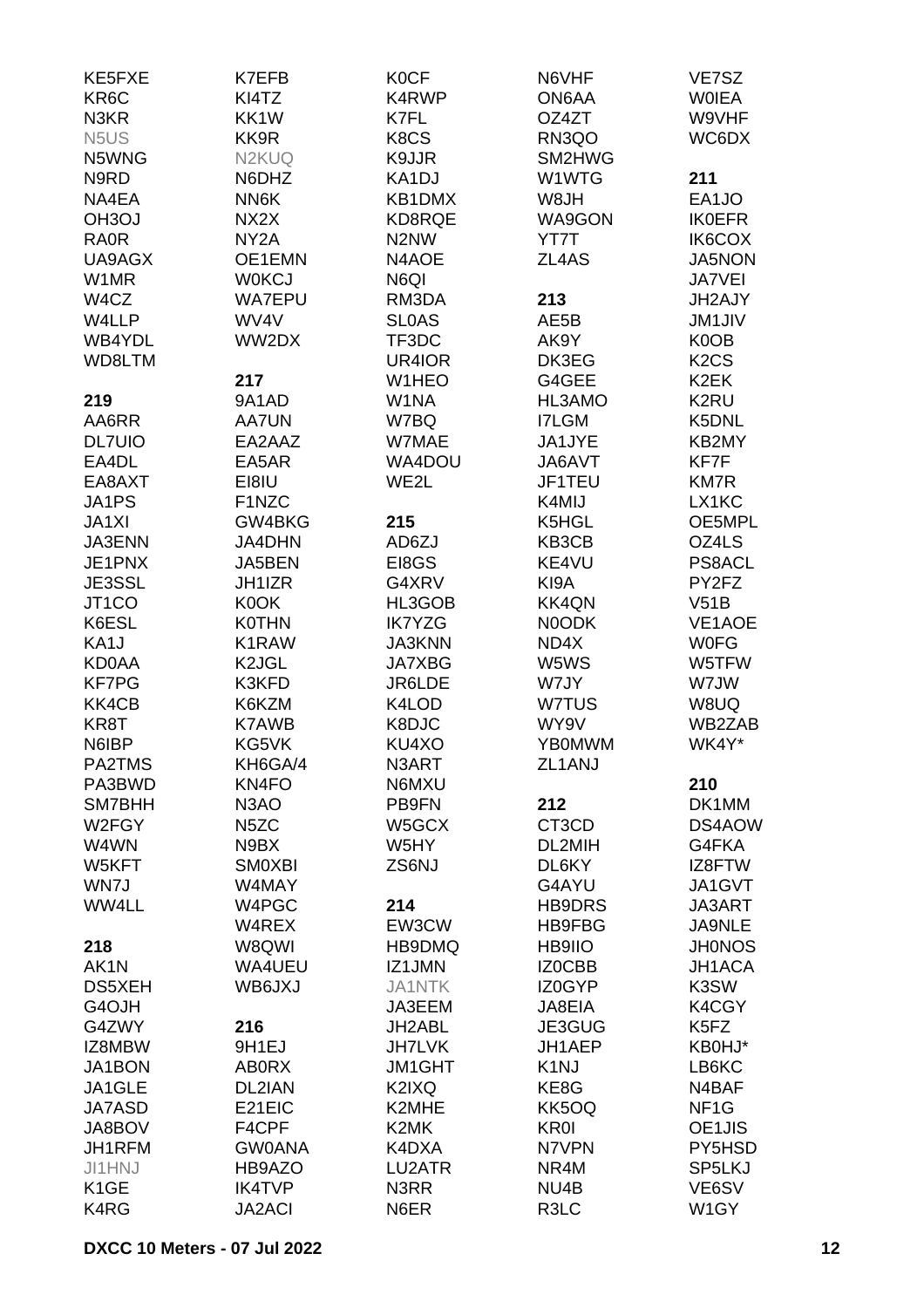| W3HQU                           | W4UCK                         | <b>WA5YON</b>                 | W7KSK                         | JR1WCT                        |
|---------------------------------|-------------------------------|-------------------------------|-------------------------------|-------------------------------|
| W5SUM                           | W8BI                          | WA6POZ                        | WA6KHK                        | K <sub>1</sub> TN             |
| W6HYI                           | <b>WA9PIE</b>                 | WB8YTZ                        | WB8EJN                        | K <sub>1</sub> UU             |
| W6NK                            |                               | WD8PKF                        | XE1EE                         | K <sub>2</sub> BPQ            |
| WA3GNW                          | 207                           | ZS <sub>2</sub> I             | YL2KF                         | K2HAT                         |
| WM5DX                           | AB5RM                         |                               |                               | K6UNE                         |
|                                 | G3OIL                         | 205                           | 203                           | KC4AA                         |
| 209                             | <b>JA0KJE</b>                 | 4Z1WF                         | A65BD                         | <b>KD4SN</b>                  |
| 7Z <sub>1</sub> SJ              | JA1NLX                        | G3LOJ                         | AJ8B                          | KE5TD                         |
|                                 |                               |                               |                               |                               |
| DL7DW                           | JH3GFA                        | JA1FQI                        | DF <sub>2GH</sub>             | KH6ER                         |
| EC1AIJ                          | JH4ALY                        | K3SX                          | HB9RB                         | LU2BA                         |
| GU4YOX                          | JH6WDG                        | K5DCW                         | <b>IV3BSF</b>                 | <b>NOJCM</b>                  |
| <b>HB9CQK</b>                   | JR1IZM                        | KA6PUW                        | JA3MIO                        | N <sub>1</sub> DK             |
| IK4IYC                          | K1KU*                         | KE4S                          | JA5XAE                        | N6NU                          |
| JA1FJJ                          | K4EB                          | KJ4UZU                        | JJ1OKK                        | N7WS                          |
| JA6BMR                          | K8GWU                         | KP3V*                         | K <sub>1</sub> GW             | N8XI                          |
| JH1EIG                          | K8YE                          | <b>MU0GSY</b>                 | K4JKB                         | PY2RN                         |
| <b>JH3FUK</b>                   | KD <sub>2</sub> OV            | N1LFN                         | K4YP                          | VK <sub>2</sub> CA            |
| JR1EYB                          | KD9RG                         | N3WD                          | <b>KA0JGH</b>                 | <b>VU2CDP</b>                 |
| K4LRX                           | KI4LP                         | NV <sub>4</sub> B             | KD <sub>0</sub> S             | <b>WOJM</b>                   |
| K6KR                            | <b>NOHJZ</b>                  | <b>WOFS</b>                   | KD4GVW                        | W0OGH                         |
| K7GS                            | N3QE                          | <b>WOOVM</b>                  | N <sub>2</sub> C <sub>G</sub> | W1FA                          |
| <b>KB9AIT</b>                   | VK3HJ                         | W4MA                          | N6VNI                         | W4RA                          |
| KK8MM                           | <b>WOCK</b>                   | W5THT                         | N8IBW                         | W5MF                          |
| KN7Y                            | W0ZX                          | W6DE                          | NA1DX                         | W7SRR                         |
| N <sub>1</sub> H <sub>AQ</sub>  | W5AP                          | W9LQI                         | VA2IG                         | W8HB                          |
| N4MEC                           | <b>WA0WWW</b>                 | WM5H                          | <b>WOYJT</b>                  | W9GIG                         |
| NO <sub>9E</sub>                | <b>WA1ZIC</b>                 | WU9V                          | W1KMA                         | WA2VQV                        |
| OT <sub>1</sub> A               | ZL3AFT                        | WW8W                          | W4TE                          |                               |
| RA3LAL                          |                               | YL2TW                         | W6OPO                         | 201                           |
| <b>W3HER</b>                    | 206                           |                               | W8TE                          | CT1BWU                        |
| W9FI                            | 4X1EL                         | 204                           | W9JJB                         | G3LAS*                        |
| W9ZCL                           | AB2E                          | 8P6SH                         | W9ROG                         | JA1XRA                        |
| WB9PNU                          | DH2PAH                        | DJ6DO                         | WB2AA                         | JF1RPZ                        |
| WF2Y                            | <b>DK0EE</b>                  | EA3HPX                        | WB2BIN                        | JH2PWY                        |
|                                 | DS2BGV                        | HL2CFY                        | WD9Q                          | JH2QAY                        |
| 208                             | G3VQO                         | HL5BMX                        | XE <sub>2</sub> X             | K4YJ                          |
| AE9YL                           | I2YPY                         | <b>JA1FUI</b>                 | YL2JN                         | K5FNQ                         |
| DL1EV                           | IV3AVQ                        | JA9RT                         | YO3DDZ                        | <b>KB8NTY</b>                 |
| F5AQB                           | JA4GXS                        | <b>K0MP</b>                   | ZS6A                          | LA3MHA                        |
| G3WW                            | K1KA                          | K <sub>2</sub> WA             |                               | N4KAI*                        |
| <b>GMONAI</b>                   | K2LZJ                         | K3AJ                          | 202                           | N4TOL                         |
| <b>HB9CQL</b>                   | K6BV                          | K3MSB                         | AD5CA                         | R7NA                          |
| K <sub>1</sub> RI               |                               | K <sub>9</sub> QJ             |                               |                               |
|                                 | K6GFJ                         |                               | DL5JS<br>DM3ZF                | SM5BEU<br>SV <sub>1</sub> BYI |
| K <sub>2</sub> C <sub>D</sub> J | K8RRT                         | <b>KA2BOK</b>                 |                               |                               |
| K8JE                            | KB5HC                         | KE5MMT                        | DS5DNO                        | <b>VE7UF</b>                  |
| KE6V                            | KD <sub>2</sub> GC            | N0OK                          | EA5AN                         | <b>VR2XLN</b>                 |
| KH6CQH                          | <b>KP4DKE</b>                 | <b>NORQ</b>                   | EI2JD                         | W <sub>2</sub> OR             |
| KM4QM                           | N <sub>1</sub> BB             | N <sub>1</sub> M <sub>D</sub> | F1HWB                         | W5UHQ                         |
| KO4VT                           | N <sub>2</sub> G <sub>Z</sub> | N8NB                          | G4XEE                         | WB8IZM                        |
| LA4WJ                           | N4GU                          | PY5VC                         | HA5BSW                        | WB9TFR                        |
| N <sub>1</sub> CC <sup>*</sup>  | NK <sub>6</sub> O             | SM5ATV                        | HB9AGO                        | YO3HOT                        |
| N6BM                            | RU3A                          | TA2AU                         | HB9BMZ                        |                               |
| N6VH                            | SK <sub>5</sub> PZ            | VK4MZ                         | <b>IOHUB</b>                  | 200                           |
| N7ELL                           | SM5CCT                        | W <sub>2</sub> TB             | <b>IK0AGU</b>                 | AB1J                          |
| VK6LC                           | <b>WOMS</b>                   | W3ML                          | <b>IK7FPV</b>                 | CT1DIZ                        |
| W2NNZ                           | WA0GOZ                        | W5JAY                         | IZ8EKL                        | CT1EGW                        |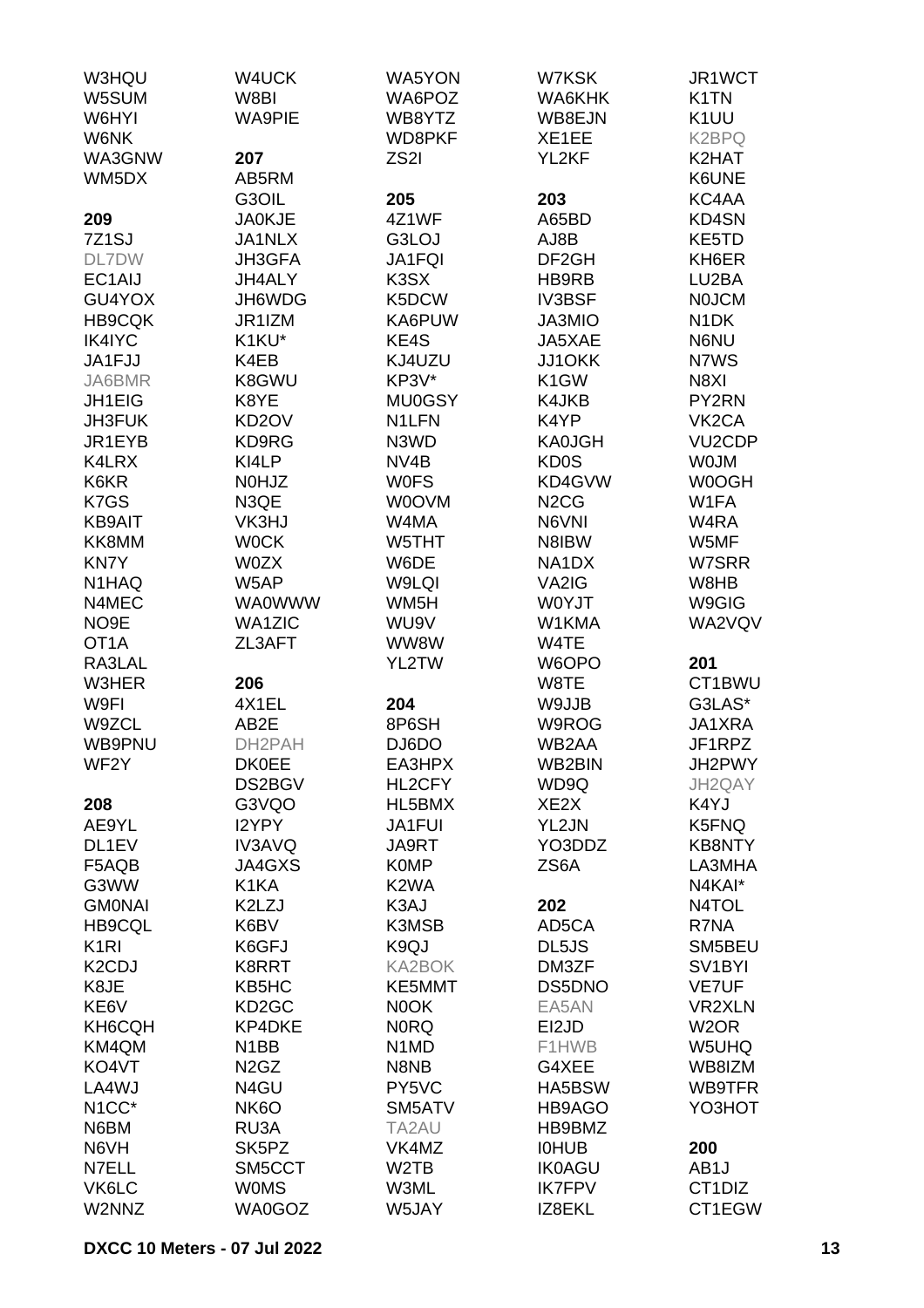| DS5WQT                        | IZ5MOQ                          | RX4HW                           | LT <sub>1</sub> F              | OM3CND            |
|-------------------------------|---------------------------------|---------------------------------|--------------------------------|-------------------|
| JM1JZN                        | <b>JA1SHE</b>                   | W7EYE                           | LX1CW                          | SM3PHM            |
| <b>K0KP</b>                   | JA6NQT                          |                                 | NX8Y                           | W0RI*             |
| K8CC                          | <b>JK1TCV</b>                   | 195                             | <b>RA0BA</b>                   | W3EF              |
| KB1HY                         | <b>JR6GIM</b>                   | AE4CW                           | RK9UN                          | W5GA              |
| KD4QMY                        | K1KNJ                           | CT3EE*                          | <b>SMOKCR</b>                  | W5XU              |
| KF4NEF                        | K3IXD                           | DJ2TG                           | SM7AWQ                         | W5YM              |
| KF9AF                         | KC1PY                           | DL1QQ                           | UN3G                           | W9GE              |
| KG9Z                          | KE3X                            | EA1BLA                          | W8LIG                          | W9QO              |
| KW4CQ                         | <b>KM20</b>                     | JE4CIL                          | W8LR                           | WA4BKW            |
| N6RJY                         | PA2SWL                          | <b>JG0CQK</b>                   | WD8KND                         | <b>WB0N</b>       |
| N6XT                          | SM5ELV                          | JP1SRG                          | YB9WZJ                         | <b>WC0W</b>       |
| VK4MR                         | SM6BZE                          | K <sub>2</sub> C <sub>V</sub> G |                                | WS1F              |
| <b>W0GWK</b>                  |                                 |                                 |                                |                   |
|                               | VE3GFN                          | K6DXA                           | 193                            |                   |
| W4TUN                         | VE3UZ                           | K9JU                            | AA3TH                          | 191               |
| W6SIY                         | W4SKW                           | <b>KF0RQ</b>                    | DK8KC                          | CX1FK             |
| <b>WA0RVK</b>                 | WY0A                            | KT5V                            | EA5RD                          | DL1EJD            |
| WA4UWD                        | YB2DX                           | KU1T                            | EI9JF                          | G0OYQ             |
| WB6AXD                        |                                 | NOLGU*                          | <b>ER0FEO</b>                  | G3PJT             |
|                               | 197                             | N <sub>2</sub> FY               | G8APB                          | <b>JA7WKG</b>     |
| 199                           | BV5BG                           | N8NA                            | HL2DBP                         | JG4OOU            |
| 2E0AFI                        | CU2AF                           | N9LF                            | JA7COE                         | JI1WLL            |
| EA4E                          | DK6BT                           | NF <sub>2K</sub>                | JH1FRW                         | <b>JR6GHN</b>     |
| EI4CF                         | DL2JIM                          | NS3L                            | JH8NQV                         | K4PIC             |
| F6ECI                         | <b>DL6UNF</b>                   | NZ2L                            | K8ARY                          | K5JMB             |
| F6KOP                         | HL1IE                           | SM5AOG                          | KB2HQ                          | K9BJM             |
| G3PSM                         | <b>IV3FFI</b>                   | SM5DUT*                         | <b>KB7FHU</b>                  | KB9LIE            |
| <b>IOPNJ</b>                  | K <sub>2</sub> SD               | VR2MY                           | KB7V                           | KV4T              |
| <b>IV3CJT</b>                 | N <sub>2</sub> D <sub>A</sub> O | W1LY                            | KO4XI                          | N <sub>3</sub> NO |
| JA1DFQ                        | N3KV                            | W2DXE                           | LA6OP                          | N5PRU             |
| JA1XPQ                        | NH6T/W4                         | W2EQ                            | N4DWK                          | N5WYR             |
| <b>JA3UNA</b>                 | SM4BZH                          | W2TX                            | N <sub>5</sub> OOI             | N7TM              |
| JA6MWF                        | <b>W0SWK</b>                    | W3KHZ                           | N7ZA                           | NJ3K              |
| JE2DZC                        | W3JX                            | WA3FRP                          | UA4PT                          | NX9H              |
| K4KAY                         | W4NF                            | YB4IR                           | <b>WOQC</b>                    | OM7CA             |
| K5AT                          | WB1DX                           |                                 | W2XX                           | PT2CSM            |
| K8SIA                         | WB3D                            | 194                             | W4OGG                          | PY1NS             |
| K9OW                          | WQ5N                            | 4X6KJ                           | W4UAT                          | UR3EO             |
| KT8D                          | WS1L                            | 7J1ABD                          |                                | VA6JV             |
| N <sub>0</sub> Y <sub>O</sub> | ZS <sub>2</sub> Y               | <b>DL7UGO</b>                   | 192                            | <b>WOMF</b>       |
| N3ND                          |                                 | E73W                            | AB5YI                          | W <sub>1</sub> GF |
| N4ANV                         | 196                             | EA5XV                           | AF8C                           | W1PY              |
| N7TY                          | AA3LX                           | <b>GM0VRP</b>                   | DL1ECG                         | W <sub>1</sub> RH |
| OE1KW                         | <b>I8YAV</b>                    | HK6P                            | JA1MOH                         | W7FN              |
| PA1NHZ                        | JH2DOS                          | <b>I1BWI</b>                    | <b>K0KM</b>                    | W9GM              |
| SV <sub>1</sub> XV            | JH8KFE                          | IK2HDF                          | K <sub>2</sub> KA              | WA4JIL            |
| W1MJB                         | <b>JK1AJX</b>                   | IZ1JLG                          | K3EA                           | WD8EOL            |
| W4PNY                         | K <sub>2</sub> OP               | IZ4VSD                          | K4LQ                           | YB0AZ             |
| W7IV                          | K8MN                            | JA1IFD                          | <b>KE4BKL</b>                  |                   |
| W9LIZ                         | <b>KA7CVJ</b>                   | <b>JA3MHA</b>                   | KX1A*                          | 190               |
| WA1HHN                        | KI4WCQ                          | <b>JH3KAI</b>                   | LZ2ZG                          | DK7SL             |
| WA9BDX                        | KK4XL                           | <b>JR3UIC</b>                   | N <sub>2</sub> H <sub>IG</sub> | HI3T              |
|                               | KZ9DX                           | K <sub>2</sub> D <sub>C</sub>   | N6OND                          | <b>IK2PZG</b>     |
| 198                           | N4LZ                            | K <sub>2</sub> T <sub>G</sub>   | N7NH                           | IK6CGO            |
| CU3EQ                         | N7KO                            | K7KJ                            | N8XSV                          | <b>IK8TPJ</b>     |
| EA6AZ                         | NY3C                            | KA5MWL                          | N9HUK                          | JA5XPD            |
| EA7AN                         | R9MJ                            | <b>KJ7NO</b>                    | NT6AA                          | JH8JBX            |
|                               |                                 |                                 |                                |                   |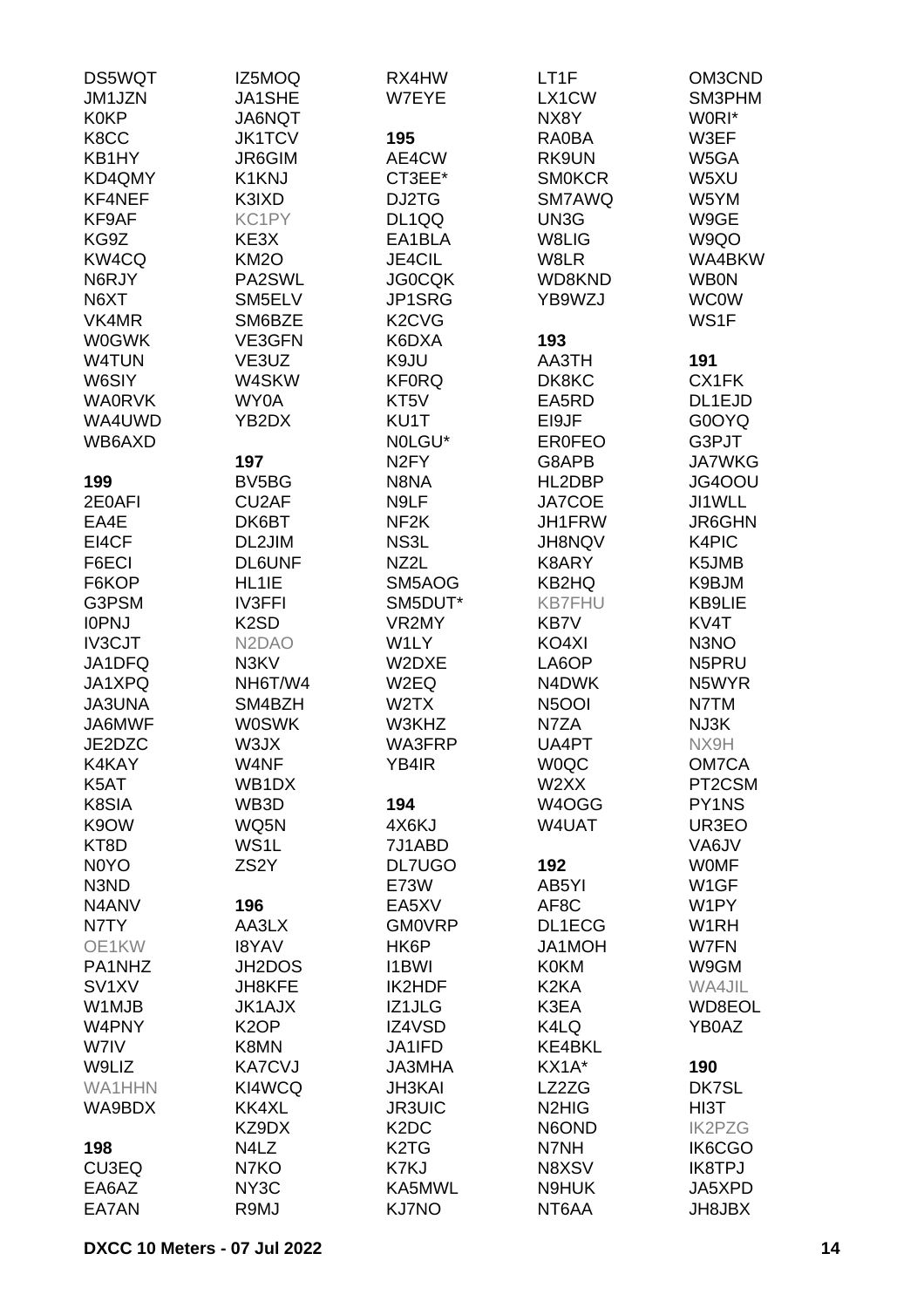| JJ1BMB             | N4JED                         | BX5AA              | WE2K              | K <sub>1</sub>     |
|--------------------|-------------------------------|--------------------|-------------------|--------------------|
| K4QD               | NZ7Q                          | <b>DL3ANK</b>      | <b>WG0M</b>       | K4VX               |
| K6SY               | OE3KLU                        | EA1AZ              | WR2G              | <b>KG4CUY</b>      |
| K8QKY              | OZ1HPS                        | EI9E               | ZS6C*             | N4ZY*              |
| KB9EKO             | PY2XC                         | K4MIH              | ZS6NB             | NA <sub>2</sub> P  |
|                    | RD3BD                         |                    |                   | NA9RB              |
| KG5OV              |                               | K7VL               |                   |                    |
| KU4V               | SM5DYC                        | <b>KB7RUQ</b>      | 184               | NK <sub>2</sub> H  |
| N4ZQ               | VR <sub>2KF</sub>             | KE <sub>1</sub> B  | A61BK             | OE3HWC             |
| W4DVG              | W1XV                          | <b>KE7LU</b>       | <b>BV1EK</b>      | PT7DX              |
| W8WD               | W3OD                          | KI4DLS             | EI1DG             | PY2ADR             |
| WB3JNC             | W4TTY                         | N3MK               | F1RAF             | SP5ZCC             |
| ZP9MCE             | W5LJD                         | N <sub>5</sub> TF  | <b>IZ0BTV</b>     | <b>SP7ICE</b>      |
|                    | W6DVS                         | N7TP               | JA0GZZ            | UA9UX              |
| 189                | WB8VKL                        | NN1NN              | JA1ERB            | US5WMS             |
| AC6T               | <b>WC0M</b>                   | NX <sub>1</sub> P  | JA1OVD            | VA3HP              |
| AG5Z               | ZL3TE                         | VA1SEA             | <b>JA7FAS</b>     | W1ASB              |
| DL4MDO             |                               | W4GH               | <b>JA7MAD</b>     | W <sub>2</sub> FB  |
| EA1WS              |                               | W4LRE              |                   |                    |
|                    | 187                           |                    | JH1UBK            | W3BYX              |
| EI4BZ              | 7L3SQL                        | W4PG               | <b>K0IIR</b>      | W3TZ               |
| <b>IOLYO</b>       | 9K2NO                         | W9ZT               | K <sub>1</sub> JE | W4AO               |
| IZ4AIB             | EA1P                          | <b>WA7BNG</b>      | K3UC              | W9CSX              |
| JH5HDA             | FG8OJ                         | YB2TX              | K4GN              | WB6BFG             |
| JO1LVZ             | HL1VAU                        |                    | K6LD              | WQ8T               |
| KF6A               | <b>IV3EHH</b>                 | 185                | K6VWE             | XE <sub>1</sub> OX |
| KK9H               | <b>JA0CVC</b>                 | AA4FU              | K7NW              | YV <sub>5LI</sub>  |
| KN7K               | JE4MHL                        | DF3OL              | KF8AR             |                    |
| <b>NOIW</b>        | JF1RYU                        | DL5KUA             | KQ4EE             | 182                |
| NZ9Z               | <b>JH0RVY</b>                 | EW1P               | LB5WB             | AF3X               |
| OM8FR              | JH1HPH                        | EW4A               | N3XM              | CT1ESO             |
| TA <sub>1</sub> AL | <b>JH3FHQ</b>                 | IK3DVY             | N9JCS             | DL6DCD             |
| UA6AUA             | JH8NBJ                        | JA4IYL             | NS6E              | EI6AL              |
|                    |                               |                    |                   |                    |
| UA9FFV             | K0IO                          | JA5CDL             | PV8DX             | <b>HB9FBM</b>      |
| V51YJ              | K <sub>2</sub> Q <sub>B</sub> | JF1MTV             | SK0QO             | <b>HLOC</b>        |
| VE4GV              | K6UXO                         | JF6XQJ             | VE3GNF            | <b>IWOEFA</b>      |
| W4DTA              | N3EEI                         | JG2LGM             | WA1SMH            | IW5EIJ             |
| W6BK               | N <sub>4</sub> O <sub>A</sub> | JR3RVO             | WA4YYM            | JH1ORA             |
| W6KR               | N <sub>5</sub> LFH            | K0ABC              | WB5STU            | KB2RA              |
| W6WA               | N9JR                          | K1XM               | WD8JKV            | KB4BBC             |
| W7HUY              | PB7Z                          | K3FRK              | WO <sub>5</sub> I | KG8CW              |
| W7NP               | PY8WW                         | K4BFJ              | YV4DYJ            | KS4YT              |
| W8SAX              | TF8GX                         | K9UXC              |                   | LA2XPA             |
| WA6DON             | <b>VU2SMN</b>                 | KA1ZD              | 183               | N9IXD              |
| WB2EAR             | W1ETT                         | <b>KB0TFT</b>      | AA5NT             | NA2AA              |
| YC3PXF             | W3IP                          | KG4JSZ             | AB4GE             | NM <sub>1</sub> G  |
|                    | W <sub>5</sub> DP             | LU1DF              | AI7W              | OZ9SN              |
| 188                | W6RW                          | N <sub>1</sub> FHR | <b>E74A</b>       | PR7AB              |
| AA5N               | W7RN                          | N4VRR              | EA4DEI            | PY <sub>2</sub> OP |
|                    |                               |                    | HK1X              | SM5BNK             |
| DL3IAC             | W7VJ                          | N <sub>5</sub> GJ  |                   |                    |
| DM5JBN             | W8DN                          | N5OGK              | HL1XP             | UA1OM              |
| <b>IZ0COI</b>      | WB8RNY                        | N9BVA              | <b>I5FLN</b>      | US2WU              |
| JA7GZM             | WU9D                          | SV1FKZ             | <b>IK2QLW</b>     | <b>VE7ON</b>       |
| K1TKL              | ZS <sub>1</sub> C             | TA1CM              | <b>IK8TWV</b>     | W <sub>1</sub> OK  |
| K4DET              |                               | W <sub>2</sub> RD  | <b>IU0LFQ</b>     | WA4CEM             |
| K8EB               | 186                           | W5RYA              | JA1DCO            | WA4MIT             |
| <b>KLOS</b>        | 7L4VYK                        | W6SFK              | JI3MJK            | <b>WA7BNM</b>      |
| KY6R               | AL7R                          | W8CCX              | <b>K0MB</b>       | WO <sub>2</sub> Q  |
| N <sub>2</sub> WLG | BA4TB                         | WA3WZR             | K1DQD             | WS1E               |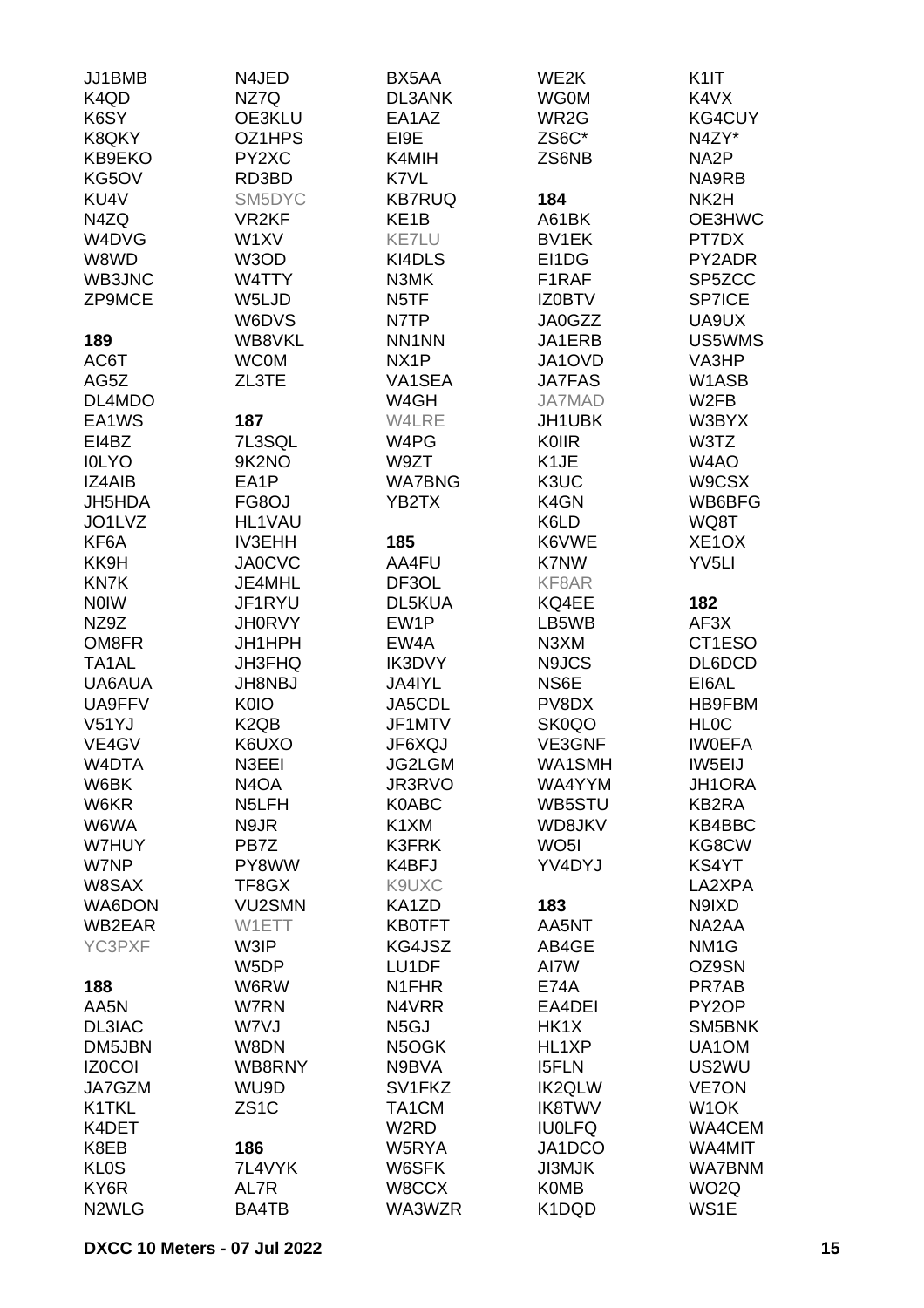| 181                             | W5TMC                         | K <sub>2</sub> ZZ  | W6VIO              | W8TM               |
|---------------------------------|-------------------------------|--------------------|--------------------|--------------------|
| AE5L                            | W9EBO                         | K <sub>3</sub> OX  | ZL3RJ              | WA5KBH             |
| EI4HH                           | WA5NFC                        | K4VUD              |                    | <b>WA7HQD</b>      |
| <b>IK4FNF</b>                   | WB8CQV                        | K7HC               | 176                | WO4L               |
| JA1UOA                          | <b>YC0IEM</b>                 | K9DQ               | 7K1CPT             | WQ1H               |
| JA2NDQ                          | ZL1ANH                        | <b>KB2TGU</b>      | 9A6R               | WZ1Q               |
| JR1RCQ                          |                               | KB9JM              | AA4OC              | XE <sub>1</sub> R  |
| K4JWA                           | 179                           | N0ABE              |                    |                    |
|                                 |                               |                    | AG1I               |                    |
| K4MV                            | DJ7JC                         | <b>NOFIK</b>       | HK6K               | 174                |
| K <sub>5</sub> ER               | <b>DS3BGI</b>                 | N3AIU              | <b>IK0CHU</b>      | 9A1A               |
| K6XJ                            | GW4TSG                        | N4UQD              | <b>IW9DNI</b>      | AA3K               |
| K7QYY                           | <b>I1YDT</b>                  | N8KOJ              | JI1BJB             | AA4A               |
| K9GWH                           | IZ0CKJ                        | R4FAN              | K <sub>1</sub> CA  | AA4US              |
| KA9JCP                          | JF2PZH                        | <b>RN0C</b>        | K <sub>3</sub> GO  | AA7AV              |
| <b>KM4NS</b>                    | JF4HDR                        | SM6CLU             | K8EAB              | CT1ETE             |
| N6MB                            | <b>JH3PRR</b>                 | <b>SQ7FPH</b>      | K8SL               | CT3KY              |
| NX4TT                           | JH8LEY                        | VE3UTT             | N1WON              | DK3BK              |
| R3BB                            | JK1EBA                        | VK4CAG             | N3JM               | DL8AAV             |
| <b>SM7IUN</b>                   | <b>JR0RBY</b>                 | VU2LBW             | N6PSE              | DL9GTB             |
| SV <sub>2</sub> CLJ             | JR2ZUQ                        | W1SIX              | N9JJX              | HL4XM              |
| W3ABT                           | K8VD                          | W4UEF              | OZ6PI              | <b>I8LWL</b>       |
| W6WL                            | KA6TVL                        | W6FC               | OZ7BQ              | <b>IK2RGT</b>      |
| WA3GDK                          | KD <sub>1</sub> CO            | W9AMX              | OZ7FOC             | IK4NZD             |
| WA3IIA                          | KO4BS                         | WA2AOG             | PY5JO              | <b>IK8UHA</b>      |
| WB5MTV                          | N2XQM                         | WA2MC              | SV1FJP             | <b>IZONRG</b>      |
|                                 | N3HYB                         | WB2HJV             | <b>VE3TKI</b>      | IZ6ERS             |
| 180                             | N4IQ                          | <b>WB4GLI</b>      | W4EP               | JA4VUQ             |
| AA3AZ                           | N <sub>4</sub> T <sub>D</sub> | WB4UBS             | W8JY               | JF7DZA             |
| AA4RX                           | N6PAT                         |                    | WV4TN              | K <sub>1</sub> JD  |
| AA6RE                           | N6VI                          | 177                |                    | K <sub>2</sub> WR  |
| CT3DZ                           | N9GUE                         | DL <sub>1</sub> SO | 175                | K7PO               |
| <b>JA0UMV</b>                   | NZ6E                          | DL1ZBO             | A92IO              | <b>KA10</b>        |
| JA3DLE                          | RX9JX                         | F4GDI              | CX <sub>2</sub> CC | KA4LBD             |
| JH1VUO                          | SM3CZS                        | HB9DKV             | DK3TL              | KD8MQY             |
| JL3DGI                          | <b>VE3FRR</b>                 | <b>I7IJU</b>       | G4WVX              | KI3O               |
| K <sub>1</sub> H <sub>D</sub> O | VE6TL                         | IZ4BBF             | HB9RYZ             | KO6UW              |
| K1LTJ                           | W8RHM                         | <b>IZ7GIT</b>      | IZ5EME             | N0OB               |
|                                 |                               |                    |                    |                    |
| K5FTE                           | WB0O                          | JA4HXF             | K4TQ               | N3COB              |
| K5LLA                           | WQ5R                          | <b>JA8XQI</b>      | K4WZ               | N <sub>5</sub> FTF |
| K6DJ                            | ZS6RJ                         | JE3CHA             | K9KDS              | N7PIB              |
| K6OHM                           |                               | <b>JQ1YIW</b>      | KA9JAC             | N9EXN              |
| KA2YEG                          | 178                           | <b>K0FF</b>        | <b>KB2MER</b>      | ND9G               |
| KA5VFU                          | DJ5DT                         | K <sub>1</sub> RH  | KC5AC              | <b>NK9O</b>        |
| KA8SYV                          | DS4BBL                        | K3HW               | <b>KH7DM</b>       | NY0T               |
| KD4POJ                          | F5TNI                         | K5KDX              | KI5BLU             | OE3ESA             |
| <b>KK7YC</b>                    | G4SOF                         | K9AAA              | LA2GH              | SP5ELW             |
| KW1DX                           | <b>IK0XIH</b>                 | K9IO               | N <sub>1</sub> ZJ  | W3DIY              |
| N <sub>2</sub> SU               | <b>IWOBYL</b>                 | K9MDO              | N7QB               | W3UTD              |
| N3GBM                           | JA1KAW                        | K9YZ               | N7UG               | W6FFH              |
| N8IL                            | JA3DGV                        | <b>MOIKW</b>       | NR <sub>2</sub> D  | W8WV               |
| <b>NR0T</b>                     | JE1HRC                        | N3KS               | NV <sub>4</sub> A  | WB6RAB             |
| PA1TT                           | JE2FUP                        | N8HSO              | SM6WET             | WR <sub>2</sub> V  |
| VE3WHE                          | JG8FWH                        | PA3ACA             | VE3JFQ             |                    |
| <b>W0PXM</b>                    | JH4ADK                        | <b>SM0HWK</b>      | W1FM               | 173                |
| <b>W0ZU</b>                     | JR2PAU                        | VK3OT              | W2BZY              | EI6JK              |
| W3IZ                            | <b>K0EOO</b>                  | W1BYH              | W2NY               | G1VDP              |
| W4CCS                           | <b>K0VM</b>                   | W6MVW              | W6BBS              | IZ5FSA             |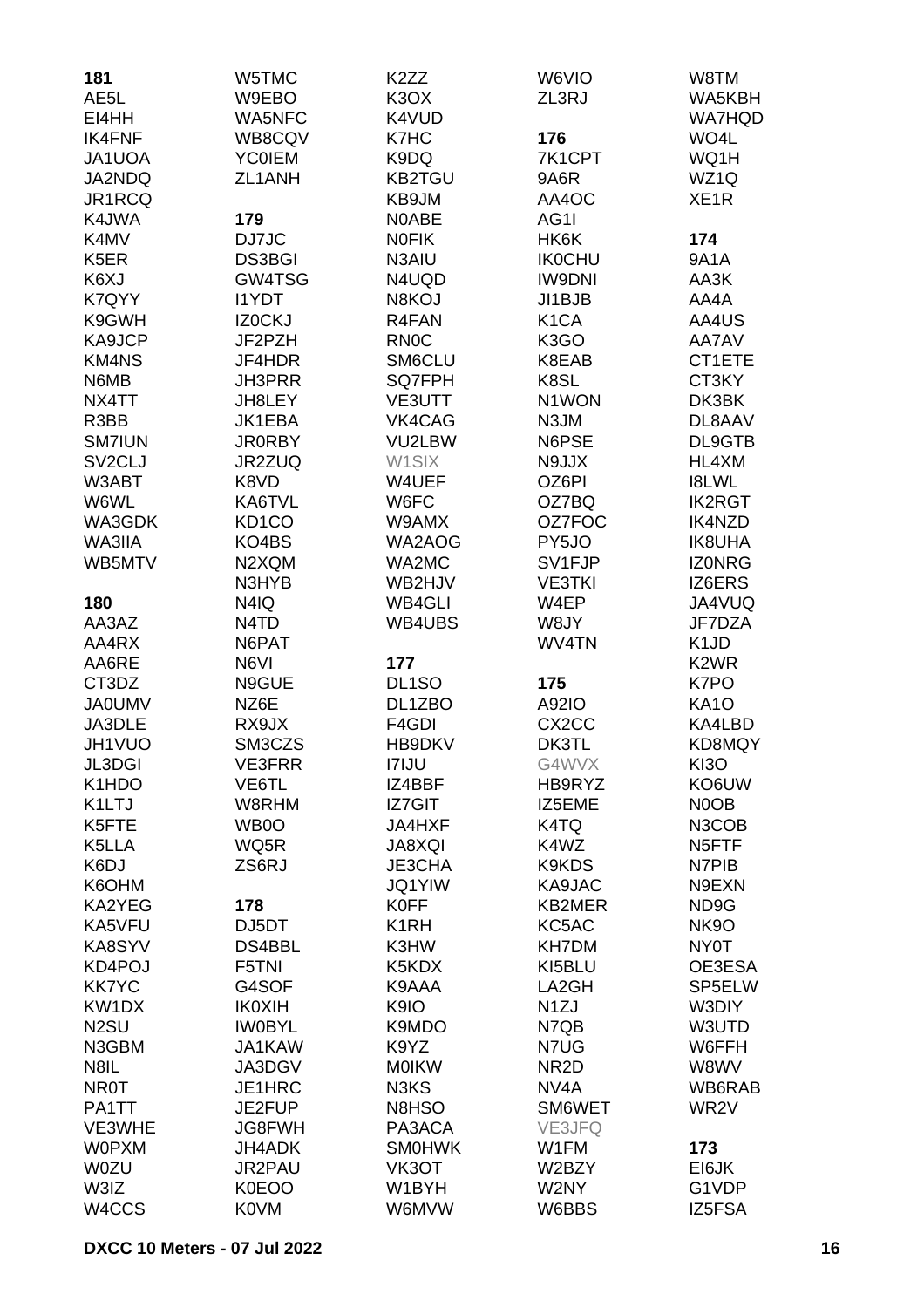| <b>JA0HC</b>      | VE7IU             | DS4DRE            | 167                           | <b>WOTK</b>         |
|-------------------|-------------------|-------------------|-------------------------------|---------------------|
| JA1IAZ            | VU2SWS            | F6DHI             | 9A2GA                         | W1DYJ               |
| JA6COW            | W8WT              | <b>IK7YCE</b>     | 9K2BM                         | W3HKK               |
| K0GEO             | WQ7A              | JA3PRM            | AB6CF                         | W4ATL               |
| K <sub>5</sub> ZO | YB1TJ             | JA4XHF            | DL9FCY                        | W4DSM               |
| KA1OQH            | YO3IPR            | JF1LZQ            | EW4C                          | W6ESJ               |
| KA1SAW            |                   | JJ1WKX            | G4CWD                         | W6GJB               |
| <b>KB0FHP</b>     |                   |                   | IK8GJR                        |                     |
|                   | 171               | JL3RNZ            |                               | W9BB                |
| <b>KB0LCO</b>     | AG7N              | <b>KOUBR</b>      | JA1EEG                        | W9CLA               |
| KC2DLD            | <b>DS1JFY</b>     | K <sub>2RI</sub>  | JA3ANW                        | WK3H                |
| KD1HN             | G6NHU             | K3VPZ             | JA5CUX                        | WO6T                |
| KD5ZD             | <b>JE2ILG</b>     | K6MX              | JA6CMQ                        | XQ7UP               |
| KH6XT             | <b>JH1FNU</b>     | <b>K7ORK</b>      | <b>JA9NFO</b>                 | ZS6UT               |
| KR4BD             | JK1OTP            | K9MX              | <b>JHOLME</b>                 |                     |
| LU2JCW            | KX5V              | K9WZB             | K2HJB                         | 165                 |
| N <sub>2</sub> RJ | NE5W              | <b>KB5CSQ</b>     | K7LAZ                         | 7K3QPL              |
| N <sub>5</sub> JC | TI5RLI            | KI6PG             | K9XR                          | AB9KZ               |
| NS <sub>0</sub>   | W <sub>4</sub> DJ | <b>NOBK</b>       | KA9MVP                        | AI4QQ               |
| OE1HHB            | W6QON             | N7GCO             | KB9DAK                        | AK5Q                |
| PT7CB             | WS7I              | N7JB              | KF8PD                         | EA5GXI              |
| VA3EJN            | XE1HG             | N9LEO             | KK6BT                         | EA5ZR               |
| W2PSU             | XE1ILI            | NA5S              | KN7D                          | G7SSE               |
| W2RDS             |                   | ON6ZV             | LP1H                          | <b>GMOVIT</b>       |
| W7KW              | 170               | R <sub>0</sub> QA | N3CZJ                         | GM4ELV              |
| WB3JWU            | <b>DL7VOA</b>     | SP5APW            | N7JXS                         | HB9PUE              |
| WC3W              | E20YLM            | <b>WOFK</b>       | NS4X                          | HG6IA               |
| WR7Q              | EA1DLU            | <b>WOXE</b>       | ON6LY                         | IK5FUZ              |
| WX2U              | EI6IZ             | W2HXF             | PG2AA                         | <b>IK7DBB</b>       |
| YB1ALL            | EI7JZ             | W7ZF              | PT2ND                         | JA3AVO              |
|                   |                   |                   |                               |                     |
|                   | <b>G0KRL</b>      | WB2ZTH            | SM6OEF                        | JF2QNM              |
| 172               | HB9DPO            | WU1U              | W1KT                          | <b>JH0BQX</b>       |
| 9AY2K             | <b>IZ1UKF</b>     |                   | W5VU                          | K0AY                |
| AC4BT             | JA2QXP            | 168               | W6IS                          | K <sub>2</sub> GLS  |
| AG6HE             | <b>JG8NKJ</b>     | G8AJM             | W9MAK                         | K3WGR               |
| <b>DH0GSU</b>     | JM1VRW            | IT9ABN            | WA1LNP                        | K4LVV               |
| DK8IZ             | K4PC              | <b>JR3TOE</b>     | WI7L                          | K4PL                |
| HB9BEM            | K7QBO             | K1FE              |                               | K6EGF               |
| <b>IK2BBU</b>     | K8CQ*             | KE6FQC            | 166                           | K6EME               |
| <b>IK3GBG</b>     | KA3DOF            | KP3R              | AF4UU                         | K7JH                |
| <b>JA0ED</b>      | KA6IOD            | KT6LA             | DG5LAC                        | <b>K7NTW</b>        |
| JA4CZM            | KD4EUH            | KW <sub>2</sub> J | EA7LS                         | <b>KA4TMJ</b>       |
| JA6GPR            | KG5NA             | <b>NOIRM</b>      | EA7UF                         | N <sub>5</sub> BA   |
| <b>JA7XRO</b>     | N2MEE             | N <sub>1</sub> ZP | HL4CCM                        | UA4HAD              |
| JH1ROJ            | N8KM              | N <sub>4</sub> CT | <b>IK1SLE</b>                 | UU1JA               |
| JK1MZT            | NN8L              | N4UFP             | <b>IW7DVM</b>                 | VU <sub>2</sub> DCC |
| <b>JK3BLD</b>     | OK2FB             | OH3MKH            | JA1CC                         | W4TMM               |
| K7YZO             | PE <sub>1</sub> L | ON6KE             | JA2OLJ                        | W7OLY               |
| KA1VT             | SV3RKM            | PF1MO             | JG1SWM                        | WA1F                |
| KB9S              | W4QG              | SM5BZQ            | <b>JR1AHH</b>                 | WA4PLY              |
| KG8DP             | W5GT              | UA2CZ             | JR4QZH                        | WD4IXD              |
| KZ2R              | W6PH              | UA3DUJ            | <b>K0COM</b>                  | WJ7R                |
| LA7GIA            | WA2ALY            | W4NE              | K <sub>2</sub> HT             | YL2DZ               |
| N <sub>1</sub> ZZ | WX0Z              | W6AER             | K <sub>5</sub> C <sub>D</sub> | ZP6CW               |
| N8WXQ             |                   | WC <sub>2</sub> C | N <sub>3</sub> H <sub>O</sub> | ZS1EL               |
| N9AX              | 169               | WM4D              | ND9M                          |                     |
| NK7C              | DL1FU             | WY5H              | NM <sub>2</sub> D             | 164                 |
| VE <sub>5EL</sub> | DL1MEV            | XE1YD             | SP7CVW                        | AA8MA               |
|                   |                   |                   |                               |                     |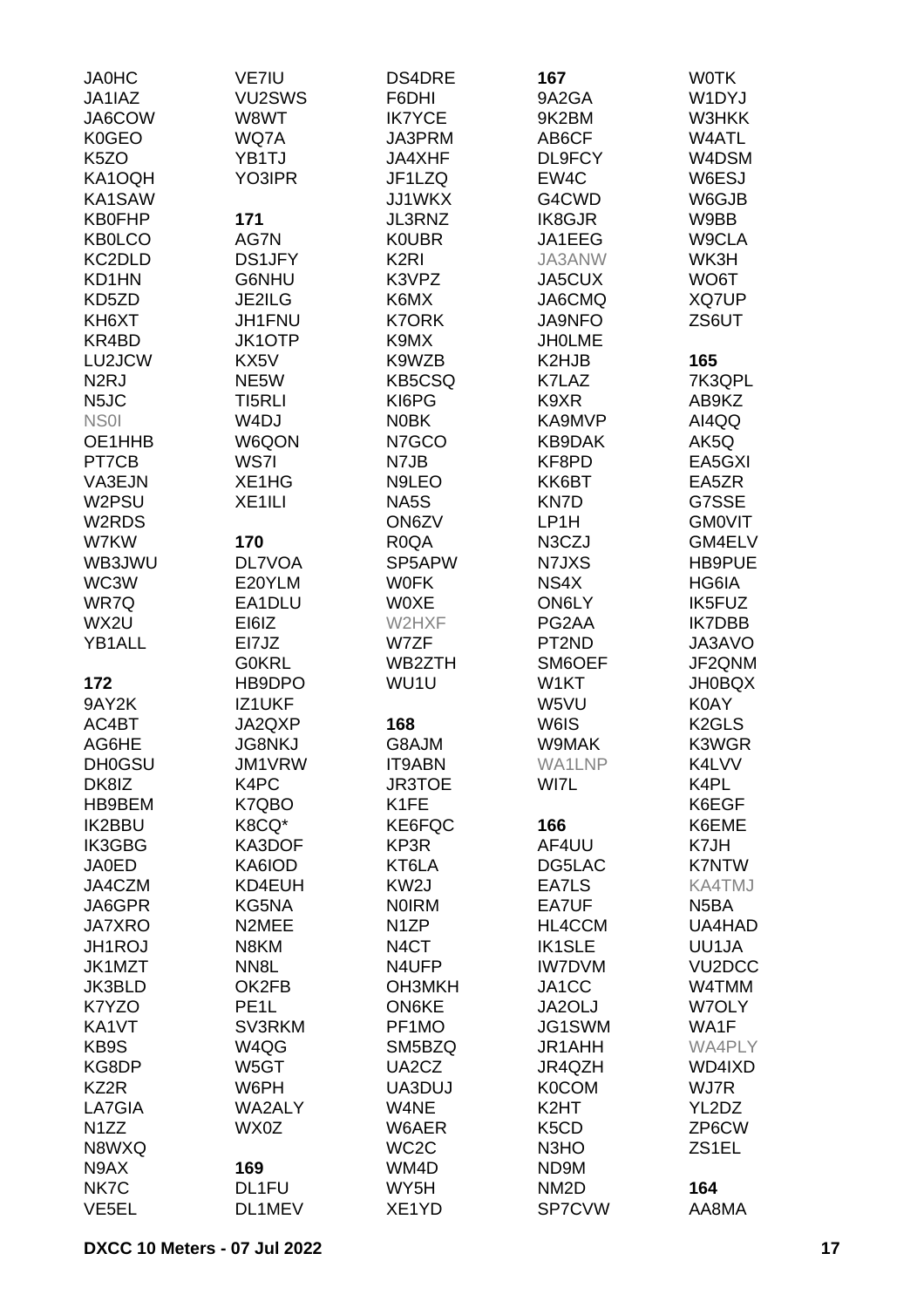| AB4FH              | K3VRZ             | WB8EKG             | KI7M              | HI8RD              |
|--------------------|-------------------|--------------------|-------------------|--------------------|
| CE3GDN             | K4KGG             | WN5TL              | KU4A              | <b>IKOWRB</b>      |
| DK6WF              | K6WSC             | YB3ASQ             | N2BYU             | <b>IK8DUI</b>      |
| G4IPR              | K7ON              |                    | N5KAE             | <b>ISOEBO</b>      |
|                    |                   |                    |                   |                    |
| <b>IK8TEM</b>      | K8KI              | 161                | NE3K              | IT9RWB             |
| <b>IK8VRH</b>      | <b>KA2NJE</b>     | GM4UZY             | NU0Q              | JA5JGY             |
| <b>IW3GJF</b>      | KG <sub>2</sub> V | <b>IK5QPS</b>      | OZ1BII            | JE2VYM             |
| IZ5BYJ             | KR9A              | <b>IK7SLT</b>      | PY2OC             | <b>JE7MUA</b>      |
| JR5MCZ             | KU <sub>2</sub> A | <b>IT9CLU</b>      | PY3IT             | <b>K0LU</b>        |
| K4EZY              | <b>NOSTL</b>      | <b>JA0LFV</b>      | SMONZZ            | K1UQT              |
| K4IU               | N3TG              | JH6PFY             | UA9AEU            | K6JJ               |
| K4JPD              | N4HK              | JH6RTO             | UA9MC             | K7CMZ              |
| K5GM               | N5FPW             | <b>JH7LBE</b>      | W <sub>2</sub> UB | K9LC               |
| K7VV               | N5OGP             | JI1MNT             | W6HYK             | KA8LQZ             |
| KA2DDJ             | N5XUS             | <b>JK1WSH</b>      | W6ZL              | KB2JLW             |
| KD <sub>2</sub> SC | NF6P              | <b>JN4ASA</b>      | W9DX              | KK4TK              |
| KD4ADC             | OZ3SM             | JN4FNZ             | <b>WA7IHN</b>     | KP4N               |
|                    | <b>UN7BK</b>      | JP1GVC             |                   |                    |
| KM <sub>2</sub> X  |                   |                    | WA9WJE            | KX6C               |
| KZ1W               | W1HLF             | K1UM               | WB9M              | <b>NOCKC</b>       |
| LU3OJZ             | W4ASE             | K3WWT              | WB9UQE            | N <sub>2</sub> ZL  |
| LU9DO              | W4GE              | K4GO               | WK1Q              | N <sub>4</sub> CFI |
| N <sub>2</sub> ZZ  | W4NJ              | K4KAL              |                   | N4SEO              |
| N5MV               | W6DOE             | K4MX               | 159               | N6NG               |
| PY2LSM             | W9WO              | <b>KA3TUG</b>      | AB7ZU             | NU1U               |
| <b>SMOEUI</b>      | <b>WB4SON</b>     | KX5M               | DK2GP             | VE7VZ              |
| UT7KF              | WB4WCR            | N <sub>2</sub> JJB | EA3CWK            | VK3KE              |
| VA2LC              |                   | N9XG               | HA8UT             | W6HDG              |
| VE6EJ              | 162               | OH <sub>1</sub> JP | HL9HH             | W7CL               |
| <b>WOJW</b>        | G4FJK             | <b>SM0BYD</b>      | <b>JA8ALB</b>     | W9DKC              |
| W5MJ               | HB9EFK            | UA9CIM             | JA9BGO            | WA2DHS             |
| W <sub>5</sub> SJ  | HB9JG             | UA9YF              | JE3ENP            |                    |
| W6DR               | IK5BOH/2          | VE3MF              | <b>JE7KCI</b>     | 157                |
| W8PJY              |                   | W4UT               |                   | AA2KD              |
|                    | IZ6CLN            | <b>WA1FXK</b>      | K6GCN             |                    |
| WA3BZT             | JA1BWA            |                    | K8RF              | DH3NAW             |
| WB2UFF             | JA2BUR            | WA8Y               | K9BO              | <b>DS5TOS</b>      |
| WC2L               | JA3ARM            | WB1GYP             | K9EXY             | EA3GCT             |
| WD6T               | JE4WSA            | WD8E               | KA5IAU            | EU1KY              |
| WM4AA              | K3IU              | WG5T               | KM4A              | F5VML              |
|                    | K4RP              |                    | LA8PDA            | GM1BSG             |
| 163                | K5EWS             | 160                | <b>NOGIC</b>      | GM3WIL             |
| 7M4AOE             | <b>KB9ALG</b>     | DF6WE              | N4TKF             | HB9BMY             |
| AI <sub>2</sub> S  | KE4KMG            | <b>DS4GKF</b>      | N8ASV             | HK3PJ              |
| DL4ZAB             | N <sub>1</sub> DC | EA5HM              | N9JF              | <b>IOOSI</b>       |
| EA2AFV             | N5MBD             | 11JLI              | NZ3L              | JA3BKP             |
| F5EOT              | N7WB              | JA1FVS             | PY2BT             | JF1KML             |
| <b>I5KAP</b>       | NK <sub>5</sub> K | JH3BUM             | PY2MTS            | JF1LMB             |
| I6KYL              | <b>PB0ALB</b>     | <b>K0DX</b>        | <b>WOBM</b>       | JH2BNL             |
| <b>IK2ECP</b>      | TG9AJR            | K0FG               | W1XY              | JH4UVU             |
| <b>JA0EVI</b>      | <b>VE3PNT</b>     | K0XM               | W5FPT             | JI5WDC             |
| <b>JA0KJD</b>      | VK5CE             | K1BZ               | W5KAU             | JL6USD             |
|                    |                   |                    |                   |                    |
| JA1PBV             | W <sub>1</sub> OP | K4MY               | W8FIB             | JR1CQZ             |
| <b>JE0EHE</b>      | W2RA              | K7CV               | <b>WB0WAO</b>     | K2RET              |
| JJ1LID             | W4GHW             | K8JP               |                   | K4TMC              |
| <b>K0SRL</b>       | W4ZXJ             | K8POM              | 158               | K4ZNC              |
| <b>K0TV</b>        | W5AKQ             | KG6WIK             | A71AM             | K7LFY              |
| K <sub>1</sub> YT  | W6UC              | <b>KG7FV</b>       | AB3TM             | K7UPJ              |
| K <sub>2</sub> ZSD | WA8COB            | <b>KI0RH</b>       | DL4DW             | <b>KB4ZZA</b>      |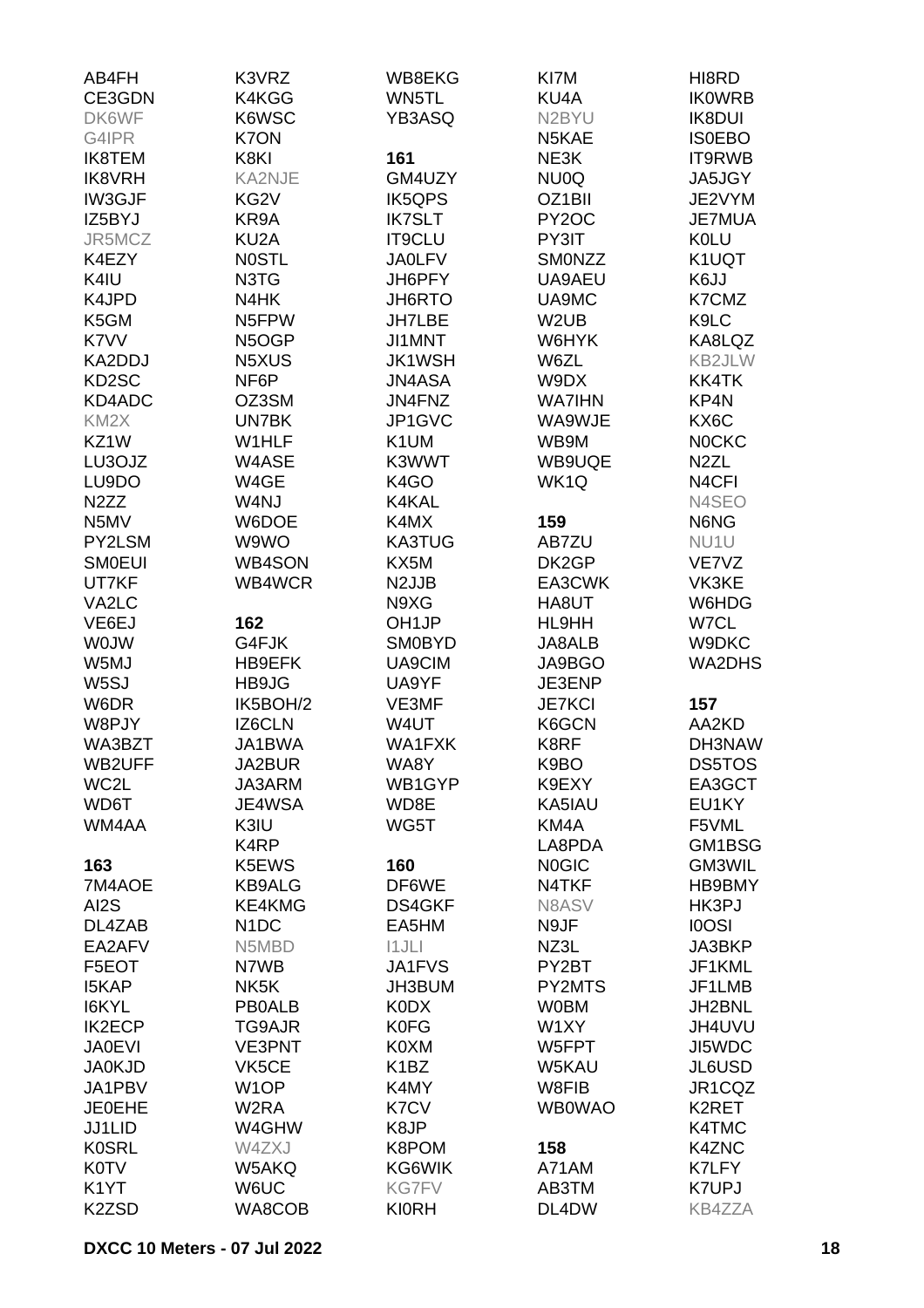| KB5MRT*           | WA5RNV             | K4RDU                          | <b>WW0E</b>        | KF4YXH                        |
|-------------------|--------------------|--------------------------------|--------------------|-------------------------------|
| KC4QMW            | YO5QAW             | K5LY                           | WW1N               | KJ6Y                          |
| KI7O              | ZL1WG              | <b>K7ULS</b>                   | ZL <sub>2</sub> AO | KT4J                          |
| KM4YY             |                    | K8KY                           |                    | LA8CE                         |
| N4SLU             | 155                | K8PGJ                          | 152                | N4CRM                         |
|                   |                    |                                |                    |                               |
| N8JOA             | 4X4PG              | KB8HNU                         | CE3BT              | N4WD                          |
| N8NGA             | CT1HHP             | KB8OZV                         | DK3HV              | N9DJ                          |
| <b>NA7RH</b>      | <b>HB9AUT</b>      | <b>KL7HBK</b>                  | DL2SCA/W8          | N9VPV                         |
| OE6GND            | JA2NQG             | LA5YBA                         | DL5ZB              | NY6DX                         |
| PY7BEL            | JA3NHL             | N4ST                           | EI6FM              | PY <sub>2</sub> CP            |
| VE3KY             | JR1FHP             | N5FJY                          | HA8UB              | VK3BDX                        |
| <b>W0GXA</b>      | K1JKR              | SV <sub>1</sub> IZY            | <b>IK5JAU</b>      | VK3TC                         |
| W5SV              | K3MI*              | W6QO                           | JA3VUI             | W3JXP                         |
| W6IHA             | K4BNF              | W7LEB                          | <b>JA7BT</b>       | W4QH                          |
| W7BJN             | K5TU               | W8OS                           | JE8KGH             | W4SW                          |
| W8MIL             | KA1MVB             | WA4EEZ                         | JJ1KXB             | W6FUV                         |
| WA2MZX            | KB2IPH             | WY2E                           | JM3XZC             | W6YLL                         |
| WP3R              | KI5GF              | ZP5ALI                         | K0GW               | WB9WHQ                        |
|                   | KN4JX              |                                | K4DB               | WT5L                          |
|                   |                    |                                |                    |                               |
| 156               | KS4Q               | 153                            | K8GT               |                               |
| AA5B              | N <sub>0</sub> PO  | 7N2JZT                         | KA1GXW             | 150                           |
| E70T              | N <sub>1</sub> EOB | A71EM                          | KC5YKX             | 7N4OBV                        |
| G3YBT             | N3MLV              | <b>EA7FUN</b>                  | KC6QJB             | AA6HF                         |
| G4DDL             | N5DRV              | G4FDX                          | KK3X               | AC8MR                         |
| JA1FYS            | N5QQ               | <b>IK4QJH</b>                  | M3DFW              | EA1FF                         |
| <b>JA2KGQ</b>     | N6NT               | <b>IK7WUJ</b>                  | N <sub>1</sub> RP  | EA3BL                         |
| <b>JA8TRT</b>     | N9MSG              | JA1QCA                         | N2ADE*             | <b>HBOWR</b>                  |
| <b>K0RW</b>       | NP <sub>2N</sub>   | JH3GRO                         | N8MWK              | HB9MXY                        |
| K <sub>1</sub> EO | OV <sub>2</sub> B  | <b>K0HB</b>                    | W1/VK2JBM          | HZ1GW                         |
| K <sub>1VI</sub>  | PV8ABC             | K <sub>2</sub> DF              | W4GD               | <b>IK4RQJ</b>                 |
| K5AUP             | SM5AFU             | K <sub>2</sub> ZD              | W7FI               | IK5BSC                        |
| KA3TEQ            | VE2GHZ             | K6EGW                          | WA4ORG             | <b>JA0DBQ</b>                 |
| KE6CX             | VE3KKB             | K8MRT                          | WB1ATZ             | JA1SZN                        |
| KJ5LJ             | <b>W0PY</b>        | KA9OTD                         | WB4KTF             | JA4VLK                        |
|                   |                    |                                |                    |                               |
| KJ6ZH             | W3LEO              | KB4FXE                         | WR4AP              | JA6BF                         |
| KX4TT             | W4PV               | KD5FVZ                         |                    | <b>JA7SFD</b>                 |
| LA8CJ             | W4WIV              | KK6QW                          | 151                | JH3EQP                        |
| LZ1MDU            | W5MO               | KK9M                           | AA6SQ              | K4AU                          |
| N0AX              | W5RDW              | KX1X                           | AB5GU              | KA3YJU                        |
| N4ASX             | W7VS               | LA <sub>1</sub> J              | CX4AT              | KA6QXN                        |
| N4MQX             | W9LYN              | LU3DDH                         | DL6LIM             | KA9WAR                        |
| N4UP              | WB9MSM             | N1BKB                          | DL9BM              | KB5GA                         |
| NC8I              | WF2B               | N <sub>1</sub> YX              | <b>IK8OZV</b>      | KB8DAE                        |
| NN7X              | WO <sub>5</sub> D  | N <sub>2</sub> LD <sub>V</sub> | JA6MWW             | <b>KB8ZUN</b>                 |
| PP7LL             | XE1MW              | N <sub>5</sub> H <sub>C</sub>  | JE2UFF             | <b>KC4APN</b>                 |
| SM6WQB            |                    | N6DVR                          | JF2SKV             | KC4UCE                        |
| VE3DUS            | 154                | N7LSD                          | <b>JHONBN</b>      | KG2U                          |
| VE3ITA            | BH4IGO             | N7WR                           | <b>JI1JMK</b>      | KJ4YLO                        |
| VE6SH             | DL7AB              | N8OVT                          | <b>JI6IHG</b>      | LZ2FH                         |
| VR2XYL            | DM3CW              | <b>VU2CPL</b>                  | K1WVX*             | N <sub>2</sub> R <sub>D</sub> |
| W1SSN             | EA1IF              | W <sub>1</sub> ECI             | K4PXO              | N3AHA                         |
|                   |                    |                                |                    |                               |
| W4ACM             | HB9ARE             | W1KKG                          | K6FAF              | N6ETO                         |
| W4NBS             | JA8ANQ             | W4DN                           | K8AAI              | N6SFV                         |
| W5HNK             | <b>JA9IPF</b>      | W4ZAO                          | KC4HN              | N6VB                          |
| W6EJJ             | <b>JK1NMJ</b>      | W9KVR                          | KD2BW              | N7ZT                          |
| WA3JAT            | JP1WFI             | <b>WA8RCK</b>                  | KD <sub>5</sub> R  | N8DE                          |
| WA3V              | JR7MAZ             | WK8A                           | KE6KT              | N8KTU                         |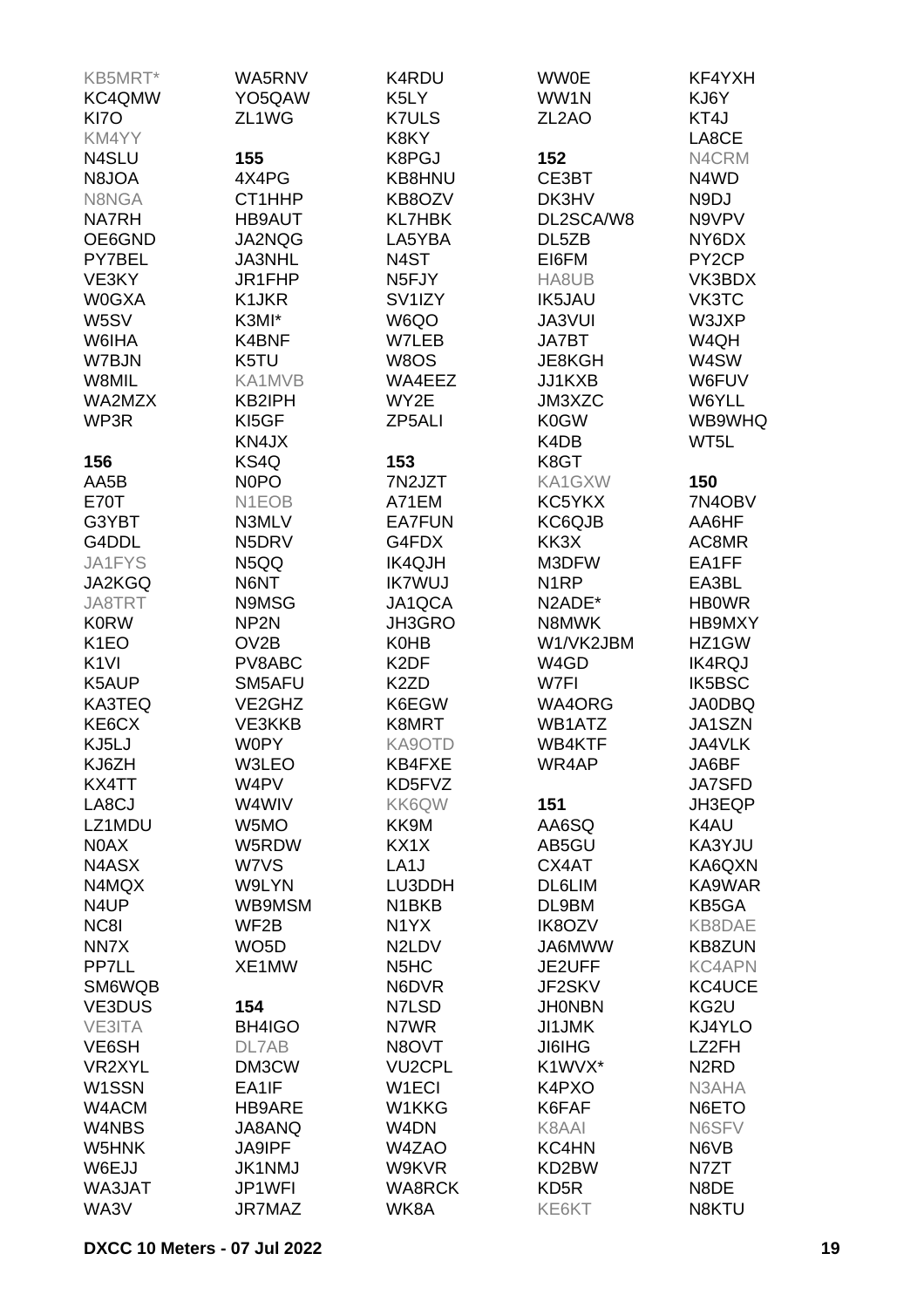| NH <sub>6</sub> T             | <b>WO40</b>       | KI <sub>2</sub> Y  | 145                 | K3CWF                         |
|-------------------------------|-------------------|--------------------|---------------------|-------------------------------|
| PY2OA                         | WR9A              | KJ6HI              | AG1A                | KZ0X                          |
| PY3FOX                        |                   | LZ2JF              | DF8GQ               | KZ1X                          |
| <b>VE3MIS</b>                 | 148               | N <sub>1</sub> SZ  | DJ3XG               | LA2IR                         |
| <b>WOUY</b>                   | AJ4IM             | N <sub>2</sub> IFA | EI5GM               | N6RQ                          |
| W4AEJ                         |                   |                    |                     | N7NYO                         |
|                               | DK3UA             | N2IGW              | G4SGX               |                               |
| W4DFU                         | IK2GOQ            | <b>N8KUS</b>       | HP3TA               | N7UX                          |
| W7JET                         | <b>IK6BMU</b>     | PY6TS              | IK4MHB              | NA <sub>2</sub> R             |
| W8PAT                         | <b>IU4CHE</b>     | W3FQE              | JA1PRV              | NE <sub>1</sub> RD            |
| WA9JWL                        | JA2AXB            | W3TFA              | <b>JG3RWX</b>       | <b>NU0C</b>                   |
| WB0YWO                        | JA9XBW            | W7BC               | <b>JN7DOS</b>       | OH1HAQ                        |
| WB3AVD                        | JF1KIG            | W7IIT              | K <sub>4</sub> OP   | OM2AGN                        |
| WE4S                          | <b>JH8UGL</b>     | W8ZR               | K8KS                | PJ2HB                         |
| WV1R                          | <b>JH9AUB</b>     | W9RB               | K8WHA               | SV3KH                         |
|                               | K2YSY             | WA0GUD*            | <b>KB6DSX</b>       | <b>W0GWT</b>                  |
| 149                           | K4SAW             | WU1X               | KC4LLV              | W4DWS                         |
| 9M2ESM                        | K6VC              | XE1FAS             | KK5ID               | W4OY*                         |
| AA4H                          | K9QA              | ZP5HSB             | N7APL               | W5RAE                         |
|                               |                   |                    |                     |                               |
| AA4LR                         | KB2HK             |                    | N7BIP               | W5VD                          |
| AA7G                          | <b>KL7TS</b>      | 146                | N8ZFM               | WG0G                          |
| AA9WO                         | N <sub>2</sub> DU | 6K5YIA             | NI <sub>5</sub> F   | WR1X                          |
| AC6BW                         | N6MM              | 7K3BKZ             | SM7GIB              | WS1A                          |
| AD9DX                         | ND7K              | 9H1AE              | UN7BY               | WX7B                          |
| AE5LK                         | NW6V              | AA9CN*             | VA3NXM              |                               |
| DM2RM                         | UA9AM             | AD4RE              | VK2AAH              | 143                           |
| EA8TK                         | <b>WOMA</b>       | AD5WB              | W <sub>1</sub> ZZ   | AC <sub>2</sub> G             |
| G4YCS                         | W3LWH             | <b>DL7JRD</b>      | W2/CT1GIF           | AF <sub>6</sub> O             |
| JA4RED                        | W4PBU             | HB9BCK             | W3MRL               | AG4Q                          |
| JA8UIV                        | W6HB              | <b>HK1LAQ</b>      | W8LNL               | AG8L                          |
| <b>JG2NXV</b>                 | W7VAS             | IZ8DEO             | W9LA                | HB9DQV                        |
| JR4NUN                        | W9FML             | JA2IIT             | W9ZP                | HG4WQ                         |
| K3NEE                         | WA4TMJ            | JG1WNO             | WB4CW               | <b>IW1CAB</b>                 |
| K <sub>5</sub> N <sub>V</sub> | WA9MAG            | JH1RVQ             | WC5E                | IZ8LMA                        |
|                               |                   |                    |                     |                               |
| K5PQ                          |                   | JK2VOC             | WY1G                | JE6UWU                        |
| K9IA                          | 147               | JP1GUW             | XE2HWB              | <b>JJ2VLY</b>                 |
| KA5OER                        | 7Z1CQ             | K <sub>2</sub> UT  | YB3MM               | K0FJ                          |
| <b>KB0IKW</b>                 | AG4TO             | K6LMN              | YO <sub>5</sub> OEF | K <sub>2</sub> R <sub>B</sub> |
| KB3IFH                        | DJ3NK             | K8KHZ              |                     | K7DS                          |
| KB4MRX                        | DJ8RI             | K8OQL*             | 144                 | K9BQL                         |
| <b>KB7QFE</b>                 | DL9NDV            | KA4IZN             | 4F3BZ               | <b>KA1NCN</b>                 |
| KQ6K                          | EA4S              | KB2WN              | <b>AC0DQ</b>        | KB6GKX                        |
| N <sub>2</sub> BT             | EI4GNB            | KC8IVC             | CU <sub>2</sub> CE  | KC4TJO                        |
| N <sub>2</sub> RR             | <b>JA7EU</b>      | KG8OU              | EA1AA               | KN <sub>5</sub> L             |
| N8AHH                         | JA9APM            | <b>NOLD</b>        | EI3CTB              | KS4WA                         |
| NJ6K                          | <b>K0DAS</b>      | N <sub>2</sub> AUK | EI7GL               | LA <sub>1</sub> CO            |
| <b>NN6CH</b>                  | <b>KOJJR</b>      | NA5J               | <b>I8NLC</b>        | N4TMW                         |
| PY1LJ                         | K2IUK             | NM4Q               | JA3AOP              | N4WDT                         |
| SM5FQQ                        | K <sub>2</sub> JK | ON <sub>5</sub> PD | JA5RVN              | N6DW                          |
| UR4QFP                        | K3IRV             | SV8LMQ             | JF1WLK              | N6GL                          |
| W3MNE                         | K6RI              | V31MD              | JJ1BDX              | NY2L                          |
|                               |                   |                    |                     |                               |
| W4AQL                         | K8CMO             | VU3DJQ             | <b>JK1SAI</b>       | NY9H                          |
| W4WNT                         | K8FG              | W3QU               | <b>JM7TKK</b>       | OH6BG                         |
| W5GML                         | KD3HN             | W <sub>4</sub> CC  | JN3XEZ              | SP3EPG                        |
| W5JE                          | KE7UL             | W4IOD              | JR1AHP              | <b>VK4BUI</b>                 |
| W7VV                          | KF8N*             | <b>W6LUC</b>       | <b>K0UD</b>         | <b>W0QD</b>                   |
| WA5ZIJ                        | KG6IP             | WS6K               | K1ING               | W1HQ                          |
| WB5WAJ                        | KH7JJ             | YO4AUP             | K2TER               | W7IBI                         |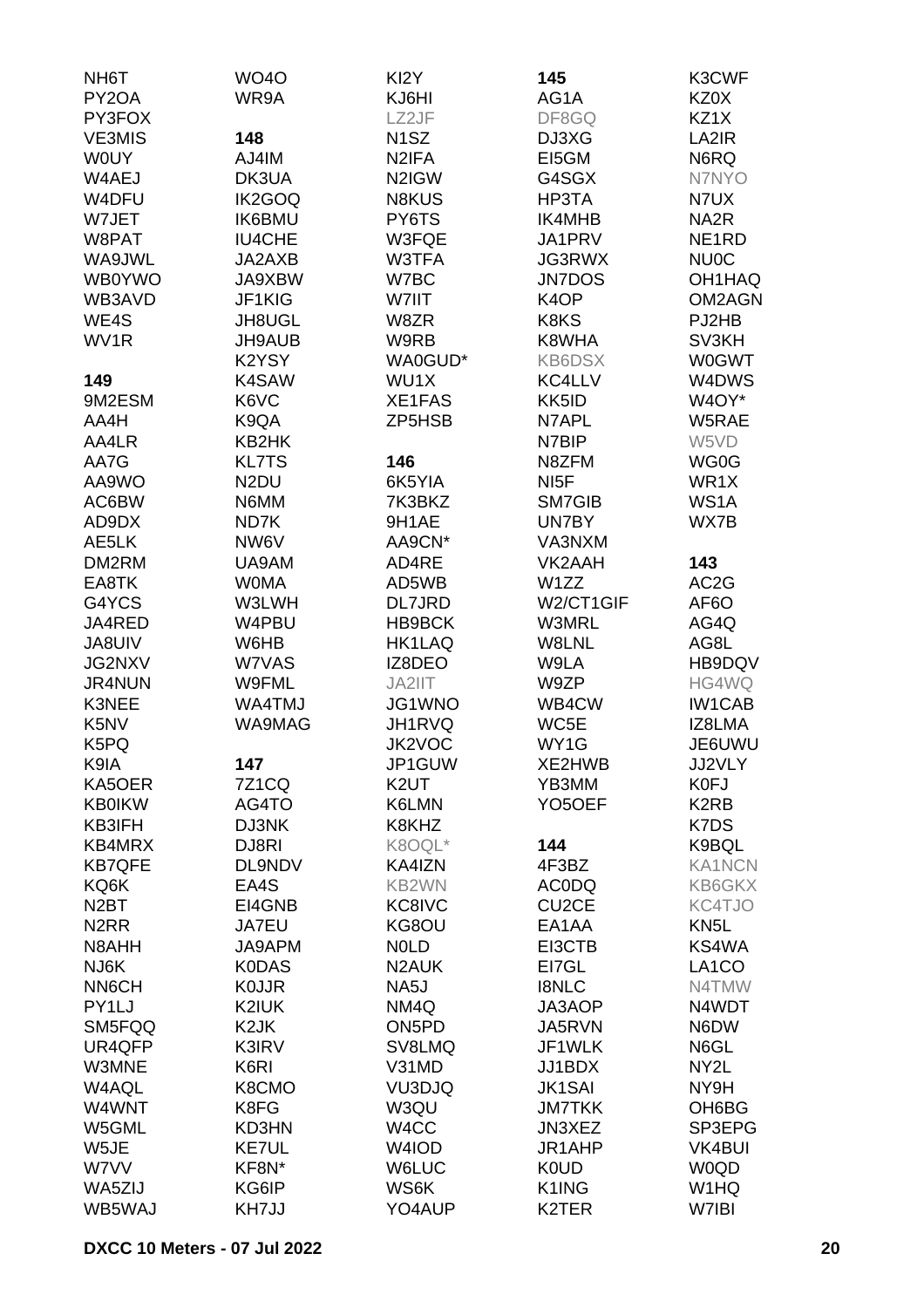| W8PC               | N6RC                | UR5WHQ                        | <b>JA2THS</b>                  | KE3VV             |
|--------------------|---------------------|-------------------------------|--------------------------------|-------------------|
| W9FF               | N8PTL               | VE2YG                         | JE2IFM                         | KG8CZ             |
| <b>WA2BKN</b>      | NG <sub>0</sub> G   | <b>VU2IBI</b>                 | JF7RJM                         | KQ1F              |
| WB <sub>1</sub> S  | NK <sub>5</sub> O   | VU2NXM                        | <b>JH0HON</b>                  | N2LQQ             |
| WN6M               | OE3JAG              | W <sub>2</sub> RL             | JH2NWP                         | N4QVM             |
|                    |                     |                               | K <sub>1</sub> IV              |                   |
| WT3Q               | OR4K                | W4JDS                         |                                | N6AA              |
| WX2K               | PY5BF               | W5BV                          | K <sub>3</sub> XO              | N9BT              |
| <b>YCOMCA</b>      | SV <sub>2</sub> BXA | WB9TFH                        | K <sub>4</sub> OY              | N9JRT             |
|                    | UX4UM               | WY7FD                         | K6FJ                           | N9LPT             |
| 142                | VE7AEA              | YY4DNN                        | K7DD                           | N9OP              |
| 7Z1HL              | VE9RJ               |                               | K7LOL                          | NC7M              |
| AE5RI              | W1BX                | 139                           | K9DUR                          | NO <sub>OL</sub>  |
| EA2RY              | W3AKD               | 5T5PA                         | KA1WIF                         | PY2ALC            |
| EA5DPL             | <b>WA0QIT</b>       | AB7RW                         | KD4CM                          | RG7F              |
| G3YEC              | WA6G                | <b>AC0TP</b>                  | KF4BQ                          | TF5B              |
| G3YFE              | WB8HWO              | AC9EM                         | KF4KAT                         | <b>VE3DIT</b>     |
| IZ2BVN             | WB9EDP              | EA2CIN                        | KJ6VC                          | <b>WOBA</b>       |
| JA2LMY             | WS4WW               |                               |                                |                   |
|                    |                     | EA3LX                         | KK5J                           | <b>WONF</b>       |
| JI1BHO             | WT9U                | F8DZY                         | N0AB                           | W4CMM             |
| <b>JK1IRY</b>      |                     | HA1CW                         | N <sub>1</sub> BZ              | W6NS              |
| JR1BYG             | 140                 | JA1VRY                        | N <sub>2</sub> L <sub>DU</sub> | W6NT              |
| JR3ADB             | 3A2MW               | JA3RRN                        | N9RE                           | W6VRK             |
| K <sub>2</sub> IE  | AA1KS               | JE7RJZ                        | NC4S                           | W8IMF             |
| K4FQ               | AA6PG               | JJ1SBO                        | NQ7Q                           | <b>WA2PNI</b>     |
| K4GM               | AD4QS               | <b>JJ1TEA</b>                 | NU4I                           | WA6URY            |
| K8FB               | CT1EDY              | <b>K0FD</b>                   | NY4G                           | WA9BXB            |
| KE4YOG             | DS3EXX              | <b>K0TRL</b>                  | PY3ED                          |                   |
| KF5BA              | EA4D                | K9PP                          | W <sub>1</sub> RG              | 136               |
| KI5GD              | EA5HB               | KC2SST                        | W6EKR                          | AA0BH             |
| KT7W               | HA3OU               | KI4NSP                        | W6NP                           | AD4YM             |
|                    |                     |                               | W6RJM                          |                   |
| <b>NOMR</b>        | HL4HLD              | KJ4KVC                        |                                | AJ4VE             |
| N3DV               | <b>IK2WSO</b>       | N <sub>5</sub> Q <sub>S</sub> | W6TE                           | AK5Y              |
| UT4UZ              | IK8IPL              | N7DED                         | W7QHE                          | CT2GZE            |
| VE2JM              | <b>JH1YHS</b>       | N7WEJ                         | W7ZMD*                         | DC3RJ             |
| <b>WOPE</b>        | JL1VWL              | N7YQ                          | W8JE                           | DD9WG             |
| W1HUE              | JN1MKU              | RL3BZ                         | WB5SSD                         | EI4GK             |
| W3KHQ              | JR1LZK              | TF4M                          |                                | F1NKA             |
| W4WFC              | K0YY                | VK5PAS                        | 137                            | F4FRG             |
| W5CCP              | K <sub>1</sub> QQ   | W3EH                          | G4WGE                          | <b>GOHSA</b>      |
| W6QDP              | K5AX                | W9LYA                         | HL5BJU                         | <b>HB9LAK</b>     |
|                    | K6WAP               | W9SE                          | HL5FXP                         | <b>IOSSW</b>      |
| 141                | <b>K7HPH</b>        | W9ZJX                         | <b>IK6FHG</b>                  | IZ5GST            |
| AH <sub>2</sub> O  | K8IKE               | <b>WA4CHI</b>                 | J68HZ                          | JA1CPN            |
| EA1AHA             | KE2VB               | WA5PFJ                        | JE2KSM                         | JE1WZB            |
| G4FTC              | KI6MQX              | WA6KUK                        | <b>JG2CLS</b>                  | JH1EDB            |
| G4RGK              | KI7WO               | WB8G                          | JH4GNE                         | JP1EWY            |
|                    |                     |                               |                                |                   |
| <b>IW4EII</b>      | KJ4EX               | WK2H                          | K6WY                           | JR5SWZ            |
| JA2CGH             | LA5SJA              | XE3E                          | K7SC                           | K <sub>1</sub> XJ |
| JA4CSJ             | LU3XX               |                               | K8VJG                          | K <sub>5</sub> RA |
| JA4JLT             | LU5DSE              | 138                           | K9MV                           | K6AFW             |
| JI2EMF             | N6ORO               | AG0A                          | KA1API                         | K6HRT             |
| JI4WAO             | N9FXS               | DL4IW                         | KA2F                           | K6ZED             |
| <b>JR7ILA</b>      | N9JKF               | DL8XDA                        | KB4KA                          | K8CMR             |
| K4FW               | NL7XM               | EA2AA                         | KB4NJ                          | K8PEJ             |
| KA5TTC             | NN4K                | EI6HB                         | KB5HS                          | K9JIG             |
| KD <sub>2</sub> OD | PY2QA               | HB9BNQ                        | <b>KC2TN</b>                   | KC4IKU            |
| KX <sub>2</sub> B  | TA2AD               | <b>IK1UGX</b>                 | KC6JAM                         | KE5SM             |
|                    |                     |                               |                                |                   |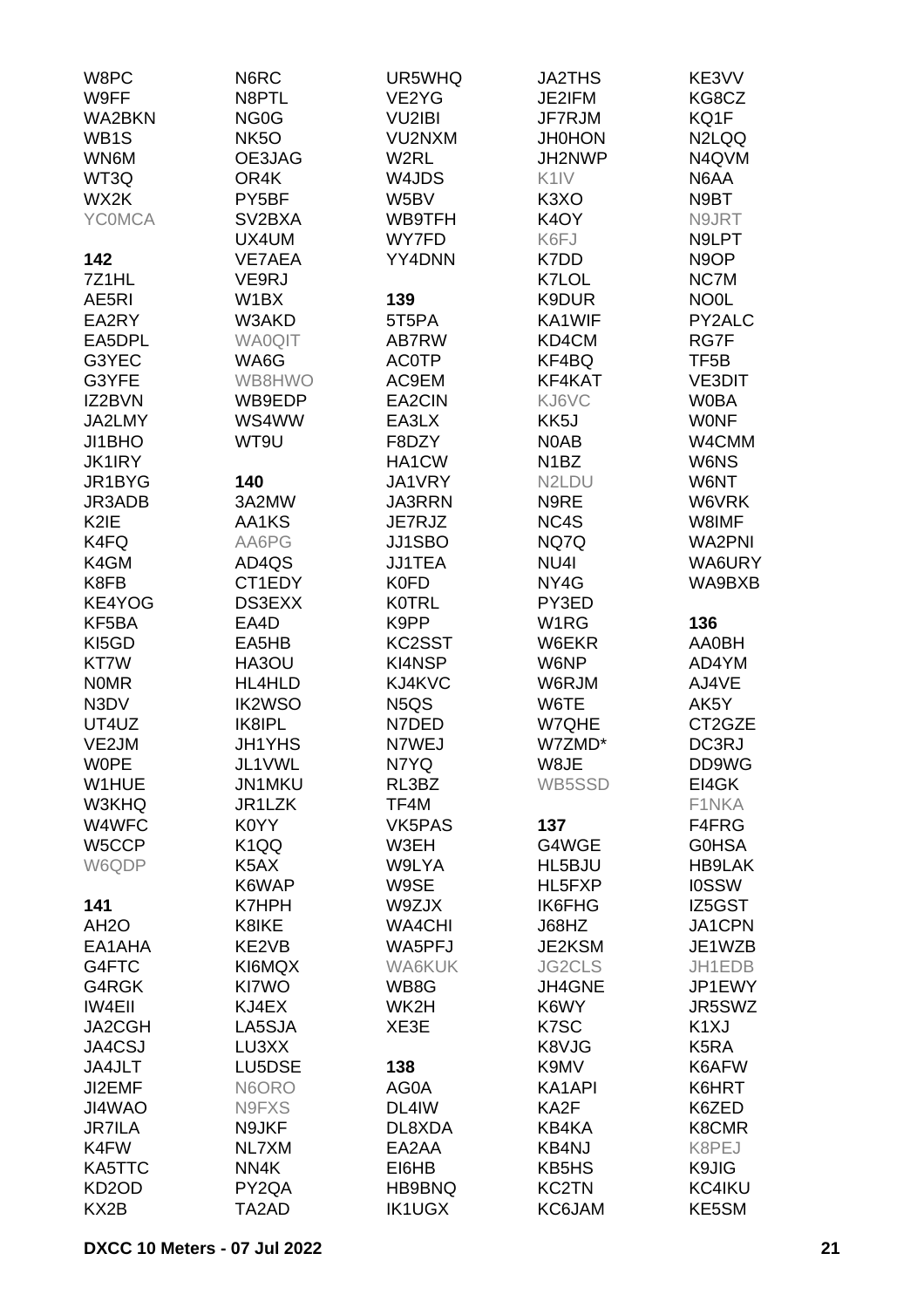| KE6U              | W6PG                           | WA2JBD                         | DL1TPY            | JH6CDI             |
|-------------------|--------------------------------|--------------------------------|-------------------|--------------------|
| KI7BP             | W6PLX                          | WA6DBC                         | DL5PW             | <b>K0XE</b>        |
| KI9Q              | W7EQ                           | WB7QXU                         | DS1CPT            | K5MDX              |
| KW4BY             | W7LWI                          | WB8IMY                         | EC4KW             | KA8QKY             |
| N1DNZ             | W8YV                           | WG0O                           | <b>EI2II</b>      | KB8UUZ             |
| N1GNB             | W9LX                           | WO1X                           | F6OIE             | KD4CJO             |
| N2JNE             | WA6SDM                         | XE <sub>1</sub> V              | IT9YOZ            | KE5BR              |
| N3PW              | WD5BJT                         |                                | IZ3XEF            | <b>NOSFF</b>       |
| N <sub>5</sub> CR | WJ1B                           | 133                            | JA2KPW            | N2LMU              |
| N6NBB             | WW5RC                          | 7M4CLF                         | JE3GAR            | N4BRF              |
| N9APK             | YV <sub>5</sub> TX             | AA2WN                          | JF2AIJ            | N4SSD              |
| NI6E              | ZS6AKU                         | CT7ABQ                         | JH1RMH            | N4UW               |
| <b>VE7NY</b>      |                                | DO2UDX                         | JQ1CJF            | N6TR               |
| W3NRJ             | 134                            | EI8IQ                          | K <sub>2</sub> KJ | N8FDH              |
| WUJJW             | AB9A                           | G3XLF                          | K4VW              | NI8Z               |
| W8FAX             | AD <sub>1</sub> S              | HL1SX                          | K6NS              | NK4K               |
| W8WOJ             | AD3C                           | I6XGZ                          | K6SLO             | NK7Z               |
| W9GFB             | AE4VJ                          | <b>IK1RLI</b>                  | K7GT              | NX <sub>2</sub> T  |
| W9NWY             | DH1BAR                         | JA1DHY                         | KA5OCW            | VE3TMG             |
| WA2CDD            | DK5WN                          | JS6SCC                         | <b>KB2FCV</b>     | W5MCZ              |
| WB5NHL            | EA7JB*                         | K3NF                           | <b>KB9ABI</b>     | W5RF               |
| WD1M              | <b>IOBJV</b>                   | K3VAR                          | KD9ZR             | W7LEA              |
| WD4OHD            | IZ2EWR                         | K5EA                           | KH <sub>6</sub> P | WA6BFW             |
| WM9Q              | JA1ASO                         | K5FXB                          | KR <sub>0</sub> O | WA6BKR             |
| YB1AYO            | JA2CPD                         | K6UJ                           | KW4J              | WA8YQR             |
|                   | JE5FLM                         | KA4YAE                         | KX1G              | WB8UJS             |
|                   |                                |                                |                   | YL3GDM             |
| 135               | <b>JH0OXS</b>                  | KD6IVL                         | LU8DY             |                    |
| AC6FU             | <b>JH6AUS</b>                  | KE8RO                          | N7LUB             |                    |
| CE1UGE            | <b>JK1SPQ</b>                  | KJ7M                           | NS4M              | 130                |
| <b>DS4NPL</b>     | <b>JN3QNG</b>                  | LA8ZAA                         | OZ8RH             | AA0FT              |
| EI7GY             | K6LLQ                          | <b>NOSL</b>                    | PY5DK             | <b>ABOMV</b>       |
| G0KJP             | K8NIA                          | N <sub>1</sub> BO <sub>B</sub> | RA6XV             | AB1QP              |
| G4NBS             | K8PTT                          | N5EIN                          | SM5OBK            | EA1ET              |
| HK4EB             | K9TRV                          | N6GY                           | VE3SKX            | EA1MV              |
| IZ3DBA            | KA3WTT                         | N8WK                           | <b>VU2ABS</b>     | G0OJG              |
| JO1MOS            | KB5RZY                         | <b>NA0N</b>                    | <b>WONFL</b>      | G4SSH              |
| K6ELE             | KP4P                           | NO <sub>2</sub> EL             | W <sub>2</sub> YP | HB9DVZ             |
| K6UNR             | MW2I                           | OH <sub>2</sub> IS             | W3BNN             | <b>IK7JTF</b>      |
| K9WMS             | N <sub>2</sub> G <sub>VB</sub> | PY4OG                          | W4CWL             | JA3FHL             |
| KA4IWG            | N2LMM                          | RA9SC                          | W4GV              | <b>JA7FVA</b>      |
| KB8HMA            | N <sub>2</sub> MT <sub>G</sub> | <b>SM0BGM</b>                  | W4QA              | K2RNY              |
| KG8QL             | N <sub>2</sub> ZR              | VE3PLC                         | W4WB              | K3FM               |
| N <sub>0</sub> OP | N3YZ                           | <b>WOJMP</b>                   | W5CTV             | K <sub>4NI</sub>   |
| N4LV              | N4LB                           | W <sub>1</sub> SA              | W8NP              | K4ODL              |
| N4QM              | N <sub>5</sub> RN              | W5WZ                           | WA2VQF            | K4ZIW              |
| N4SZE             | N7CQQ                          | W6JK                           | WB2ZKA            | K6AHG              |
| N6FS              | N8NH                           | W7AEP                          | WF1H              | K6LPO              |
| N7BD              | NG9E                           | W7BV                           | WP4IWK            | K8CR               |
| NC6A              | SM4JSF                         | W7VP                           | WY7M              | <b>KB0ADI</b>      |
| NJ1Q              | SV7CUD                         | W7YED                          |                   | <b>KB4KBS</b>      |
| NN4RR             | VA3NO                          | W8UMA                          | 131               | <b>KB5NME</b>      |
| NY7T              | VE7BC                          | <b>WB0CHS</b>                  | DF8FT             | N <sub>2</sub> ROM |
| TA <sub>1</sub> L | VU2XE                          | WB5P                           | DL2RD             | N4UQM              |
| VA3IC             | W3ENM                          | <b>YBOWWL</b>                  | EA2CLU            | N6TD               |
| VE3OKK            | W5JMW                          |                                | IT9KWF            | N6VWF              |
| W1KG              | W5OXA                          | 132                            | <b>JA0AVS</b>     | NK7L               |
| W1TW              | <b>WA0WOF</b>                  | 7J1ADJ                         | JA1RRA            | NZ5F               |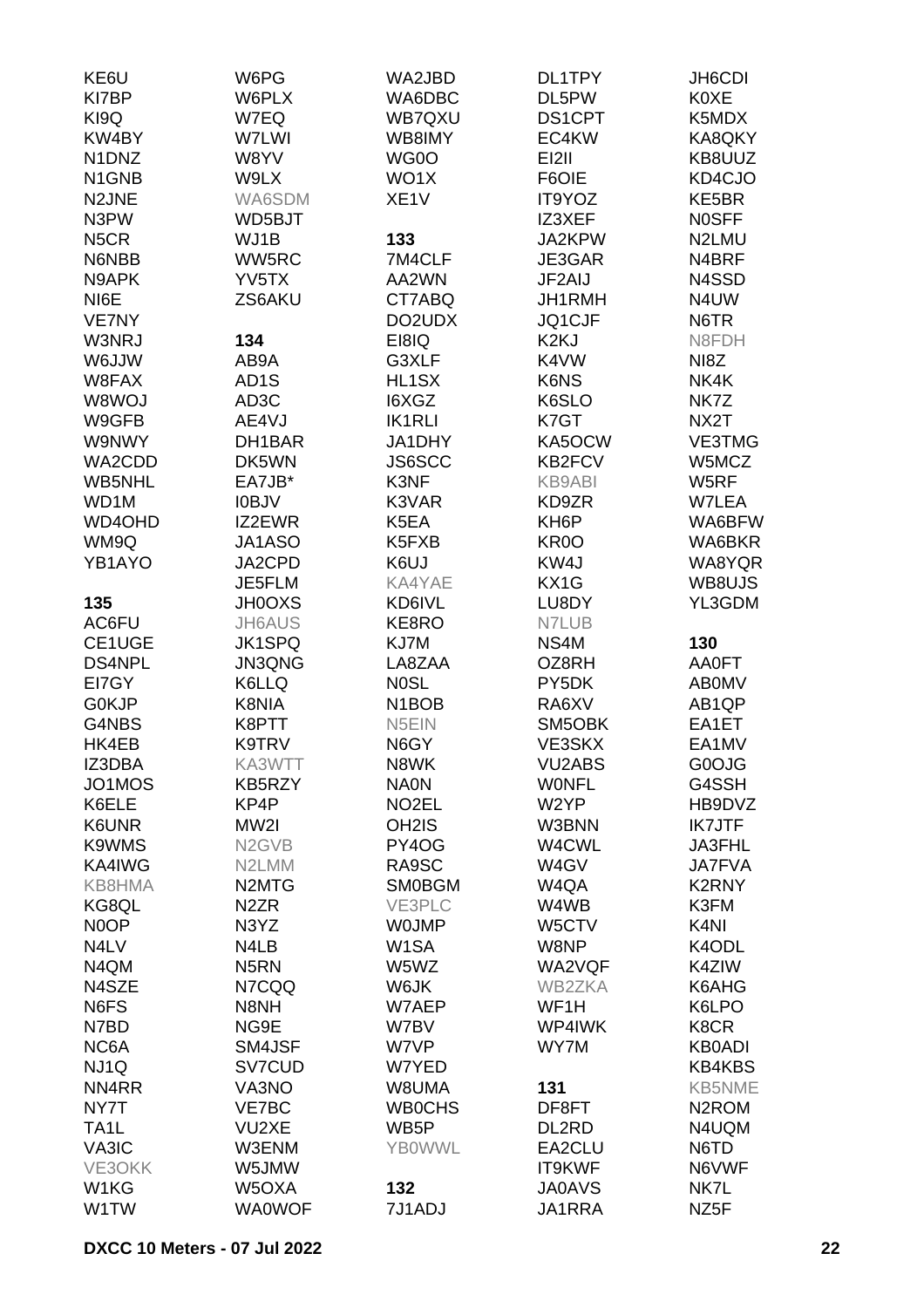| ON5EQ                         | N7QT              | VE3DWH             | N8NIJ                          | 125               |
|-------------------------------|-------------------|--------------------|--------------------------------|-------------------|
| OZ3BJ                         | OH2BEN            | W2OW               | NA4C                           | AA8BN             |
| VE3GLA                        | OZ6DX             | W4MIR              | <b>NA6O</b>                    | AB9LF             |
| VE7YBH                        | RT <sub>20</sub>  | W <sub>4</sub> RS  | NH <sub>6</sub> YK             | AC4VM             |
| VR <sub>2</sub> CH            | <b>SMONUE</b>     | W9AAZ              | NP3YL                          | CU7AJ             |
| <b>WOVU</b>                   | SP3IBS            | W9IAL              | NZ <sub>50</sub>               | DS5AAQ            |
| W1VE                          | VK3NX             | WA2GVI             | VA2EU                          | EA5AIH            |
| W3DNA                         | <b>VU3NXI</b>     | WB8RFB             | W4LZW                          | EI9GLB            |
| W4GHD                         | <b>WOUHL</b>      | WB8TRW             | W6TTG                          | G3YBY             |
| W5BN                          | W6JP              | WD1Z               | W7AVA                          | HB9CPS            |
| W5YKU                         | W6NW              | WD4GOY             | WA2YEX                         | HB9DVO            |
| W8FDV                         | W7DRM             | WD4PTJ             | <b>WB0YQT</b>                  | <b>HB9TQL</b>     |
| WA4HXC                        | W7SEQ             | WN1M               | WB2KSP                         | HL5NBM            |
| WA9IVH                        | W8JA              | WQ6Q               | WB2NUW                         | IK5TBK            |
| WB <sub>2</sub> P             | WB6SZC            | XE1RP              | XE1NW                          | JA1SNF            |
| WB4PWZ                        | WB7BBQ            | YO3YC              | YB2BNN                         | JA2QCX            |
| WB4YPY                        | Z32ZM             | ZS5LEE             |                                | JA5OP             |
| WY4I                          |                   |                    | 126                            | <b>JJ1IRS</b>     |
| XE1GZU                        | 128               | 127                | 2E0XAR                         | JR4DHK            |
| <b>YBONSI</b>                 | AE7U              | AC7CZ              | AA4WX                          | K1HJC             |
| YO6DDF                        | AP2IA             | AD4YQ              | DH8BAT                         | K <sub>1</sub> RY |
|                               | EA7ANV            | AE7G               | <b>DL1SWN</b>                  | K3LA              |
| 129                           | <b>GOMMI</b>      | CA3CBM             | DS2GOO                         | K4ZDT             |
| AC7DX                         | <b>I4JED</b>      | DL2VWR             | G3KDE                          | K6CW              |
| AD4XV                         | IS0/YO3RA         | DL9LBR             | GM4AUP                         |                   |
|                               |                   |                    |                                | K6IQY             |
| G0AZE                         | <b>IZ0FUW</b>     | DS4CNB             | HS5SRH                         | K7PB              |
| G3RZP                         | <b>IZORPS</b>     | EA4GQS             | IT9RDG                         | K7SO              |
| HL1OYF                        | JA1CPU            | EA5KA              | <b>IZ3AYS</b>                  | K7WT              |
| <b>IZ2CSX</b>                 | JA1EMK            | EW4DX              | <b>JA0HXV</b>                  | KA8PWQ            |
| JA5ALE                        | JH2RMU            | F8GB               | JA6AQA                         | KA8WEO            |
| JE3PCP                        | K0CVD             | FE1HIJ             | <b>JA7HRM</b>                  | KC5BFM            |
| JH1ERJ                        | <b>K0IDT</b>      | GW4HDR             | JN1RFY                         | KK5UU             |
| JQ1PCX                        | K3EE              | <b>IK3SWB</b>      | K <sub>2</sub> KN <sub>B</sub> | KK6OH             |
| <b>K0HOA</b>                  | K3FS              | <b>IK5OEA</b>      | K4WFM                          | KM5RG             |
| K3ZI                          | K3OK              | IZ0GVZ             | K5DZY                          | LA7EIA            |
| K <sub>5</sub> HK             | K4ZZR             | IZ6GSP             | K6QPZ                          | N6NKT             |
| K7TQ                          | K5WDW             | <b>IZ7QFN</b>      | <b>KB5DUP</b>                  | N8JK              |
| <b>KA1NRR</b>                 | K6OJ              | JA3BXF             | KB9KEG*                        | N9NB              |
| KA1UQU                        | K8CHN             | JH2CYU             | KE1AU                          | NA1RL             |
| KA4VGE                        | <b>KA0CWR</b>     | JJ1IDW             | KE3JS                          | NG7M              |
| KD <sub>2</sub> T             | KA1YOP            | JR4VEV             | KJ8O                           | ON7BJ             |
| KF4GRA                        | KA3VVQ            | <b>K0COP</b>       | KO <sub>9</sub> V              | OZ1KWG            |
| KF8WQ                         | <b>KC0SB</b>      | K <sub>1</sub> ZO  | <b>NOTA</b>                    | R6AZ              |
| KI8AE                         | KC1XX             | <b>K7WTG</b>       | N9KO                           | <b>SM0BSO</b>     |
| KU4BL                         | KK4MX             | KA1FUE             | NA9Q                           | SM7GXR            |
| KW3F                          | N <sub>1</sub> XL | KB8GHW             | OH <sub>5</sub> N <sub>G</sub> | TF2LL             |
| LA2RE                         | N5TU              | KC2STA             | ON4AGX                         | W3SE              |
| N <sub>2</sub> JXC            | N9IWL             | <b>KD0L</b>        | PY2RDZ                         | W4DEM             |
| N <sub>2</sub> S <sub>G</sub> | NG <sub>2</sub> C | <b>KI0G</b>        | RM4C                           | W4EJG             |
| N3CYD                         | NN <sub>3</sub> V | KR4EY              | VE4ROY                         | W6JWK             |
| N3EEN                         | NN <sub>5</sub> E | KX7L               | W3DAD                          | WA2FUZ            |
| N3ER                          | <b>NSOD</b>       | KY6AA              | W4GWL                          | WA9DU             |
| N6FBL                         | PU2WSQ            | LA4RT              | W6KBB                          | WB2JFP            |
| N6MA                          | PU5SVE            | N <sub>2</sub> LEB | W7CD                           | WB2RHM            |
| N6OPR                         | SA3ARL            | N3FX               | W9GCH                          | WB5XX             |
| N7KH                          | UN <sub>5</sub> C | N4FNB              | WK9U                           | <b>WD0CNU</b>     |
| N7NF                          | UR5EIT            | N4JOW              | WV2I                           | XE1AO             |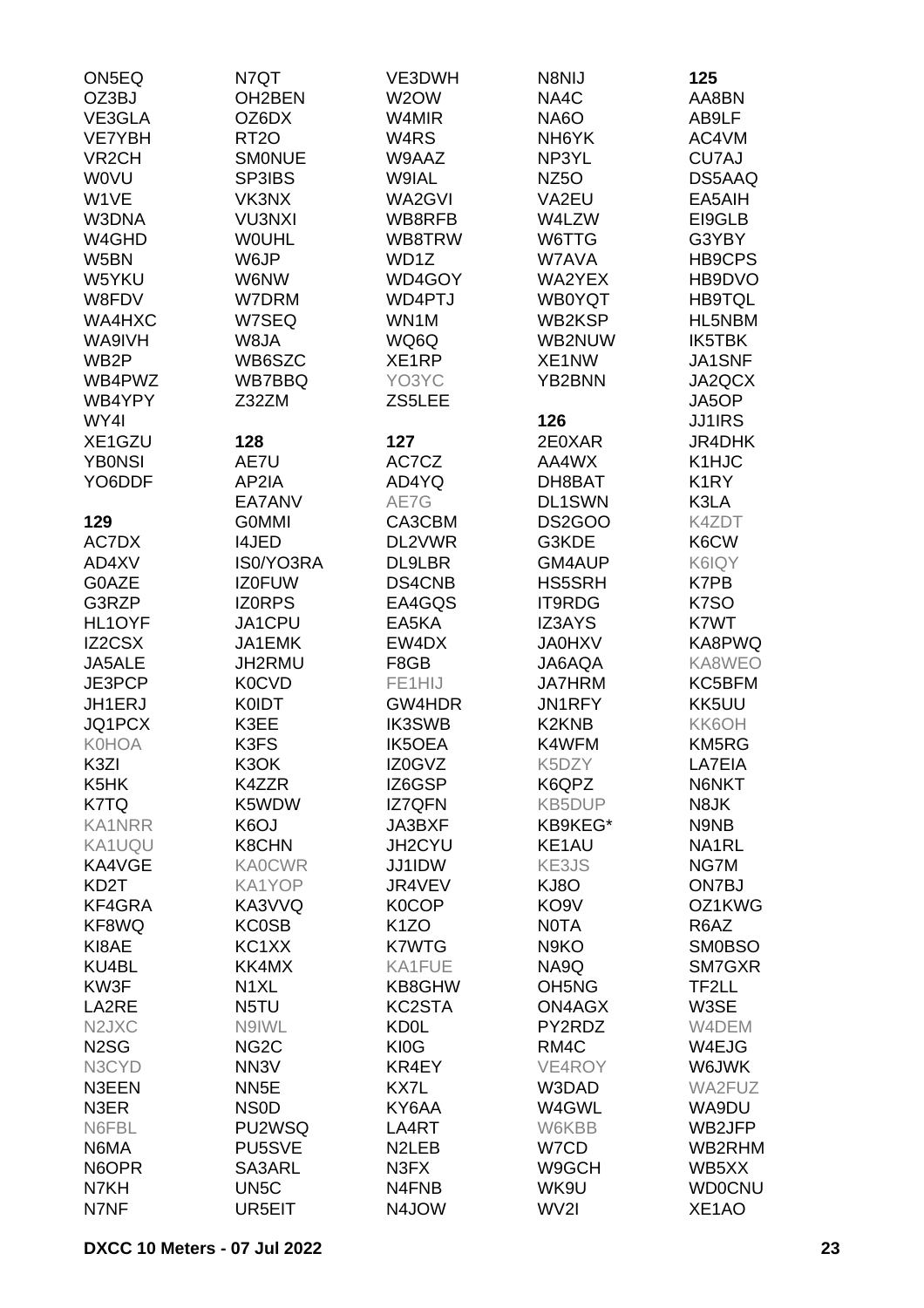| <b>YB0RX</b>                  | W8NT                           | W8EH              | WA9LJK                 | XE1ZTW                         |
|-------------------------------|--------------------------------|-------------------|------------------------|--------------------------------|
| YE1AR                         | W9KX                           | W8GNM             | WB <sub>2V</sub>       | ZP6VT                          |
|                               | WB5IUU                         | WB2DZH            | WB9JYZ                 |                                |
| 124                           | WB6FWS                         | WP4BDI            | WE2T                   | 120                            |
| 4X4MF                         | WB8BZK                         |                   | <b>WQ5O</b>            | 4Z4KX                          |
| AB1JV<br>AE5VR                | WP3C                           | 122<br>6K5AQY     | 121                    | AA3GM<br>AA4MD                 |
| AI8P                          | 123                            | <b>AA0BS</b>      | AF6F                   | AC7JM                          |
| AK0A                          | AD9I                           | AJ9K              | CT <sub>1</sub> GC     | AC9X                           |
| DF7HX                         | AI4WW                          | CT7ABD            | DL8DZV                 | AD5MD                          |
| <b>DHOLAI</b>                 | AL7TC                          | DL5HU             | EA3DNC                 | AD9K                           |
| DL2PR                         | <b>DL3SBI</b>                  | EA1WH             | FM5DN                  | DS4DBF                         |
| EA3NG                         | DS5QLJ                         | <b>GOVUH</b>      | G8BCG                  | F4DSE                          |
| <b>GM0LVI</b>                 | EA3HDZ                         | HB9KAM            | <b>IK5ZAJ</b>          | F5RZJ                          |
| GW4EVX                        | F8DHE                          | IC8XIL            | <b>JA2DCN</b>          | FB1UAW                         |
| <b>HB9FAQ</b>                 | <b>HB9LEI</b>                  | <b>IT9ZXX</b>     | JA9LX                  | HL1IWD                         |
| <b>IK2YQX</b>                 | JA1UBZ                         | <b>IW2FLB</b>     | <b>JH0AWC</b>          | IZ4COT                         |
| JA1DOT                        | JA2ODB                         | <b>JE3TAT</b>     | JL3OUW                 | JA1AA                          |
| JA4DNC                        | JE1ARQ                         | JH1GNU            | JO1SIM                 | JA1CQT                         |
| JF3VEC                        | JE2FJI                         | JH4HMG            | JP1PZE                 | JA1EYN                         |
| JG1UKW                        | <b>JH0FWV</b>                  | JH6DUL            | JR4LZX                 | JG1AKM                         |
| K <sub>2FJ</sub>              | JH2QQL                         | <b>JK7QJK</b>     | <b>K10Q</b>            | JO1RUQ                         |
| K3DQB                         | JH4PMV                         | K3UW              | K <sub>2</sub> GW      | JR2TZJ                         |
| K3NC                          | JK1UNZ                         | K4KSV             | K3ZK                   | JR3RGX                         |
| K5RRD                         | K1MNO                          | K4LCP             | K4HX                   | JR4OFU                         |
| K5VG                          | K2DEB                          | K6HMS             | <b>K4JRK</b>           | <b>K0YL</b>                    |
| K7HG                          | K <sub>2</sub> PH              | K8ZH              | K5LA                   | K <sub>2</sub> KYH             |
| <b>KB2HQE</b>                 | K <sub>5</sub> JX              | <b>KA1PGU</b>     | KC1LL                  | K3IZ                           |
| <b>KB7AZ</b><br><b>KE0RR</b>  | K9UC                           | KA1RWY<br>KB4CP   | KS7S                   | K3OQ<br>K <sub>5</sub> SI      |
| KJ4QDZ                        | KA1OEO<br><b>KB4TLH</b>        | KF2ZQ             | <b>NOPSJ</b><br>N1FUS  | K7EKO                          |
| LA5EKA                        | <b>KB7DWJ</b>                  | KH7T              | N3DAP                  | K9YKL                          |
| <b>NOMHL</b>                  | KE4HFY                         | KJ8N              | N3GPU                  | <b>KA0IQT</b>                  |
| N <sub>1</sub> N <sub>D</sub> | KV7N                           | <b>KM7OH</b>      | N5PLJ                  | KB3KJ                          |
| N <sub>1</sub> X <sub>S</sub> | LB2TG                          | KN4NO             | N6EHA                  | KC1OPD                         |
| N <sub>2</sub> IVN            | <b>NOIWT</b>                   | KR <sub>1</sub> S | N6WHK                  | KC4WJV                         |
| N4EK                          | N1QMM                          | <b>MOAQM</b>      | N7HK                   | KD1UH                          |
| N5RMS                         | N <sub>2</sub> HJ <sub>Z</sub> | <b>N0HWY</b>      | N9EA                   | KD4BPZ                         |
| N6WLF                         | N3PV                           | N0VTZ             | NC <sub>1</sub> M      | KE4PMP                         |
| NE <sub>5</sub> C             | N4EDT                          | N1TQP             | NF7D                   | KQ4PK                          |
| NI7F                          | N5ATV                          | ND3L              | NG8T                   | KR <sub>1</sub> B              |
| NW <sub>2</sub>               | N5OOB                          | NF4L              | OZ2TF                  | KT <sub>1</sub> M              |
| PP5VA                         | N8HKJ                          | NY <sub>2</sub> E | UT5UML                 | KW7XX                          |
| SM7TZK                        | N8LAS                          | PY5XH             | <b>WOQL</b>            | N <sub>2</sub> LVI             |
| UT7WZA                        | N8MSA                          | TF3JB             | W4PGM                  | N7UQ                           |
| VA3RKO                        | NG4C                           | VE2ACP            | W8ERM                  | N8KU                           |
| VE7VV                         | OH4MDY                         | VE3XK             | W8MSP                  | <b>NN0K</b>                    |
| W1ABC                         | OZ6TL                          | VE9DH             | W9ACE                  | NS <sub>1</sub> T              |
| W2ARP                         | PY2SR                          | W3WH              | W9HB                   | PY3YD                          |
| W4FDS                         | SM3JLA                         | W5BK              | <b>W9NNK</b>           | TA <sub>1</sub> H <sub>Z</sub> |
| W4TGB<br>W6FI                 | SP8TDV                         | W5WS*             | WA4SFF<br><b>WA7HR</b> | UT9LC                          |
| W6OZI                         | <b>UA0SC</b><br>VE3DBD         | W6DRB<br>W7EEH    | WB4FDT                 | VE3BGG<br>VE3VHH               |
| W6RV                          | VU2MUD                         | W8LMG             | <b>WD9IOK</b>          | VU2DED                         |
| W6YW                          | W1GOU                          | W8VK              | WN5K                   | VU3WEW                         |
| W7GSV                         | W1SKY                          | W9EBY             | WV0Q                   | W1CDC                          |
| W8ASA                         | W3RMS                          | WA8LE             | WX4TM                  | W3WN                           |
|                               |                                |                   |                        |                                |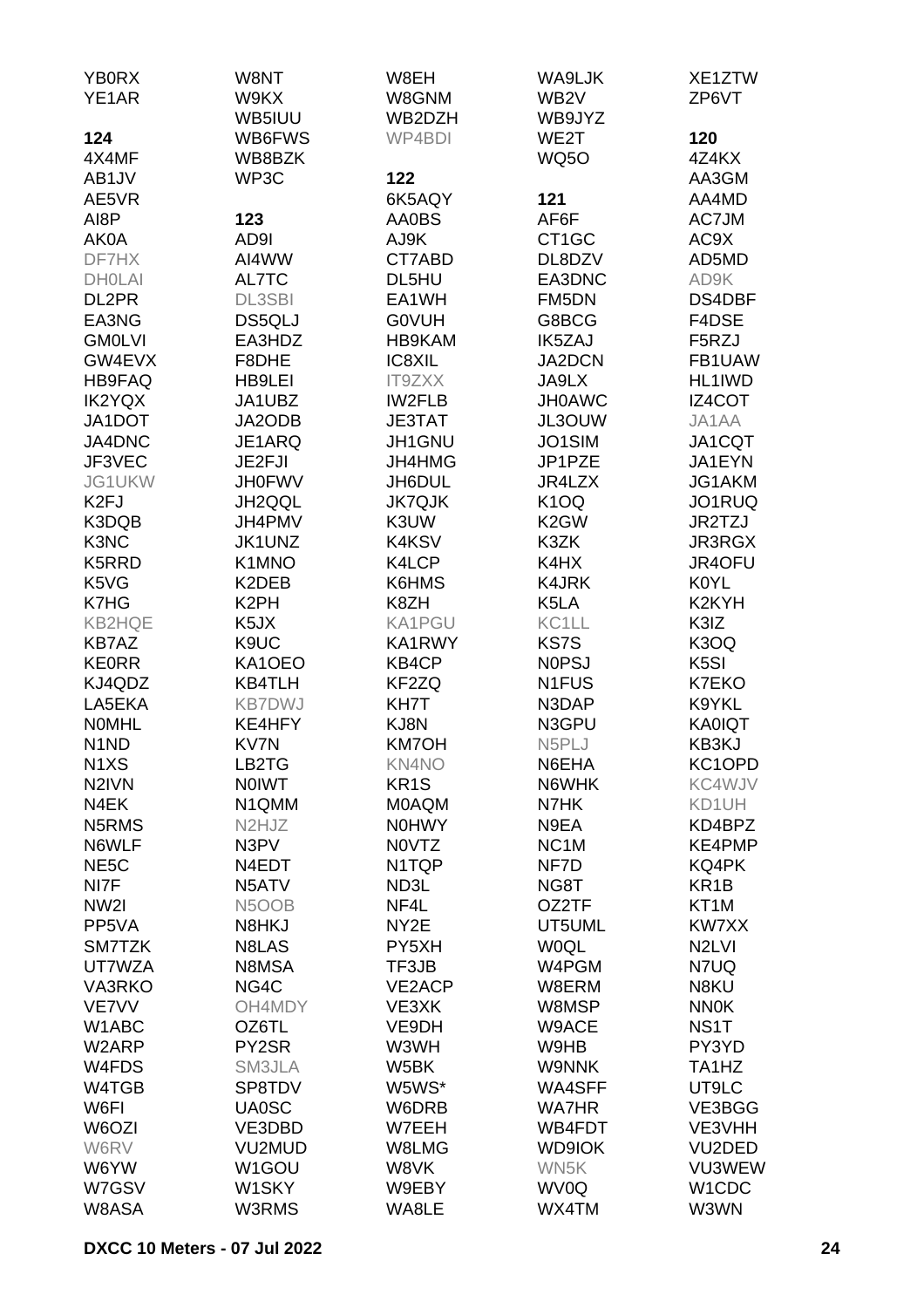| WA3GOS                         | W6FL                          | WI7N              | EI9HQ                           | WF6I                            |
|--------------------------------|-------------------------------|-------------------|---------------------------------|---------------------------------|
| WA3PBL                         | W7ISG                         | <b>WS7W</b>       | <b>G0KHO</b>                    | XE2YWH                          |
| WA5YNB                         | <b>WA4TCJ</b>                 | XE1UN             | <b>GOUGO</b>                    | YB1TQL                          |
|                                |                               |                   |                                 |                                 |
| WB2LEZ                         | WA6TQT                        | YV4EH             | HB9VAB                          | ZP5CGL                          |
| YO <sub>5</sub> OBA            | WB8JDV                        | Z21GL             | HL9NVT                          |                                 |
|                                | WD4NSB                        |                   | <b>IV3EFE</b>                   | 115                             |
| 119                            | WI4NDS                        | 117               | <b>IW9FRB</b>                   | AA7FL                           |
| AA2A                           | WS4F                          | AB2NI             | <b>JA0DMV</b>                   | AB6WQ                           |
| AB4OH                          | XE1SGW                        | AD7XG             | JA2RP                           | DF8AN                           |
| CU <sub>2</sub> BV             | YO6HSU                        | DK9WZ             | JA3WMS                          | DL6ZNG                          |
| DL3ML                          | ZL4PLM                        | DL8ARJ            | JH2DMO                          | EA5DKU                          |
| EA4OR                          |                               | EA5GX             | <b>JH7IQQ</b>                   | EA5OB                           |
| F4FLF                          | 118                           | EA6AU             | <b>JK7LXU</b>                   | G3TDH                           |
| <b>GOUII</b>                   | AA4XR                         | F5ELL             | JR3VMJ                          | G4XBL                           |
| <b>GM7NZI</b>                  | AD6G                          | F5HRH             | K <sub>1</sub> DJ               | <b>JA2HOL</b>                   |
| <b>HL4GHT</b>                  | DL9SAD                        | <b>IN3TWX</b>     | K1ROA                           | <b>JA3FRI</b>                   |
| IZ4GOL                         | G4RQI                         | <b>IW8CGX</b>     | K5HM                            | JA3GAK                          |
|                                | G5CL                          |                   |                                 | JF3KOA                          |
| JA1ITJ                         |                               | JA4RTX            | K6ETM                           |                                 |
| JA2AYP                         | <b>HB9GWJ</b>                 | JH1DGJ            | K6UT                            | <b>JI1FXS</b>                   |
| <b>JH0FBH</b>                  | HL4GAV                        | JH2BKA            | K9NX                            | <b>JJ7XTV</b>                   |
| JH1VES                         | HL5UOG                        | JH3AKD            | KA2AAM                          | JN1LTZ                          |
| JH2BLM                         | HZ1TL                         | JR4CZM            | KC9WQ                           | JR2YIH                          |
| JH2TIP                         | <b>JA1JYS</b>                 | <b>K0SW</b>       | <b>KD4FNA</b>                   | JS1QHO                          |
| JP7FSO                         | JA1UTN                        | K3QD              | KF6ILA                          | K <sub>2</sub> CY <sub>S</sub>  |
| <b>K0FTC</b>                   | JE1PHH                        | K4HEB             | <b>KG4TAH</b>                   | K3WC                            |
| <b>K0MS</b>                    | K0AD                          | K4PYT             | KN9N                            | K4FK                            |
| <b>K0NO</b>                    | K1WER                         | K5WN              | LU4FTA                          | K5GDX                           |
| K <sub>1</sub> SVI             | K4DLG                         | K8LE              | N <sub>1</sub> IQC              | K6AUD                           |
| K <sub>1</sub> XE              | K4NNQ                         | KA2AJT            | N <sub>2</sub> L <sub>B</sub> J | K6VOX                           |
| K5RQ                           | K7IA                          | KB1CQ             | N4XGI                           | K8CCV                           |
| KA3HZI                         | KF2OG                         | KI0I              | N5SV                            | K8TDJ                           |
| KB9IFH                         | KF5YZ                         | KN <sub>2</sub> T | N6ZWC                           | KA1EKR                          |
|                                |                               |                   |                                 |                                 |
| <b>KC0V</b>                    | KR4U                          | KS4YX             | N8MAS                           | KA4H                            |
| <b>KC8RPV</b>                  | KS4XQ                         | <b>MOHIH</b>      | N8TUT                           | <b>KF7PBM</b>                   |
| KD9AC                          | LA4KGA                        | N5TGZ             | N8YQX                           | KP4AZ                           |
| KE <sub>2</sub> OI             | LW8EXF                        | N8LIQ             | N9BD                            | KP4ED                           |
| KH6AT                          | N <sub>1</sub> J <sub>G</sub> | NA9L              | N9HFR                           | LU1CQ                           |
| KK4BDE                         | N <sub>2</sub> X <sub>D</sub> | NJ9C              | NI <sub>5</sub> D               | <b>NOVVV</b>                    |
| <b>KU0S</b>                    | N3BOB                         | PU2MTV            | NS4F                            | N <sub>2</sub> PK               |
| N <sub>2</sub> EN <sub>M</sub> | N4GJ*                         | RV3GW             | NT <sub>5</sub> O               | N3COG                           |
| N <sub>2</sub> M <sub>G</sub>  | N4OXZ                         | TF3VS             | NZ <sub>0</sub> O               | N <sub>4</sub> DJ               |
| N5MOC                          | N4USB                         | VA6SP             | UA1TGQ                          | N4PYI                           |
| N <sub>5</sub> PO              | N6PM                          | VE2LX             | VA3UU                           | N4TME                           |
| N <sub>5</sub> RA              | N9DR                          | VR2UW             | VA3VF                           | N4UY                            |
| N6MI                           | OH2LHE                        | VU2SGW            | VE3CWP                          | N6RVI                           |
| N6RVZ                          | PY2YW                         | W1LBC             | VE3VTG                          | N7DYT                           |
| NK <sub>5</sub> Z              | RW6MBC                        | W6KNB             | VR <sub>2</sub> CO              | N7GTE                           |
| <b>NQ2O</b>                    | SM3CKA                        | W7WP              | <b>WOALC</b>                    | N7VZ                            |
| OE3HGB                         | TA3J                          | W9PJ              | <b>W0BOB</b>                    | N8VUQ                           |
| ON6YH                          | VK7ZE                         | <b>WB7OHF</b>     | W1NT                            | N9IJ                            |
| SQ8VS                          | VR <sub>2</sub> PX            | YB1RED            | W2ZK                            | N <sub>9</sub> OI               |
|                                |                               |                   |                                 |                                 |
| <b>VE3NQK</b>                  | W4JTP                         |                   | W4GKR                           | NN7A                            |
| W1NXW                          | W7KKC                         | 116               | W9KXQ                           | NQ4A                            |
| W3AT                           | W7QC                          | AJ0I              | WA1PFC                          | PU8YPL                          |
| W <sub>4</sub> BAI             | W8KTH                         | DH5WB             | WA6AEE                          | SM5PEY                          |
| W4KCM                          | WA9EZT                        | DL8DWL            | WA6CDO                          | SV <sub>1</sub> Q <sub>XU</sub> |
| W4RLM                          | WB5TKI                        | EA5AX             | WA8MOA                          | SV <sub>2</sub> D <sub>SJ</sub> |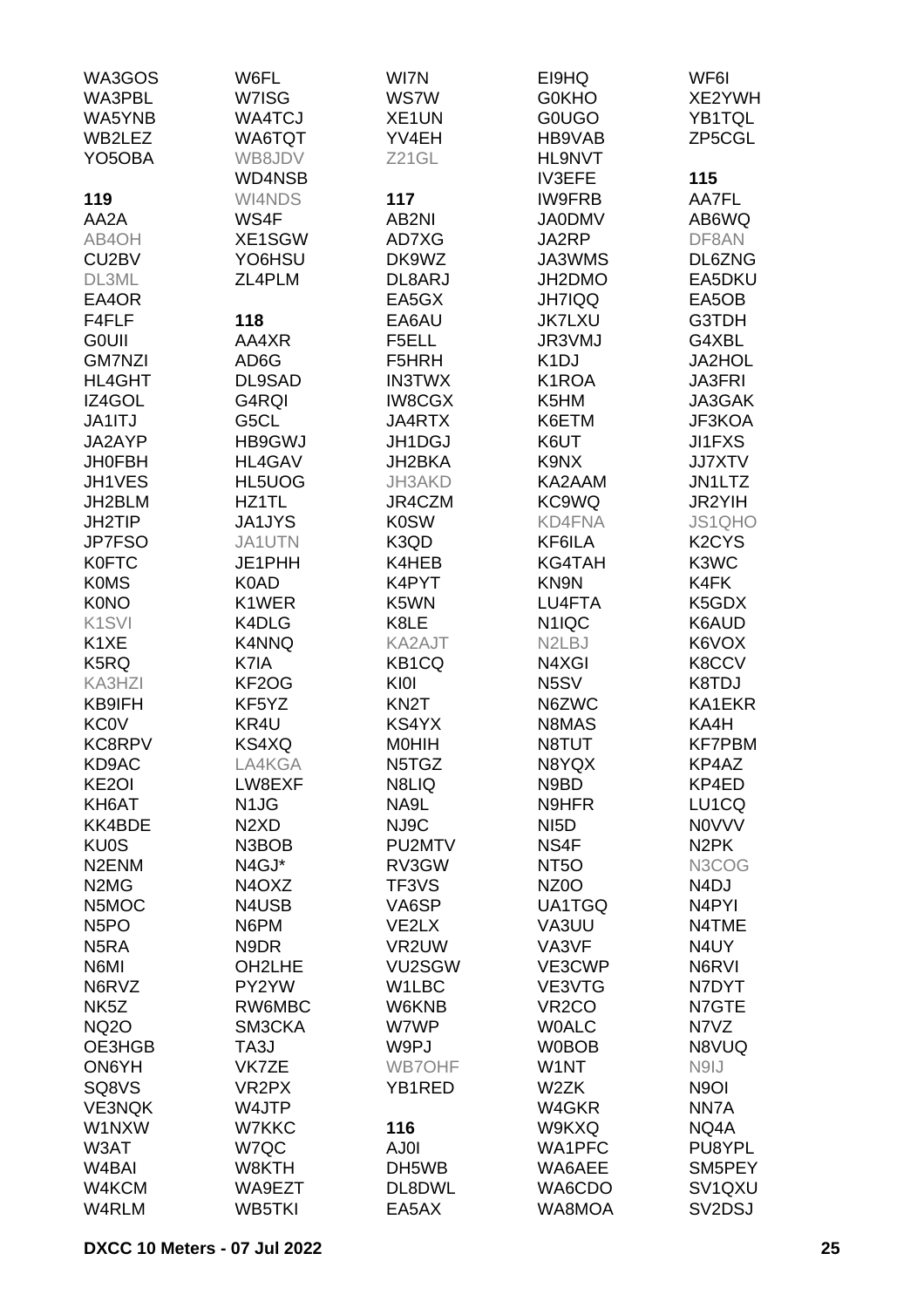| VE2HJ             | W4ETB              | W1DXH                         | PA0QRB             | VK3EUZ             |
|-------------------|--------------------|-------------------------------|--------------------|--------------------|
| VK5JR             | W4UEB              | W1UN                          | PU4MMZ             | VR <sub>2</sub> PM |
| <b>WORDS</b>      | W5TFV              | W1USN                         | SM7EJ              | VY2RU              |
| W4BH              | WA8TWM             | W5WI                          | W1NR               | W1RDQ              |
| W5PD              | WB4FNH             | W7TG                          | W4PWF*             | W4EBI              |
| W6TUR             | YL7X               | W9CC                          | W5AJH              | W4GF               |
| W8RSJ             | ZP5CF              | W9FY                          | W5SG               | W5MV               |
| WA4BAO            | ZS6NK              | WE8T                          | W6TGI              | W6QL               |
| WB9VGJ            |                    | WJ8E                          | W9WGN              | W8SFF              |
| WB9YJE            | 113                | WP4YG                         | WA6QVM             | W9LU               |
| WG2Y              | <b>AC5OO</b>       | WU4B                          | WB2EBS             | WB1EPO             |
| ZF <sub>2RV</sub> | AD8CW              |                               | WB4BMM             | WB2LOS             |
|                   | DJ1HN              | 112                           | WY4Q               | WI9R               |
| 114               | DK5RL              | AA7DK                         | YB2TS              | ZL2LW              |
| AA4AH             | DK7VW*             | AA8SW                         | ZS2ACP             |                    |
| AA6XV             | <b>DL2NAI</b>      | AD4IE                         | ZS6HO              | 110                |
| AH7G              | HL1ORP             | AF8P                          |                    | 4Z1RZ              |
| DB3KE             | <b>IU0ICA</b>      | <b>DD0VE</b>                  | 111                | <b>9A9I</b>        |
| DJ7UN             | <b>IV3KCB</b>      | DL6ZBN                        | <b>5A1A</b>        | AA2DY              |
| DL2ECZ            | JA5PDS             | DL8UAT                        | AA2LF              | AA4MF              |
| <b>DS1CCU</b>     | <b>JA8GSN</b>      | DL9QJ                         | AC5TN              | AB6FI              |
| <b>DS5BRE</b>     | JE1VTZ             | EI4GJB                        | AD6E               | AC6EX              |
| EA5CZ             | <b>JG5DHX</b>      | EI5GSB                        | AF6PK              | AK9L               |
| F8EZE             | JH1AWJ             | EW2CR                         | CE2RLS             | D44PM              |
| G4BGW             | JH1HYW             | EW7BR                         | DL6DBF             | DD9WL              |
| G4XTA             | JH4FBV             | G4VWI                         | E73D               | DH1OAD             |
| <b>HAODD</b>      | JH8DEH             | <b>GW0MAW</b>                 | EI9CJ              | <b>DL2RUG</b>      |
| HA5AEZ            | JH8XVH             | HK4KM                         | EI9HX              | DL8CZG             |
| HL2EIZ            | JI4UEN             | JA1BJI                        | HB9DSP             | E29TGW             |
| <b>JA0BES</b>     | <b>JJ1QJP</b>      | JA4DUD                        | <b>JA0BMS</b>      | EI5EV              |
| JA1HBU            | JO4JDU             | <b>JA7SN</b>                  | JA1BIV             | F1HQY              |
| JA3EYO            | <b>K3RWN</b>       | JE1BMJ                        | JA9WMS             | F5AYZ              |
| JA5MOO            | K4EZS              | <b>JH0BLI</b>                 | <b>JF7NNI</b>      | HB9CA              |
| <b>JS6TWW</b>     | K4TTZ              | K <sub>1</sub> JIS            | JH1CTV             | HS1JZT             |
| K1YQ              | K7TU               | K <sub>1</sub> QN             | JH4VDP             | <b>I4UUL</b>       |
| K6BIA             | K8SM               | K <sub>2</sub> EN             | JO3WHB             | <b>IU8GNY</b>      |
| K6WRF*            | KA0GOA             | K3JMH                         | <b>JS3OSI</b>      | JA4BGK             |
| KA1RRL            | KB5FYV             | K3KE                          | K2YPT              | JA5BZL             |
| <b>KB2NMV</b>     | <b>KB7ZUT</b>      | K3UHU                         | K4WSW              | <b>JH0IEW</b>      |
| <b>KB7BLK</b>     | KC2RDW             | K5HW                          | K7SX               | JH1APZ             |
| KC8LTL            | KD1YV              | K <sub>5</sub> P <sub>X</sub> | K8LBT              | JH1XFR             |
| <b>KE7PB</b>      | KG9EE              | K6DS                          | K9KJS              | JL1EEI             |
| KI4PG             | KV4AA              | K8TS                          | <b>KB5NJD</b>      | JQ1VNM             |
| KK6BY             | LA5RBA             | K9EMG                         | <b>KB7HDX</b>      | <b>JR0GXA</b>      |
| <b>KN1CBR</b>     | N <sub>1</sub> CWR | <b>KB0EL</b>                  | KC6QHA             | K0HD               |
| <b>KR7RK</b>      | N3JKS              | KB8DID                        | KO <sub>4</sub> BI | K5KND              |
| <b>KT0F</b>       | N3UM               | KC6DKX                        | KO9A               | K5MMH              |
| N <sub>2</sub> JE | N4ART              | KD2CYU                        | <b>NOHR</b>        | <b>K5RKS</b>       |
| N4PAJ             | N4HL               | KE <sub>1</sub> R             | N <sub>1</sub> IBQ | K5VUU              |
| N7FF              | N9WK               | KH6DX                         | N3JSS              | K9EFX              |
| N9KBG             | NC4RY              | KJ4FSU                        | N4BCD              | K9KJ               |
| ON4FU             | NO <sub>0</sub> C  | KY0Q                          | ND1T               | <b>KA0VXK</b>      |
| PY3CJS            | PP <sub>2FN</sub>  | LU5OM                         | PY2AB              | KA0ZPP             |
| <b>SMOPRB</b>     | PY2HP              | LU6AJA                        | PY2NZR             | KA1T               |
| <b>SM6JWW</b>     | SM4AMJ             | N4KM                          | PY2WO              | KA1VLH             |
| VE2LHP            | TU2UI              | N4NGR                         | UX5XK              | KA2UHJ             |
| W3NB              | VE1HA              | OE9SLH                        | VE6ADB             | KA9ZAK             |
|                   |                    |                               |                    |                    |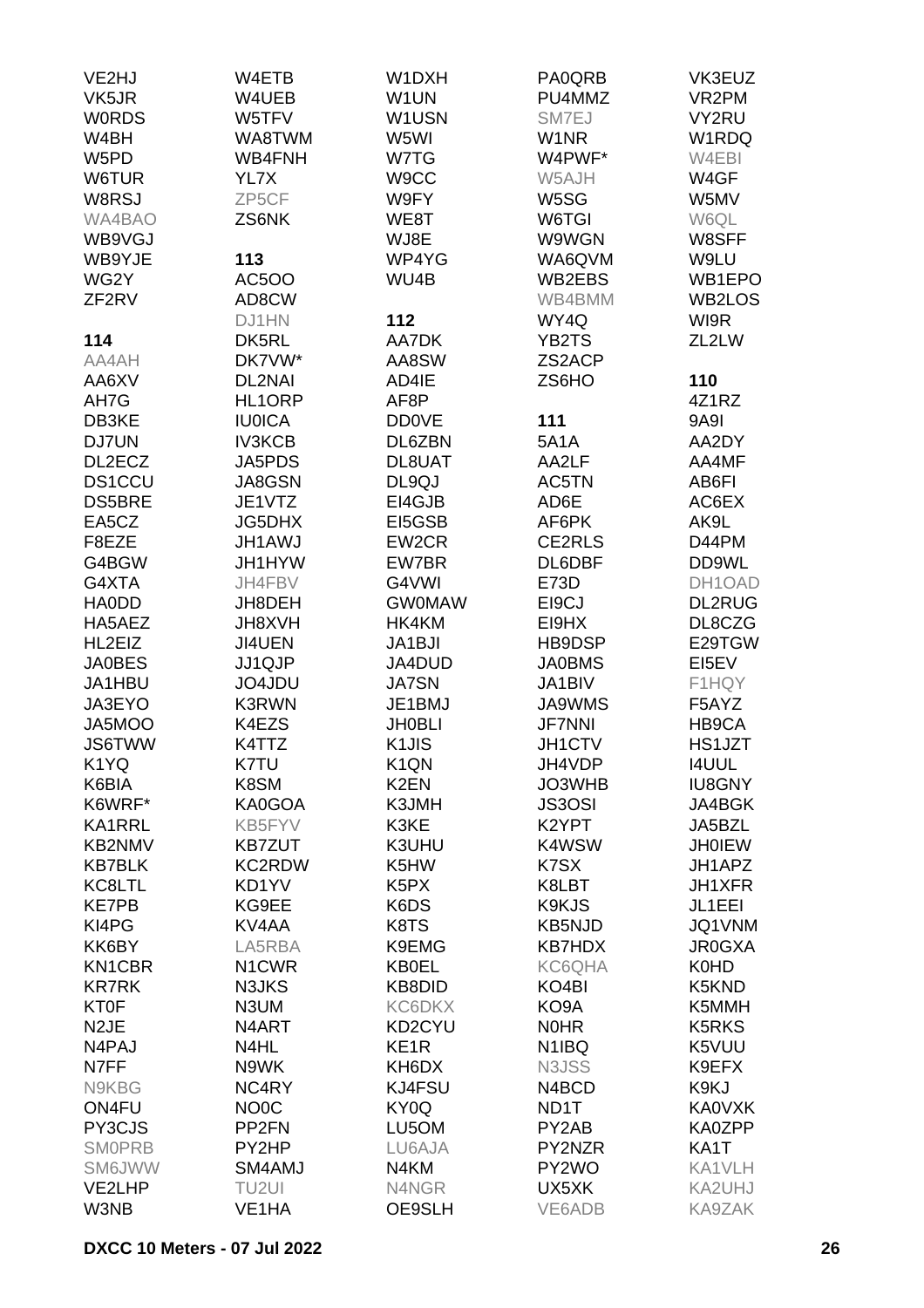| <b>KB0FTD</b>                  | <b>YB0IR</b>                   | N <sub>2</sub> KOF | CT1YH                          | TR8IG              |
|--------------------------------|--------------------------------|--------------------|--------------------------------|--------------------|
| KB5YN                          | <b>YCOUSJ</b>                  | N <sub>2</sub> UFM | F <sub>2</sub> AR              | VK6OZ              |
| KB8FPK                         | YO6BHN                         | N3NVA              | F4GVO                          | <b>VU2MSA</b>      |
| KC3KE                          |                                | N4DJT              | <b>G0AJH</b>                   | <b>VU3RGB</b>      |
| KC4QYG                         | 109                            | N4YTB              | G4CBZ                          | W1FYI              |
| KD4BHH                         | AA4NG                          | N5JUQ              | G4OEQ                          | W2QQ               |
| <b>KN0A</b>                    | AB4ON                          | N5RLM              | GI4NKB                         | W6WR               |
| KN4T                           | AC5SU                          | N6OI               | HA1CC                          | W7PY               |
| <b>KX7YT</b>                   | AE6RR                          | N6TEZ              | IZ2DLV                         | W7RTX              |
| LA8D                           | AI6A                           | N6TGM              | IZ2MHT                         | <b>WA4SFN</b>      |
| LA9JKA                         | BD4XA                          | N8CH               | JA1DEQ                         | WA4WZR             |
| <b>MM0DXH</b>                  | DH5AO                          | N8IK               | JF7GTL                         | WA9CCQ             |
| <b>NOPCV</b>                   | <b>DS3DNT</b>                  | NB9Q               | <b>JH0QYS</b>                  | WB5EUC             |
| <b>NOSBN</b>                   | EA4EJP                         | NG4P               |                                | WD4OBP             |
|                                |                                |                    | JM1GYQ                         |                    |
| N4TKI                          | EA8TZ                          | NJ1H               | <b>JN1CAK</b>                  | WN4DXL             |
| N4WYH                          | EI9CN                          | NT4W               | JO1VRV                         | WP4WS              |
| N <sub>5</sub> H <sub>SF</sub> | <b>GORPM</b>                   | NW3U               | <b>K0LB</b>                    | YB <sub>1</sub> BI |
| N5OND                          | G3VDB                          | OK2PKY             | K0ZM                           | YU1GM              |
| N6GHG                          | HA1DK                          | PA3EDP             | K1YA                           | YU1LD              |
| N8DAQ                          | <b>ISOBZR</b>                  | PP <sub>5</sub> BZ | K3USC                          | ZS4JAN             |
| N9AZZ                          | IZ0GKB                         | PY2HN              | K4AAS                          |                    |
| N9DFD                          | <b>IZ0SPA</b>                  | <b>S55SR</b>       | K4BS                           | 107                |
| N9NGG                          | JA9BM                          | SM2YIP             | K4MTS                          | AA3CY              |
| <b>NN5O</b>                    | <b>JE7KQU</b>                  | SM5NAS             | K5BKT                          | AA8KY              |
| NP2MR                          | JF2RSF                         | UA6DX              | K8ZEE                          | AD5BV              |
| NR8U                           | <b>JH7BKN</b>                  | <b>VE7AVC</b>      | K9UO                           | DL2BCW             |
| OM <sub>6</sub> CI             | <b>K0IW</b>                    | VE7BZ              | KA9BMY                         | EA1DOF             |
| OZ1CAR                         | <b>K0VG</b>                    | VU <sub>2</sub> AE | KB2EFX                         | <b>GOAEV</b>       |
| OZ9GA                          | K <sub>1</sub> CN              | <b>VU2RCT</b>      | KB3LTT                         | <b>IK2BGT</b>      |
| SM6DIN                         | K <sub>2</sub> AK              | W1IAN              | <b>KB6DLN</b>                  | JA1MOD             |
| SP4CBE                         | K <sub>2</sub> SNJ             | W2NUS              | <b>KC4ALG</b>                  | JA2CXK             |
| TC <sub>2</sub> C              | K3PIN                          | W3CL               | KC4DM                          | JA2FUP             |
| VA3FU                          | K4HYJ                          | W4KTR              | KC5BFL                         | <b>JA4FKO</b>      |
| VA3MDB                         | K4KO                           | W4RK               | <b>KC7KOQ</b>                  | JA4IU              |
| VE3DRZ                         | K5BQJ                          | W6OES              | KE9UK                          | <b>JH6WMJ</b>      |
| <b>VE3MSK</b>                  | K5VR                           | W7GAM              | KF2RW                          | JR3WXA             |
| VR2IL                          | K6VMV                          | W8AEF              | KM4LS                          | K <sub>2</sub> WK  |
| W2NGC                          | K7GA                           | W9DEW              | KX8Z                           | K3BAK              |
| W <sub>2</sub> PD              | <b>KA1TNK</b>                  | WA6PFA             | LA1PHA                         | K3YL               |
| W4CDR                          | KA2DGV                         | WB2JSM             | LU9DC                          | <b>K4PWS</b>       |
| W4EB                           | KA5OWI                         | WB6PJC             | LY2AT                          | K5FNR              |
| W4GTM                          | KB0OYA                         | WD5KBB             | N <sub>2</sub> BC              | K5ZRK              |
| W4SUL                          | KB <sub>2JOI</sub>             | WJ8Y               | N <sub>2</sub> EI              | K6BY               |
| W5NX*                          | KB4OLM                         | <b>YB0BAQ</b>      | N3FFR                          | K6DEX              |
| W6VFA                          | <b>KC4LIQ</b>                  | <b>YCODB</b>       | N4XMD                          | KA3CXG             |
| W6YZV                          | KC4SZG                         |                    | N <sub>5</sub> K <sub>ZZ</sub> | KA3UIH             |
| W9OVQ                          | KD4EE                          | 108                | N6UB                           | KC3Q               |
| W9RZW                          | <b>KG0KG</b>                   | 5N0ETP             | N6UOZ                          | KD2SY              |
| WA3FAM                         | <b>KI0HA</b>                   | 5W1SA              | N7JCO                          | <b>KE4BUS</b>      |
| WA3GFB                         | <b>KK0DK</b>                   | A61DJ              | N8MCR                          | KE8MK              |
| WA3MDR                         | KK6M                           | AA5CV              | NE <sub>2U</sub>               | KF4GW              |
|                                |                                |                    |                                |                    |
| WA3WOD                         | KM4EX                          | AB4U               | NI4Y                           | <b>KL7TC</b>       |
| WA9SQH                         | KO6N                           | AC6ZM              | NS <sub>1</sub> L              | KL7XO              |
| WB2SBO                         | <b>KS7U</b>                    | AE7DW              | NZ4DX                          | KZ5DX              |
| WB3HLH                         | LA1ZE                          | AG5CN              | PA3ELS                         | LA9VBA             |
| WM2B                           | LY3BS                          | AI6II              | RA4PQ                          | <b>MOADL</b>       |
| WM4R                           | N <sub>2</sub> KL <sub>S</sub> | AK9B               | TA1PB                          | <b>MOPCB</b>       |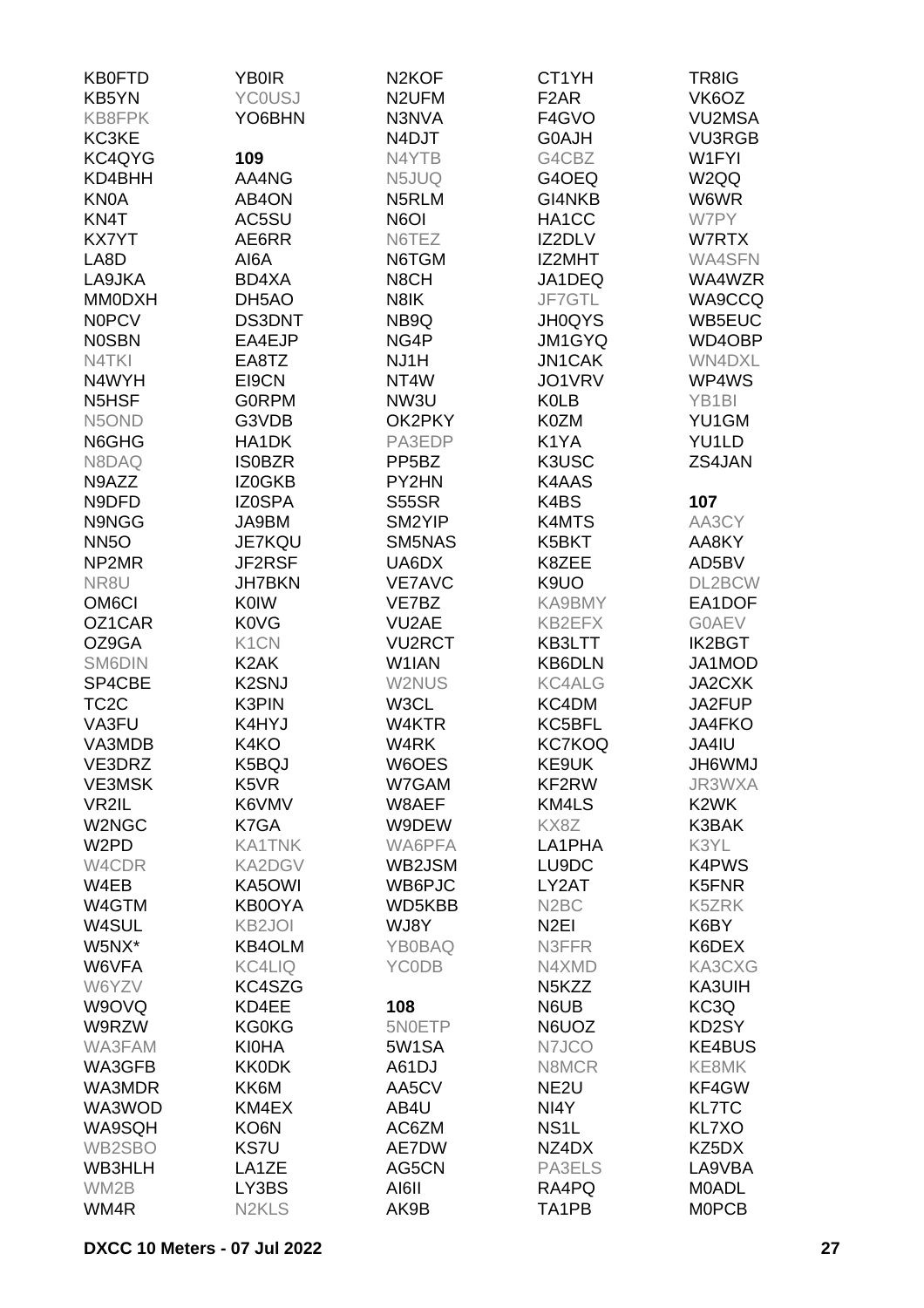| <b>NOMT</b>        | <b>K0TL</b>                     | WV8DX             | N6DJY                           | <b>IW1PUR</b>       |
|--------------------|---------------------------------|-------------------|---------------------------------|---------------------|
| <b>NOOKK</b>       | K <sub>1</sub> K <sub>Z</sub>   | <b>YC0IKI</b>     | N6WDK                           | IZ0OTV              |
| N1IUN              | K4JDV                           | YC1CWK            | N7AU                            | JA1DXR              |
|                    |                                 |                   |                                 |                     |
| N1SHM              | K4SAF                           | YC6JRT            | N7TKQ                           | JA1DZN              |
| N <sub>2</sub> QLT | K5BUD                           |                   | N8VW                            | JA3VQW              |
| N3GJM              | K6CIL                           | 105               | NT7Y                            | <b>JG3KLF</b>       |
| N4BH               | K6JAD                           | AA4UC             | NX3A                            | JJ1VGA              |
| N5DEE              | K8OPV                           | DH5LAE            | OH3PYY                          | <b>JK1PEC</b>       |
| N5WD               | KA0ZIA                          | DL1HQE            | PA3EIH                          | K <sub>1</sub> PU   |
| N6KZY              | KA3KWH                          | EI4HQ             | PU <sub>5</sub> O <sub>SB</sub> | K2DBK               |
| N6WFK              | KB5VNM                          | EW8AX             | R <sub>2</sub> D <sub>G</sub>   | K2ITT               |
| N6WZI              | KC3VE                           | <b>HA0IT</b>      | RG7A                            | K2LUQ               |
| N7DNJ              | KC6ZZJ                          | HZ1HN             | RX3BP                           | K3KTM               |
| N8AID              | KC8IDF                          | <b>JA0EZP</b>     | UQ2GM                           | K4NTO               |
| NC6K               | KE <sub>5</sub> I               | JA4GXX            | VE3GQ                           | K6USN               |
| NJ4V               | <b>KE7AUB</b>                   | JA5BKR            | VE5BJM                          | K8JHD               |
| NP4AA              | KJ6YK                           | <b>JA9ALR</b>     | VK2DAG                          | K9AAN               |
| NY <sub>1</sub> V  | KX5RW                           | JH2AHZ            | W <sub>1</sub> H <sub>S</sub>   | <b>KA0NBU</b>       |
|                    |                                 |                   |                                 |                     |
| OH6GP              | N <sub>1</sub> RCJ              | <b>JH5OTE</b>     | W1KQ                            | KA1UAL              |
| PY2TWI             | N <sub>2</sub> HY <sub>D</sub>  | JI4HKA            | W2CCW                           | KA3VXL              |
| RA <sub>5</sub> C  | N <sub>2</sub> K <sub>SE</sub>  | JL1GYZ            | W3UI                            | KB2VK               |
| RA9SAS             | N <sub>2</sub> T <sub>D</sub> T | <b>K0NV</b>       | W4ARK                           | KC1WQ               |
| RM6LW              | N3WL                            | K3DFL             | W5JDF                           | KD6GC               |
| SM3RRT             | N4GOA                           | K3GP              | W6KY*                           | KD7RX               |
| UR4CW              | N4OWG                           | K4CNF             | <b>WBOMNP</b>                   | KE6FCT              |
| VK <sub>1</sub> ZL | N7RQ                            | K4JW              | WB2AMU                          | KF4YOW              |
| VK4SDD             | N7ZZC                           | K4MTT             | WB2GMY                          | KF6DBW              |
| <b>WOTLX</b>       | N9III                           | K6GWN             | WB4KZW                          | KK4ODQ              |
| W3GLD              | NA4K                            | <b>K8NOS</b>      | WB6MSE                          | KV5WS               |
| W3PQB              | NB <sub>0</sub> Q               | K9AQ              | WE1B                            | LW6EMI              |
| W <sub>4</sub> RJ  | NF4J                            | KA0DX             | WI2E                            | <b>NOTR</b>         |
| W4YR               | NM <sub>2</sub> A               | KA1PDV            | <b>WL7OU</b>                    | N <sub>1</sub> AO   |
| WA6VLS             | NS7V                            | <b>KA1STU</b>     | WW8RT                           | N <sub>1KI</sub>    |
| WB6AKF             | NT9F                            | KA2ZZM            | WX3P                            | N3MWQ               |
|                    |                                 | KB2LHH            |                                 |                     |
| WB6MJB             | OZ9XU                           |                   | YB9AY                           | N4EL                |
| YB1LZ              | P <sub>40</sub> P               | <b>KB4PMX</b>     | YE6YE                           | N4QAI               |
| ZL <sub>2</sub> OK | PY2BBQ                          | <b>KB6CIO</b>     | YO7DAA                          | N4THE               |
|                    | RC <sub>2</sub> A               | KB6UF             |                                 | N4WOT               |
| 106                | SM4RGD                          | <b>KB9BGV</b>     | 104                             | N4XEN               |
| AC8IL              | SM7CZL                          | KC <sub>2</sub> Q | AA5IA                           | N5NHY               |
| AE0Q               | SM7HCJ                          | KC4GKY            | AA6Z                            | N8HM                |
| DJ4SO              | <b>T95A</b>                     | KC8KEF            | AA8HH                           | N9GHM               |
| EA5KW              | VK2UZ                           | KC8YG             | AA9XA                           | N9UFO               |
| EA7SK              | <b>VK7NSE</b>                   | KC9QQ             | AI1W                            | N9VD                |
| G4DBW              | VY2BIJ                          | KE4IRZ            | AK6DV                           | <b>NJ8J</b>         |
| G4EHT              | W3KHG                           | <b>KF7RU</b>      | <b>CU3HN</b>                    | NP <sub>3</sub> O   |
| G8GFF              | W5BR                            | KM4FI             | <b>DJ0AH</b>                    | OZ9U                |
| <b>IK8EHY</b>      | W <sub>5</sub> OV               | <b>KN7PF</b>      | DJ7AX                           | PU <sub>2</sub> RIO |
| JA3TC              | W7THY                           | KQ4I              | DL5IO                           | <b>SMOSHG</b>       |
| JA6XXF             | W8GBH                           | LB7ZG             | EA3DUU                          | SV3GLL              |
| JE1COB             | W8VLD                           | M5LRO             | EI3GV                           | SV7BVM              |
| JE1RRK             | W9FX                            | N <sub>1</sub> KM | EI3HA                           | TA1CQ               |
|                    | W9IXD                           | <b>N2SO</b>       | FB1OMN                          |                     |
| JE2EBT             |                                 |                   |                                 | VE3EDY              |
| JE4RAL             | WA6ISP                          | N4WJW             | <b>G0GLH</b>                    | VE3TPZ              |
| JH6AXY             | <b>WD9ERO</b>                   | N4XXO             | G3WXX                           | VE <sub>5</sub> UO  |
| JP1LRT             | WF3M                            | N <sub>5</sub> FA | HI8PLE                          | VE6YC               |
| <b>K0ETD</b>       | WU1E                            | N5SRY*            | <b>HS1FVL</b>                   | <b>VE7EOA</b>       |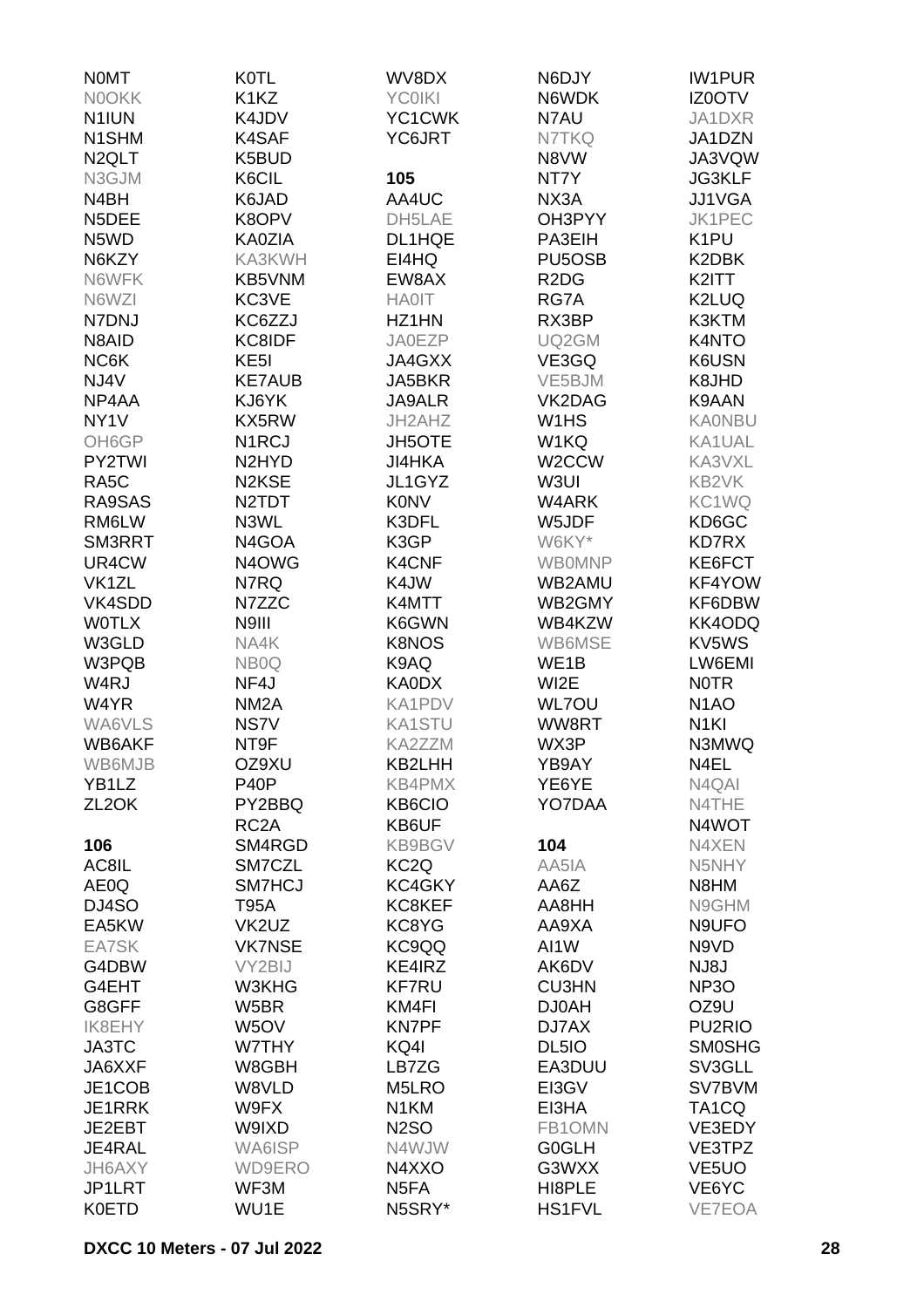| VK <sub>2</sub> GR            | K4WJ               | W6OJR             | K7JI                           | VP2MBA             |
|-------------------------------|--------------------|-------------------|--------------------------------|--------------------|
| W2AVA                         | K5DWB              | W7FYW             | K7LET                          | VU2MB              |
| W3ATV                         | K8RCT              | W9CMD             | K8BNJ                          | VU <sub>2</sub> OT |
| W3CF                          | K9OZ               | W9HZ              | K9WA                           | <b>W0ARW</b>       |
| W3MDO                         | KA0YZT             | <b>WAOTML</b>     | KA3TLE                         | W <sub>1</sub> TI  |
| W4CU                          | KA5TTQ             | WA2NZA            | KA4WUJ                         | W <sub>2</sub> PP  |
| W4KYA                         | KA8ZMZ             | <b>WA2ZNC</b>     | KA8NTX                         | W2VE               |
| W5GOW                         | KA9UVY             | WA3UER            | KA8SHZ                         | W4DHE              |
| W7HJ                          | <b>KB0AXB</b>      | WA4ECA            | KA9KTY                         | W4PWR              |
| W9CNF                         | <b>KB2NEK</b>      | WA4RYW            | KB1ODO                         | W5AFY              |
| WA2HIP                        | <b>KB9RNO</b>      | WA5TXI            | <b>KB2DLY</b>                  | W5RRK              |
| WA2OJK                        | KC1NA              | WA8LRW            | KB4UF                          | W7ABC              |
| WA6BOB                        | KC4PDQ             | WB5PSN            | KB6AXK                         | W7PC               |
| WB2AIV                        | KC5OEG             | WD3P              | <b>KB7GAP</b>                  | W8LAQ              |
| WB4OEE                        | KC9C               | WD4AFY            | <b>KC4PMS</b>                  | W8LQ               |
| WB7OJV                        | KD3IQ              | WM2U              | KC4TVZ                         | W8MAC              |
| WB8TGY                        | KF8XS              | WP4NIX            | KC4ZMA                         | <b>WAOLJM</b>      |
| WB9SMX                        | KI6SC              | WQ8E              | KC6UEW                         | WB1CNX             |
| WC4V                          | KK7X               | YB1AD             | KC8HWV                         | WB1CTO             |
|                               | KO4F               |                   |                                |                    |
| WD9GNF                        |                    | YB6LAY            | KE3ZT                          | WB5RKT             |
| WF5K                          | KP4RAT             | YB8HZ             | <b>KE7GI</b>                   | WF4W               |
| WK3A                          | KT6VV              | ZS6Y              | KE9UA                          | WK8X               |
| <b>WM0G</b>                   | <b>NOIRV</b>       |                   | KF5WCP                         | WS7O               |
| YB3CN                         | <b>NOUCR</b>       | 102               | KF9WV                          | YS1GMV             |
| YE <sub>2</sub> C             | N1GRG              | 2E0OOO            | <b>KI0KN</b>                   | ZS4Y               |
| YL2IP                         | N1JQJ              | 9A3LYL            | KJ5RC                          |                    |
|                               | N1JYZ              | 9M2CQC            | KK5BW                          | 101                |
| 103                           | N2MIP              | 9M8DEN            | KQ40                           | A41ZZ              |
| AA3RZ                         | N3GSE              | 9W6IVY            | KS2X                           | AA1BL              |
| AD4KJ                         | N3MX               | AA3EU             | KV <sub>4</sub> QS             | AB2JT              |
| CE2SQE                        | N3PPH              | AD5HV             | <b>KW7N</b>                    | AC3T*              |
| CE7KF                         | N4DOU              | AF6WU             | LZ1HY                          | AC8TO              |
| <b>DF0AD</b>                  | N4GYT              | CE8EIO            | <b>NOJX</b>                    | AC9O               |
| DL3BUE                        | N4QGH              | CT7ANG            | <b>NOOFR</b>                   | AD4PU              |
| EC4YO                         | N6QBZ              | DB6VH             | N <sub>1</sub> C <sub>DO</sub> | BD4QH              |
| <b>GOPSE</b>                  | N7NM               | EI4DQ             | N <sub>1</sub> HRA             | <b>CD3TSK</b>      |
| <b>GOTHF</b>                  | N7XG               | <b>GODRM</b>      | N <sub>1</sub> TA              | CE6KL              |
| G4UXL                         | N9HQA              | <b>GODTX</b>      | N <sub>2</sub> PK <sub>X</sub> | CT5HRW             |
| G8GNI                         | NH6XM              | <b>GOKTN</b>      | N <sub>3</sub> P <sub>S</sub>  | DF4NR              |
| HC1HC                         | NT <sub>8</sub> V  | G3SEM             | N <sub>4</sub> PF              | DH5YAK             |
| <b>IK2HLM</b>                 | NT <sub>8</sub> Z  | <b>GM0SCA</b>     | N5QPM                          | DJ3GZ              |
| <b>IK5TTA</b>                 | OZ5JQ              | H44MS             | N6AJR                          | DL1DWI             |
| JA1PVX                        | RV3A               | <b>HG7JBN</b>     | N6QA                           | DM5TI              |
| JA3PYC                        | RW4NJ              | IK3OYY            | N8JHJ                          | DS4GQR             |
| <b>JA7FKW</b>                 | RZ6LB              | <b>IK7NXU</b>     | N9ITY                          | DS5JMG             |
| JE7DOT                        | SM3GBA             | JA6JYM            | ND8DX                          | DU1IVT             |
| <b>JG2MLI</b>                 | SM3WMU             | JF3AHI            | NE3I                           | EA3TA              |
| <b>JI5RPT</b>                 | SM4OSB             | JG3KMT            | <b>OH7TV</b>                   | EA8RH              |
| <b>K0BRO</b>                  | SM6ELY             | JN2BAV            | PA3GNZ                         | F6ARS              |
| <b>K0HIP</b>                  | SV4FFL             | <b>K0SP</b>       | PD3EM                          | FB1MRQ             |
| <b>K0NN</b>                   | VE30ZN             | K <sub>1</sub> IG | PV8RR                          | G4CJC              |
| K <sub>1</sub> H <sub>C</sub> | <b>VE7ACN</b>      | K3JRR             | RU3DVR                         | GM6NX              |
| K3NQ                          | VK4ZP              | K5AAD             | SP1NEN                         | HC1HN              |
| <b>K3RRR</b>                  | VR <sub>2</sub> CC | K5DXR             | <b>VA3IKE</b>                  | <b>IK2SYK</b>      |
| K3TUF                         | <b>WOTF</b>        | K5PV              | <b>VE3NLS</b>                  | IK5JAP             |
| K4KFH                         | W3OVZ              | K6ME              | VE6BOS                         | IZ1EPM             |
| K4NLL                         | W6FZA              | K7IG              | VO <sub>1</sub> AU             | IZ4IRO             |
|                               |                    |                   |                                |                    |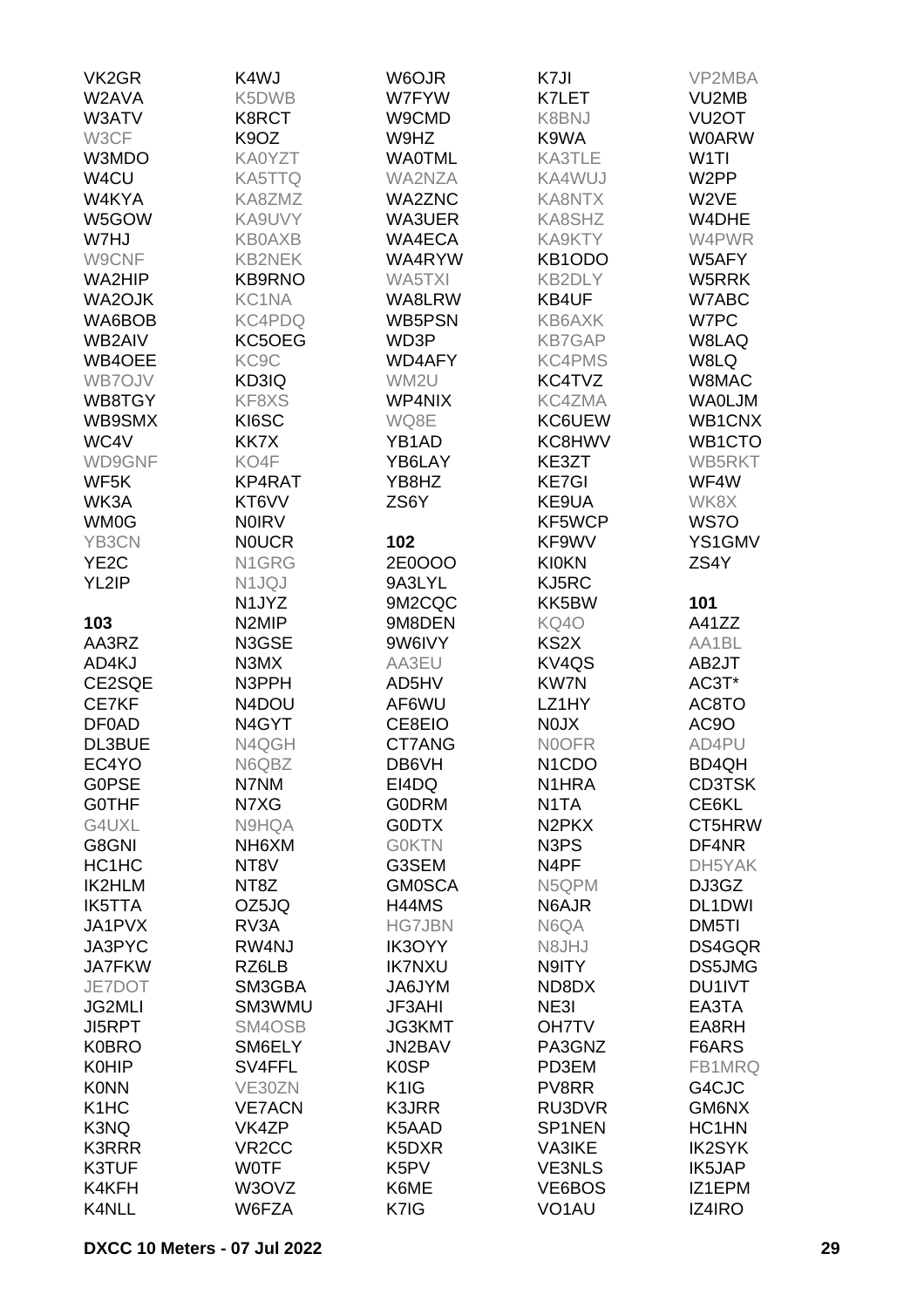| IZ7QSS                          | NW5Q                | DB <sub>2</sub> WD            | KE1IU                          | OE1KJW              |
|---------------------------------|---------------------|-------------------------------|--------------------------------|---------------------|
| JA1IAW                          | NX8W                | <b>DD0VU</b>                  | KE2IG                          | <b>ON7BS</b>        |
| JA1KZP                          | OE1PFC              | DK7GH                         | KF7CG                          | OV <sub>5</sub> O   |
| JA3WFQ                          | OZ1KSN              | DL2DCX                        | <b>KG0BN</b>                   | OZ1GCT              |
| JA4EVN                          | PC <sub>5F</sub>    | DL3XAC                        | KI4BKE                         | OZ5VO               |
| JA5EEU                          | PV8ADI              | DL7AA                         | KJ2AM                          | PA3GFE              |
| JJ2BLV                          | PY8AJD              | EA1QS                         | <b>KK4AND</b>                  | PB7XYL              |
| JR7TJP                          | <b>SMOLPO</b>       | EA3GOP                        | <b>KK4CQN</b>                  | <b>PD0MBZ</b>       |
| <b>K0HCV</b>                    | <b>SMOXG</b>        | EA3ZD                         | <b>KK4WAC</b>                  | PF7M                |
| K <sub>1</sub> O <sub>I</sub> K | SV <sub>1</sub> EOS | ES2TI                         | KM4HQE                         | PU <sub>2</sub> GTA |
| K1UKX                           | UY5AR               | F5JWH                         | KM4VI                          | PU2KSQ              |
| K <sub>1</sub> VU               | VK4EFX              | F5LMI                         | KM8AM                          | PU5IKE              |
| K3TXT                           | W4HY                | F8AEE                         | <b>KN4GKR</b>                  | PV8AJ               |
| K4BNC                           | W5OKE               | <b>GOMBA</b>                  | KO4MA                          | PY2TMV              |
|                                 |                     |                               |                                |                     |
| K5DGY                           | W5WPN               | G3LLX                         | KO4OSA                         | PY3DJB              |
| K <sub>5</sub> X <sub>S</sub>   | W6OP                | G3YJQ                         | KP4EIT                         | PY3OG               |
| K6CJ                            | W6OU                | G4IQM                         | KR0P                           | R <sub>2</sub> ARR  |
| K6VKO                           | W8KSC               | G4NAQ                         | KR4IN                          | RA3UT               |
| K7EMI                           | W9ATU               | HB9CZF                        | KU4FP                          | RA6XB               |
| K7WV                            | W9CP                | HB9EE                         | LA3ANA                         | RW3QHN              |
| K8TVD                           | W9IE                | HI8S                          | LA8OKA                         | S57NML              |
| K8VE                            | WA3OSR              | HL2ZN                         | LA8W                           | SM1NJC              |
| K9DEB                           | WA3PAK              | IK1PFE                        | M0GVZ                          | SP9SOU              |
| K9EGS                           | WA4KSO              | <b>IK8HEO</b>                 | <b>MORTP</b>                   | SV3EXP              |
| K9VD                            | WA4VOC              | IU4BIP                        | MM1PTT                         | SY <sub>1</sub> BFI |
| <b>KA0PSE</b>                   | WB2MKX              | <b>IU8IYE</b>                 | <b>N0ATQ</b>                   | TA1UT               |
| KA1SPO                          | WB4KUZ              | IZ5IMB                        | N <sub>1</sub> AH              | UA6LCN              |
| KA3TWE                          | WB4UMQ              | <b>JA0MRW</b>                 | N <sub>1</sub> CPL             | VA2SS               |
| <b>KB2JSG</b>                   | <b>WB5TOI</b>       | JA1UTC                        | N1FYF                          | VA3MAH              |
| <b>KB4VIR</b>                   | WC2K                | JA3MHV                        | N <sub>1</sub> HO              | VA3SPN              |
| KC4RV                           | WD4OAY              | JA9IWR                        | N <sub>1</sub> IND             | VE2EVN              |
| KD4YDD                          | WD6FF               | JE1FYV                        | N1LXM                          | VE <sub>2</sub> GT  |
| KE6HKI                          | WD8DYO              | JF2UUP                        | N <sub>2</sub> DWR             | VE3YXO              |
| KJ4SKO                          | WD8MQY              | JR1CAD                        | N <sub>2</sub> GYM             | VE4UD               |
| KM8V                            | WG8Y                | JR3PKO                        | N <sub>2</sub> JBA             | VE6KY               |
| <b>KN6RO</b>                    | WO8USA              | K <sub>2</sub> QQ             | N <sub>2</sub> J <sub>GN</sub> | VK <sub>2</sub> ZR  |
| KO <sub>1</sub> H               | WU <sub>5</sub> E   | K2RKJ                         | N <sub>2KI</sub>               | VK5GR               |
| KU8T                            | YB1FWO              | K <sub>2</sub> TF             | N <sub>2</sub> LYP             | VR2VGM              |
| LY3BA                           | ZS6HON              | K4JRA                         | N <sub>2</sub> XY              | VU2TMP              |
| <b>MOPTZ</b>                    |                     | K4VAC                         | N3LFC                          | <b>VU3CAU</b>       |
| <b>NOSCE</b>                    | 100                 | K4XZ                          | N3LRP                          | <b>W0QKL</b>        |
| N <sub>2</sub> PL               | 7N2OKM              | K <sub>5</sub> H <sub>X</sub> | N <sub>4</sub> G <sub>D</sub>  | W1SGC               |
| N <sub>2</sub> SLO              | 9W2WWW              | K6WRF                         | N4NFK                          | W2VU                |
| N <sub>2</sub> XTT              | A61ZX               | <b>K7FRY</b>                  | N4NPX                          | W3DQS               |
| N <sub>4</sub> MI               | AA1LS               | K9IZT                         | N5PEN                          | W3JM                |
| N4WUV                           | AA2GS               | <b>KA1RRX</b>                 | N6AJ                           | W4EPM               |
| N4XGW                           | AB8DD               | KA5SYP                        | N6JKC                          | W4GBX               |
| N4YFV                           | AF5I                | KA6TTV                        | N7NW                           | W4LEW*              |
| N6AKI                           | AI4C                | KA9ZQS                        | N8FXH                          | W5AAJ               |
| N6IFW                           | AJ5ZX               | <b>KB2KRP</b>                 | N8NWA                          | W6JBO               |
| N7IHI                           | AK1P                | <b>KB4SVP</b>                 | N8TFD                          | W6JEN               |
| N7ODM                           | BD7BW               | KB5BCR                        | N9HSB                          | W7AAA               |
| N7ON                            | <b>BG4HJE</b>       | <b>KB8CQX</b>                 | N9IUA                          | W7DXW               |
|                                 |                     |                               |                                |                     |
| N8NAE                           | BG8PA               | KC2SIZ                        | NA3M                           | W7GTF               |
| N9YKE                           | BH4UTT              | KD4ACG                        | NB3R                           | W7IMU               |
| NJ6W                            | C31LD               | KD4ZAT                        | NH <sub>6</sub> L              | W7RRS               |
| NU <sub>5</sub> V               | CT3NA               | KD6RF                         | NZ4CW                          | W7UV                |